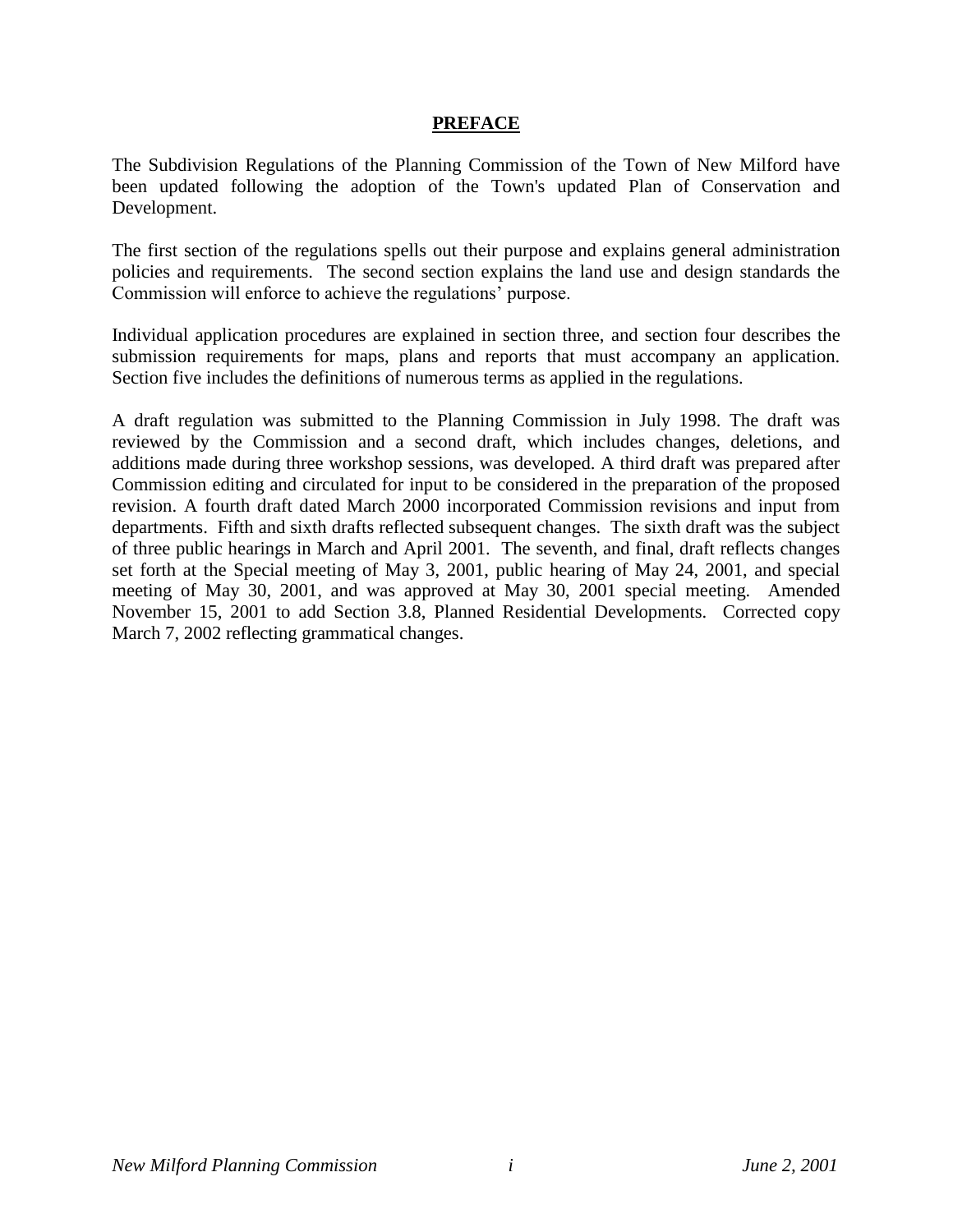# **TABLE OF CONTENTS**

| <b>PREFACE</b> |                        |
|----------------|------------------------|
| <b>INDEX</b>   | $\bullet\bullet$<br>11 |

# **SECTION 1** -

| <b>GENERAL ADMINISTRATION</b> |                                     | 1              |
|-------------------------------|-------------------------------------|----------------|
| 1.1                           | Title                               | 1              |
| 1.2                           | Policy                              |                |
|                               |                                     |                |
| 1.3                           | Purpose                             | 2              |
| 1.4                           | Authority                           | 3              |
| 1.5                           | <b>Application of Regulations</b>   | 3              |
| 1.6                           | Conflicts                           | 3              |
| 1.7                           | Separability                        | 3              |
| 1.8                           | Amendments                          | $\overline{4}$ |
| 1.9                           | <b>Effective Date</b>               | 4              |
| 1.10                          | <b>Approval Required</b>            | $\overline{4}$ |
| 1.11                          | Endorsement                         | 4              |
| 1.12                          | Procedure and Notice                | $\overline{4}$ |
| 1.13                          | <b>Authorization of Development</b> | 4              |
| 1.14                          | Penalties                           | $\overline{4}$ |
| 1.15                          | <b>Administrative Policy</b>        | 4              |
| 1.16                          | Supervision of Construction         | 5              |
| 1.17                          | Waiver                              | 5              |
| 1.18                          | Appeals                             | 5              |
| 1.19                          | Fees                                | 5              |

# **SECTION 2** -

|     | <b>SUBDIVISION LAYOUT, DESIGN &amp; CONSTRUCTION STANDARDS</b> | 6  |
|-----|----------------------------------------------------------------|----|
|     |                                                                |    |
| 2.1 | General                                                        | 6  |
| 2.2 | <b>Building Lots</b>                                           | 6  |
| 2.3 | <b>Streets</b>                                                 | 10 |
| 2.4 | <b>Stormwater Management</b>                                   | 12 |
| 2.5 | <b>Water Supply</b>                                            | 13 |
| 2.6 | <b>Sanitary Disposal</b>                                       | 13 |
| 2.7 | <b>Other Utilities</b>                                         | 15 |
| 2.8 | <b>Off-Tract Improvements</b>                                  | 15 |
| 2.9 | Open Space                                                     | 15 |

 **PAGE**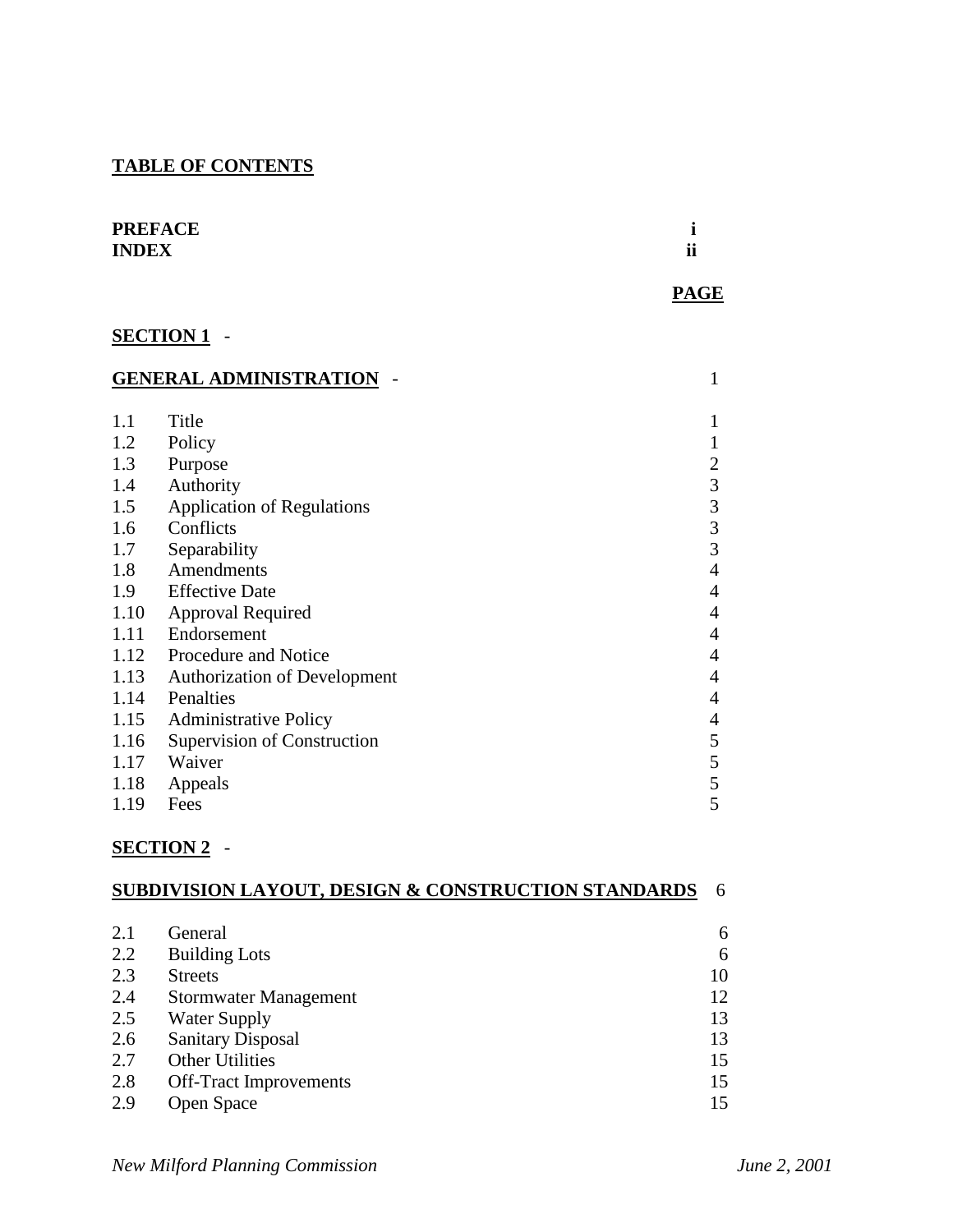### **SECTION 3**

| <b>APPLICATION PROCEDURE</b> |                                           | 19 |
|------------------------------|-------------------------------------------|----|
| 3.1                          | <b>Informal Preliminary Consideration</b> | 19 |
| 3.2                          | <b>Formal Application</b>                 | 20 |
| 3.3                          | <b>Review and Referral</b>                | 21 |
| 3.4                          | Decision                                  | 22 |
| 3.5                          | Approval                                  | 23 |
| 3.6                          | <b>Conditional Approval</b>               | 24 |
| 3.7                          | <b>B</b> ond                              | 24 |
| 3.8                          | <b>Planned Residential Developments</b>   | 24 |
| 3.9                          | Reserved for future use.                  | 24 |
| 3.10                         | Map Endorsement                           | 24 |
| 3.11                         | Filing and Recording                      | 25 |
| 3.12                         | Certificate of Compliance                 | 25 |
| 3.13                         | Completion                                | 25 |

### **SECTION 4**

# **MAP, PLAN AND REPORT STANDARDS** 26 4.1 General 26 4.2 Transmittal Letter 26 4.3 Existing Conditions Map 27 4.4 Site Photographs 28<br>4.5 Record Subdivision Man 28 Record Subdivision Map 28

|     | $1.5$ record bubary is four $1.14\mu$   | <u>_</u> |
|-----|-----------------------------------------|----------|
| 4.6 | Infrastructure Construction Plans       | 29       |
|     | 4.7 Feasibility Map                     | -31      |
| 4.8 | Erosion and Sedimentation Control Plan  | 32       |
| 4.9 | <b>Schematic Architectural Drawings</b> | 34       |

#### **SECTION 5**

| <b>DEFINITION OF TERMS</b> |                                         | 35  |
|----------------------------|-----------------------------------------|-----|
| 5.1                        | Usage                                   | 35. |
| 5.2                        | Words and Terms Defined                 | 35. |
| 5.3                        | Policy - Subdivision and Re-subdivision | 44  |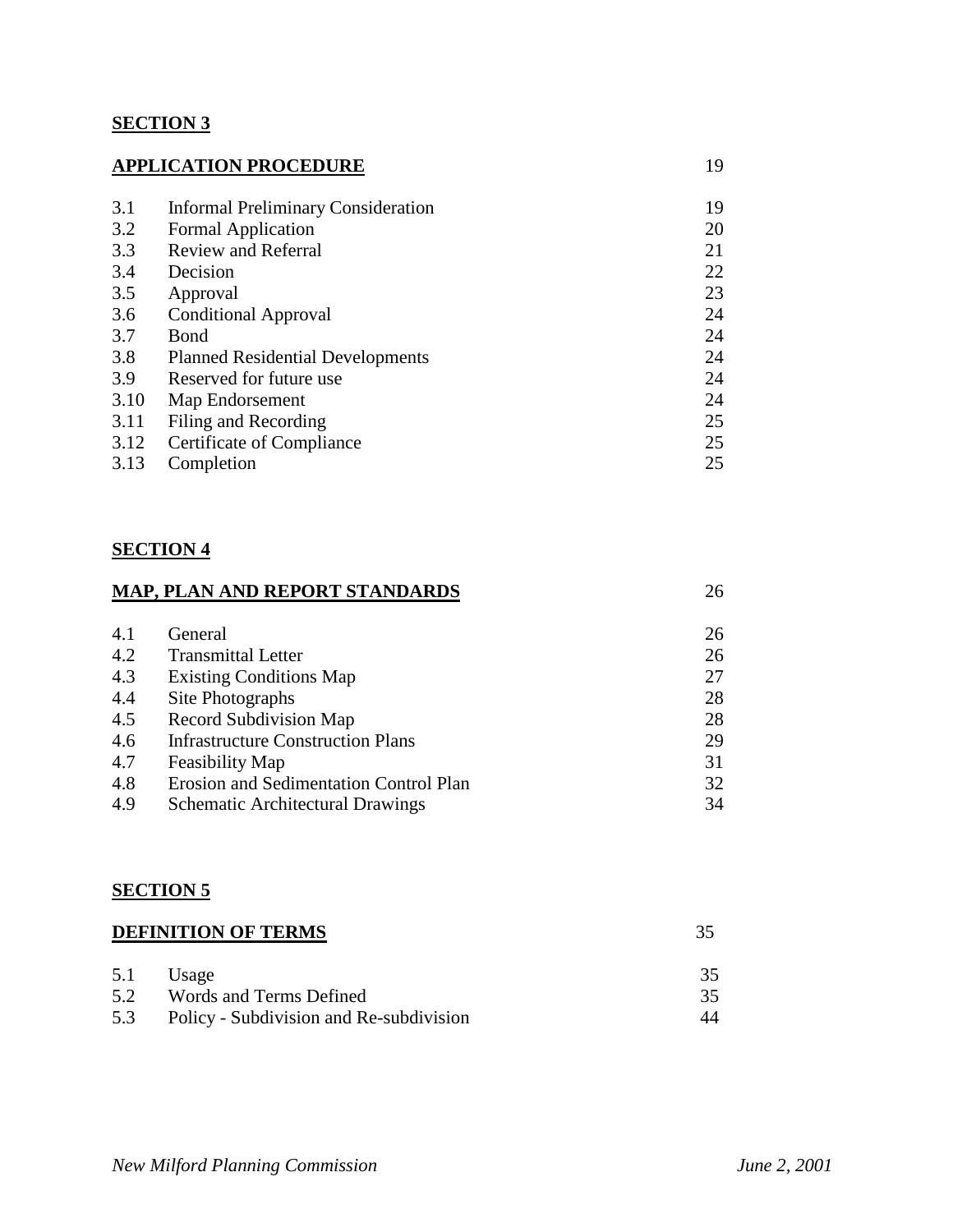# **SECTION 1**

### **GENERAL ADMINISTRATION**

### **1.1 TITLE -**

These regulations of the New Milford Planning Commission shall be known and may be cited as the "New Milford Subdivision Regulations."

### **1.2 POLICY -**

(1) It shall be the policy of the New Milford Planning Commission to consider the subdivision of land and the subsequent development of the subdivided plat as subject to the control of the Commission pursuant to the considerations of Sections 8-125 of Chapter 126 of the Connecticut General Statutes and in conformance with the New Milford Plan of Conservation and Development for the orderly, planned, efficient, and economical development of the municipality with respect to the environment.

(2) The Land to be subdivided shall be of such character that it can be used for building purposes without danger to health or the public safety, that proper provision shall be made for water, sewerage and drainage, including the upgrading of any downstream ditch, culvert or other drainage structure which, through the introduction of additional drainage due to such subdivision, becomes undersized and creates the potential for flooding on a state highway, and, in areas contiguous to brooks, rivers or other bodies of water subject to flooding, that proper provision shall be made for protective flood control measures and that the proposed streets are in harmony with existing or proposed principal thoroughfares shown in the plan of conservation and development as described in Section 8-23, especially in regard to safe intersections with such thoroughfares, and so arranged and of such width, as to provide an adequate and convenient system for present and prospective traffic needs.

(3) The existing and proposed public improvements shall conform to and be properly related to the proposals shown in the New Milford Plan of Conservation and Development. These regulations shall supplement and facilitate the enforcement of the provisions and standards contained in building and housing codes, zoning ordinances, the town ordinance, land use plan, and other pertinent documents.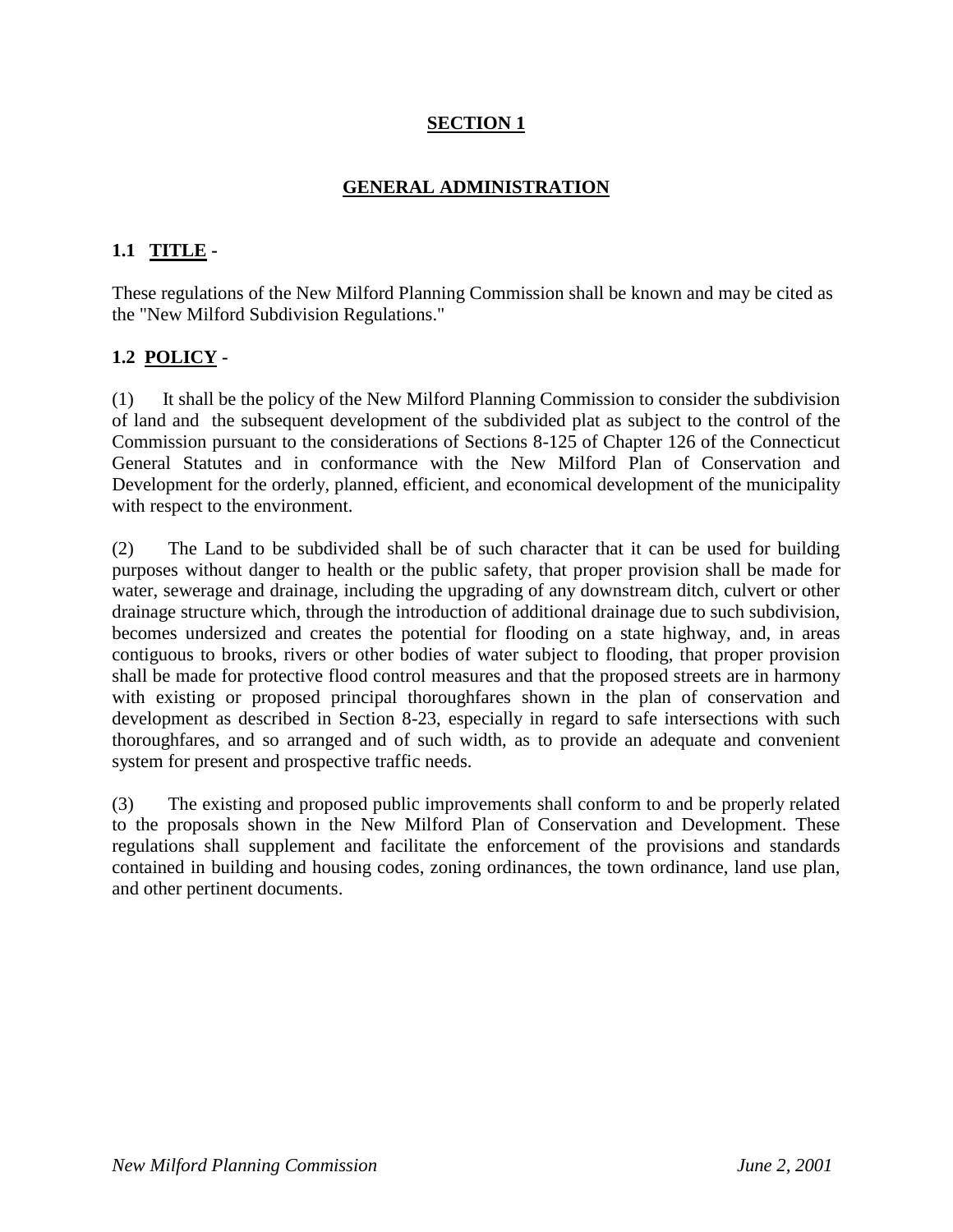### **1.3 PURPOSE** –

These Regulations are adopted to promote and ensure the orderly development of land within the town so that the land, when subdivided, can be used for building purposes without danger to health and safety and for the following specified purposes:

(1) To provide for adequate light, air, and privacy, to secure safety from fire, flood, and other danger, and to prevent overcrowding of the land and undue congestion of population.

(2) To protect and provide for the public health, safety and general welfare of the town.

(3) To guide the future growth and development of the town in accordance with the town's Plan of Conservation and Development.

(4) To protect and conserve the value of buildings and improvements upon the land, and to minimize conflicts among the uses of land and buildings.

(5) To protect the character and the social and economic stability of the town and to encourage the orderly and beneficial development of the town.

6) To guide public and private policy and action to make proper provision for transportation, surface drainage, water supply, sewage disposal, schools, parks, playgrounds, recreation, and other public requirements and facilities, and in areas contiguous to brooks, rivers, or other bodies of water subject to flooding, that proper provision shall be made for protective flood control measures.

(7) To provide the most beneficial relationship between the uses of land and buildings and the circulation of traffic throughout the municipality, having particular regard to the avoidance of congestion in the streets and highways, and the pedestrian traffic movements appropriate to the various uses of land and buildings, and to provide for the proper location and width of streets and building lines.

(8) To establish reasonable standards of design and procedures for subdivisions and resubdivisions, to further the orderly layout and use of land; and to ensure proper legal descriptions and monumenting of subdivided land.

(9) To ensure that public facilities and services are available and will have a sufficient capacity to serve the proposed subdivision.

(10) To prevent the pollution of air and water; to assure the adequacy of drainage facilities; to safeguard the water table; and to encourage the wise use and management of natural resources including aquifers and other drinking water sources throughout the town to preserve the integrity, stability, and beauty of the community and the value of the land.

(11) To provide for open spaces and environmental protection through the most efficient design and layout of the land, while reserving the density of land as established in the town's Zoning Regulations.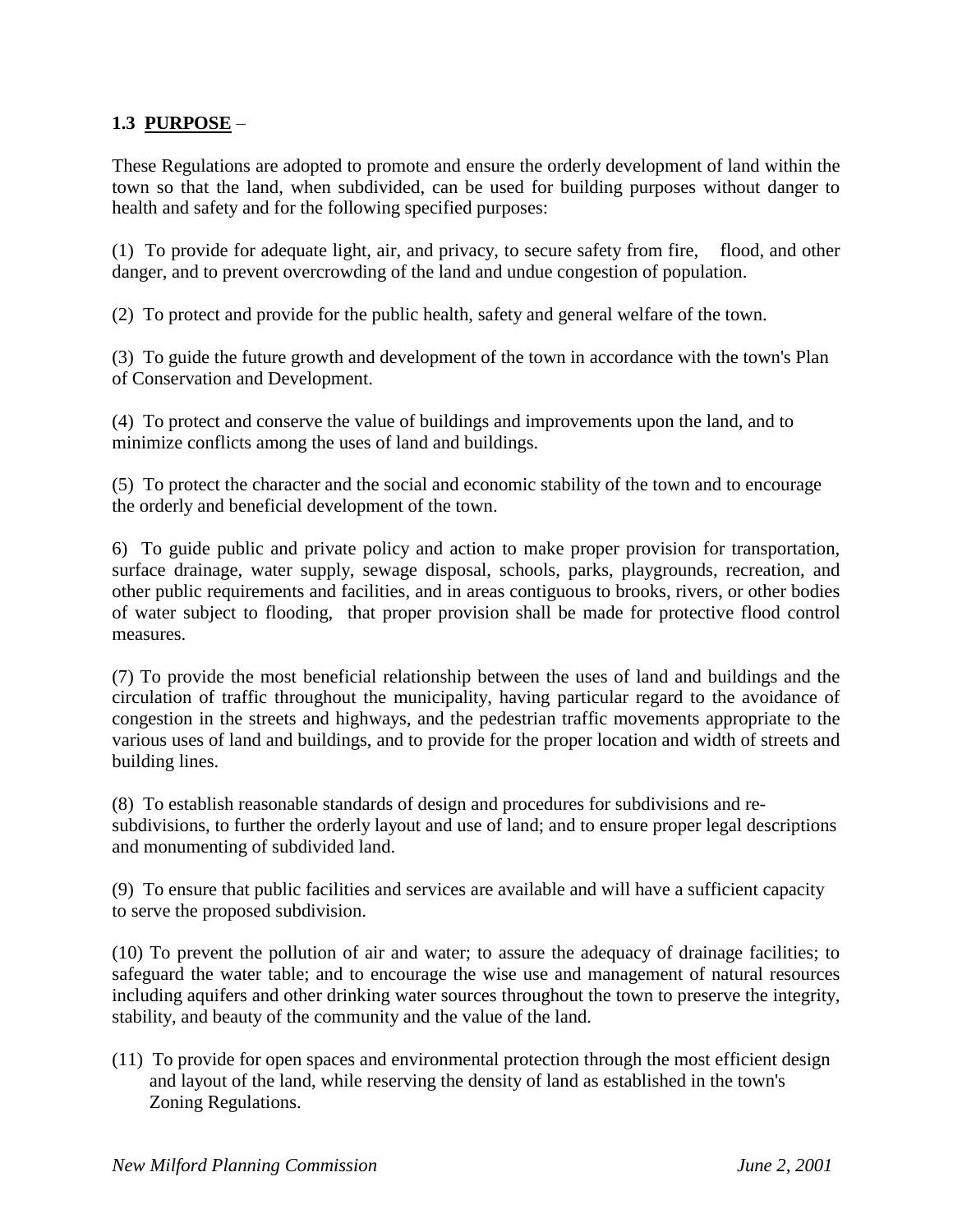- (12) To preserve the natural beauty and topography of the town and to ensure appropriate development with regard to these natural features.
- (13) To encourage energy efficient patterns of development and land use, use of solar energy and energy conservation.
- (14) To ensure that proposed streets are in harmony with existing or officially proposed streets and arranged and constructed so as to provide an adequate and convenient system for the present and prospective traffic needs.
- (15) To provide that proper provision shall be made for soil erosion and sedimentation control.

# **1.4 AUTHORITY –**

Pursuant to the authority conferred by Chapter 126, Connecticut General Statutes, 1958 Revision, as amended, the Planning Commission of the Town of New Milford adopts these Regulations controlling the subdivision and re-subdivision of land.

### **1.5 APPLICATION OF REGULATIONS -**

These Regulations shall apply to any owner or the agent of any owner of any land located within the Town of New Milford who, subsequent to the effective date of these Regulations, subdivides or re-subdivides land as defined by these Regulations.

### **1.6 CONFLICTS -**

Where any provision of these Regulations imposes restrictions different from those imposed by any other provision or provisions of these Regulations, the more restrictive provision or provisions shall govern, subject to final decision by the Commission. These Regulations are not intended to interfere with, abrogate, or annul any other ordinance, rule or regulation, statute, or provision of law. These Regulations are not intended to substitute for or govern any application proceeding that may be required to be presented to any other Local, State or Federal Land Use Agency.

### **1.7 SEPARABILITY -**

If any part or provision of these Regulations or application thereof to any person or circumstances is adjudged invalid by a court of competent jurisdiction, such judgment shall not affect or impair the validity of the remainder of these Regulations or the application thereof to other persons or circumstances.

#### **1.8 AMENDMENTS –**

These Regulations may be amended by the Planning Commission after a public hearing on said amendment(s), for which hearing notice is appropriately published as provided in the Connecticut General Statutes, as amended.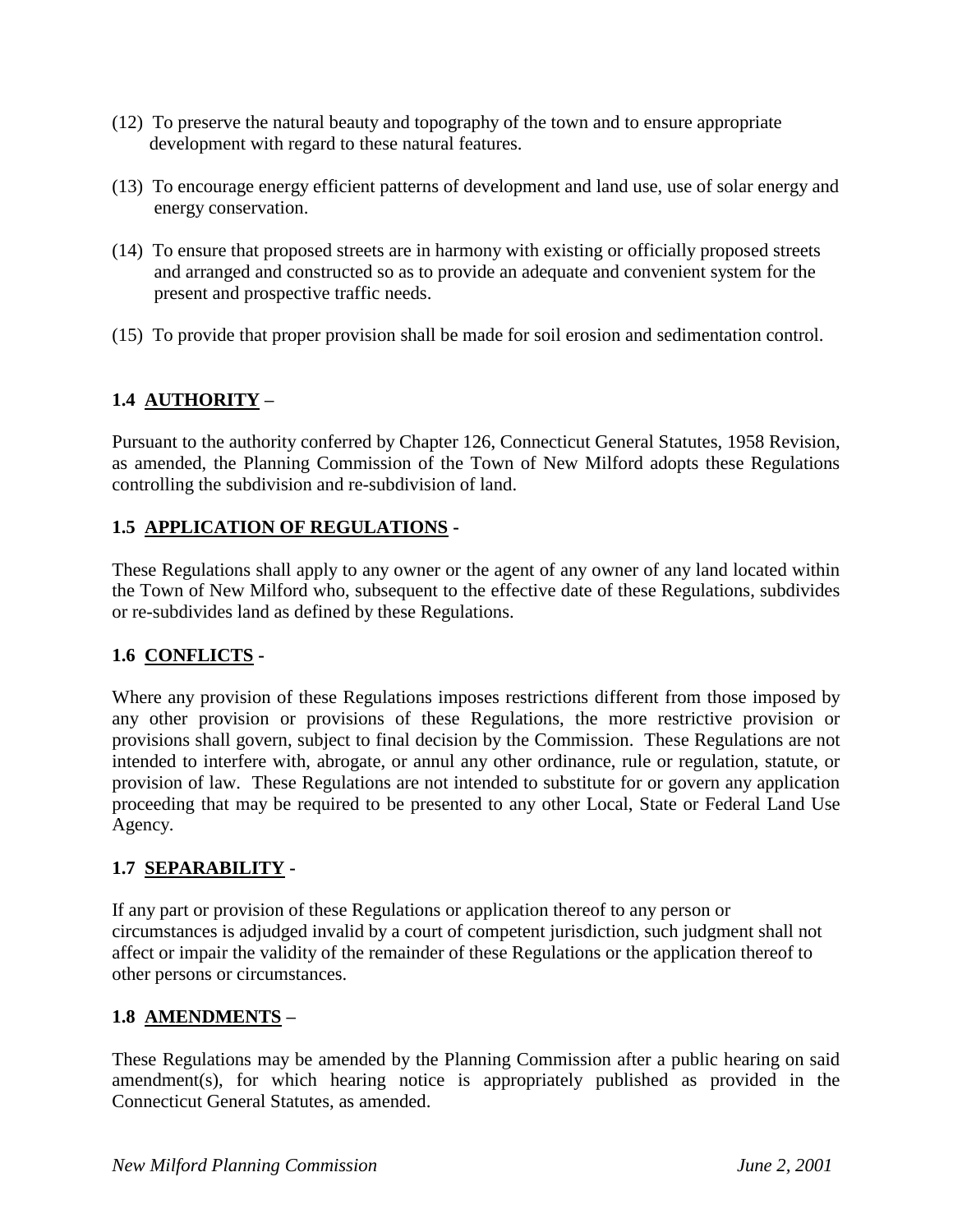### **1.9 EFFECTIVE DATE –**

The effective date of these Regulations shall be June 2, 2001.

### **1.10 APPROVAL REQUIRED** -

No subdivision or re-subdivision of land shall be made by any person until a map for such subdivision or re-subdivision has been submitted for approval by the Commission and has been endorsed by the Commission and recorded in the Office of the Town Clerk.

#### **1.11 ENDORSEMENT -**

No subdivision or re-subdivision shall be considered approved until the Commission has endorsed its approval on the map.

#### **1.12 PROCEDURE AND NOTICE –**

The Commission, in reviewing any proposed subdivision or re-subdivision, and the person proposing a subdivision or re-subdivision shall follow the procedures hereinafter specified. The Commission shall not approve any subdivision or re-subdivision unless it conforms to the standards hereinafter specified. All required notices shall be published or mailed in accordance with the provisions of Chapter 126 of the Connecticut General Statutes, as amended.

#### **1.13 AUTHORIZATION OF DEVELOPMENT -**

The construction and installation of roads, drainage facilities, and other improvements required by these Regulations shall not be deemed authorized until the proposed subdivision or resubdivision has been approved.

### **1.14 PENALTIES –**

Any person making subdivision or re-subdivision of land without the approval of the Commission shall be subject to penalties in accordance with the Connecticut General Statutes.

### **1.15 ADMINISTRATIVE POLICY -**

The Commission may, from time to time, by resolution adopt forms, policies, procedures and interpretations for the administration of these Regulations.

#### **1.16 SUPERVISION OF CONSTRUCTION -**

All construction and installation of roads, drainage and other improvements required by these Regulations shall be carried out in accordance with the Town road ordinance. The Commission may establish such rules and procedures as are necessary to the proper supervision and inspection of construction.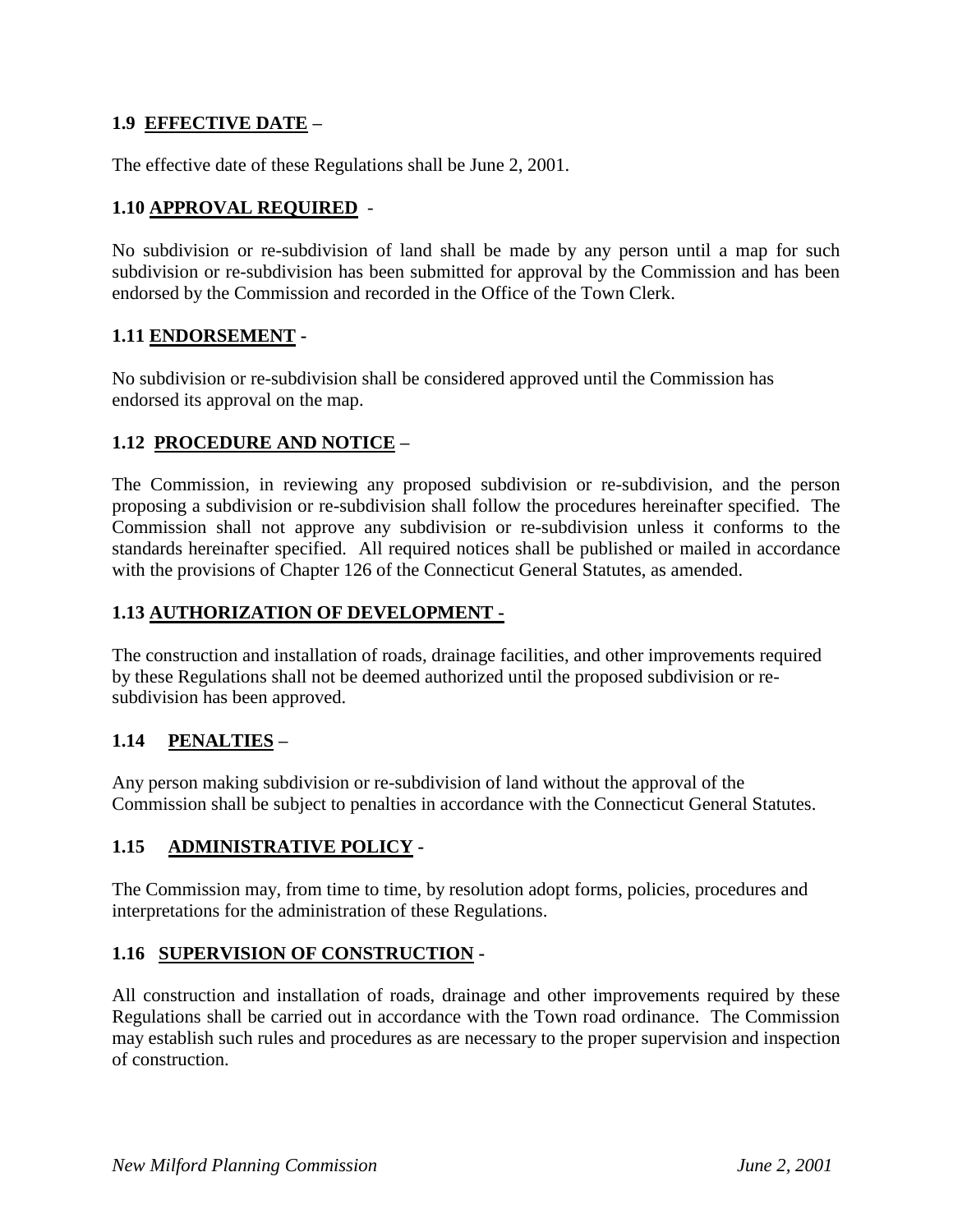# **1.17 WAIVER –**

The Commission may waive certain requirements under these regulations by a three-quarters vote of all the members of the Commission in cases where conditions exist which affect the subject land and are not generally applicable to other land in the area. No waiver shall be granted that would have a significant adverse effect on adjacent property or on public health and safety. The Commission shall state upon its records the reasons for which a waiver is granted in each case.

### **1.18 APPEALS –**

Appeals may be filed in accordance with the Connecticut General Statutes.

### **1.19 FEES –**

A Land Use Fee shall be paid with each application in the amount specified in New Milford's Land Use Fee Ordinance as adopted by the Town Council effective September 10, 1992, as amended.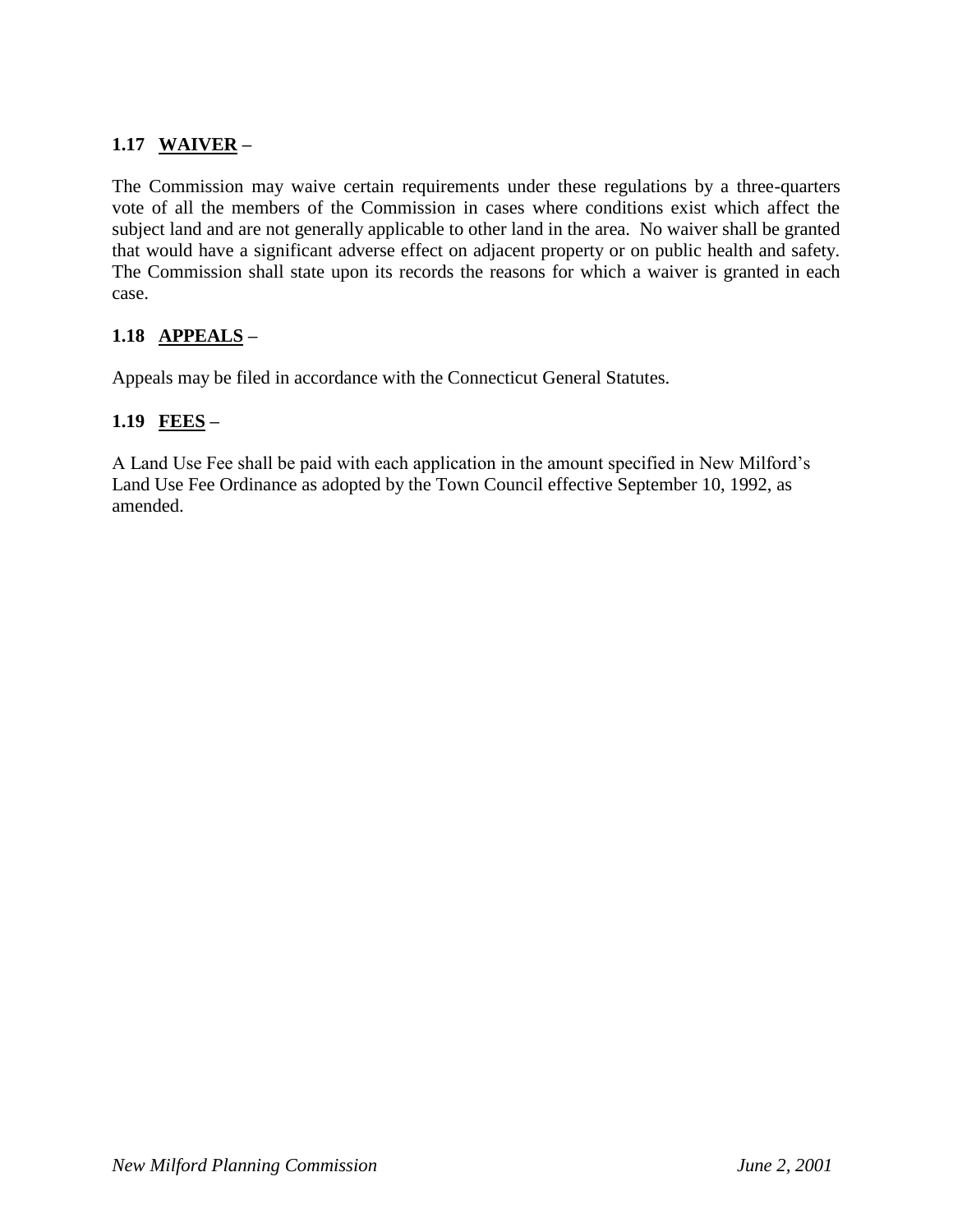# **SECTION 2**

# **SUBDIVISION LAYOUT, DESIGN AND CONSTRUCTION STANDARDS**

#### **2.1 GENERAL -**

Proposed subdivisions and resubdivisions and all improvements therein shall be designed and constructed in accordance with the following standards and specifications and in accordance with appropriate ordinances and special acts of the Town of New Milford.

#### **2.1.1 CHARACTER OF THE LAND –**

The land to be subdivided shall be of such character that it can be used for building purposes without danger to public health or safety.

### **2.1.2 NATURAL FEATURES –**

The planning of any subdivision, including streets, drainage, other improvements and building lots, shall give due regard for the preservation and potential enhancement of natural features of the tract, including but not limited to mature trees or other plant materials which will serve as wind barriers and energy conservation, scenic points, wetlands, watercourses, soil resources and other assets of community interest.

### **2.1.3 CONSISTENCY WITH PLAN OF CONSERVATION AND DEVELOPMENT –**

Proposed subdivisions shall reflect the development guidelines of New Milford's Plan of Conservation and Development. That plan identifies areas to be conserved in a rural character, other areas proposed for suburban development and a central development area including commercial and industrial areas along Route 7 and an urban residential area built up around the Village Center.

### **2.2 BUILDING LOTS** -

Proposed building lots shall conform to the requirements of the New Milford Zoning Regulations in effect at the date of the filing of the application for final approval of such plan by the Commission. The proposed lots shall be of such shape, size, location, topography and character that buildings can be constructed reasonably and that they can be occupied and used without danger to the health and safety of the occupants and the public. In areas of severe topographic and soils conditions, the Commission shall require such lots to each contain an area meeting Zoning regulations and with adequate soil to accommodate a private sewage disposal system and an appropriate reserve area in conformance with State of Connecticut Health Codes. Any lot which cannot provide such area or is otherwise found to be unsuitable for occupancy and building by reason of water or flooding conditions, unsuitable soil, topography, ledge rock or other conditions may be eliminated. The following additional standards are applicable to proposed building lots: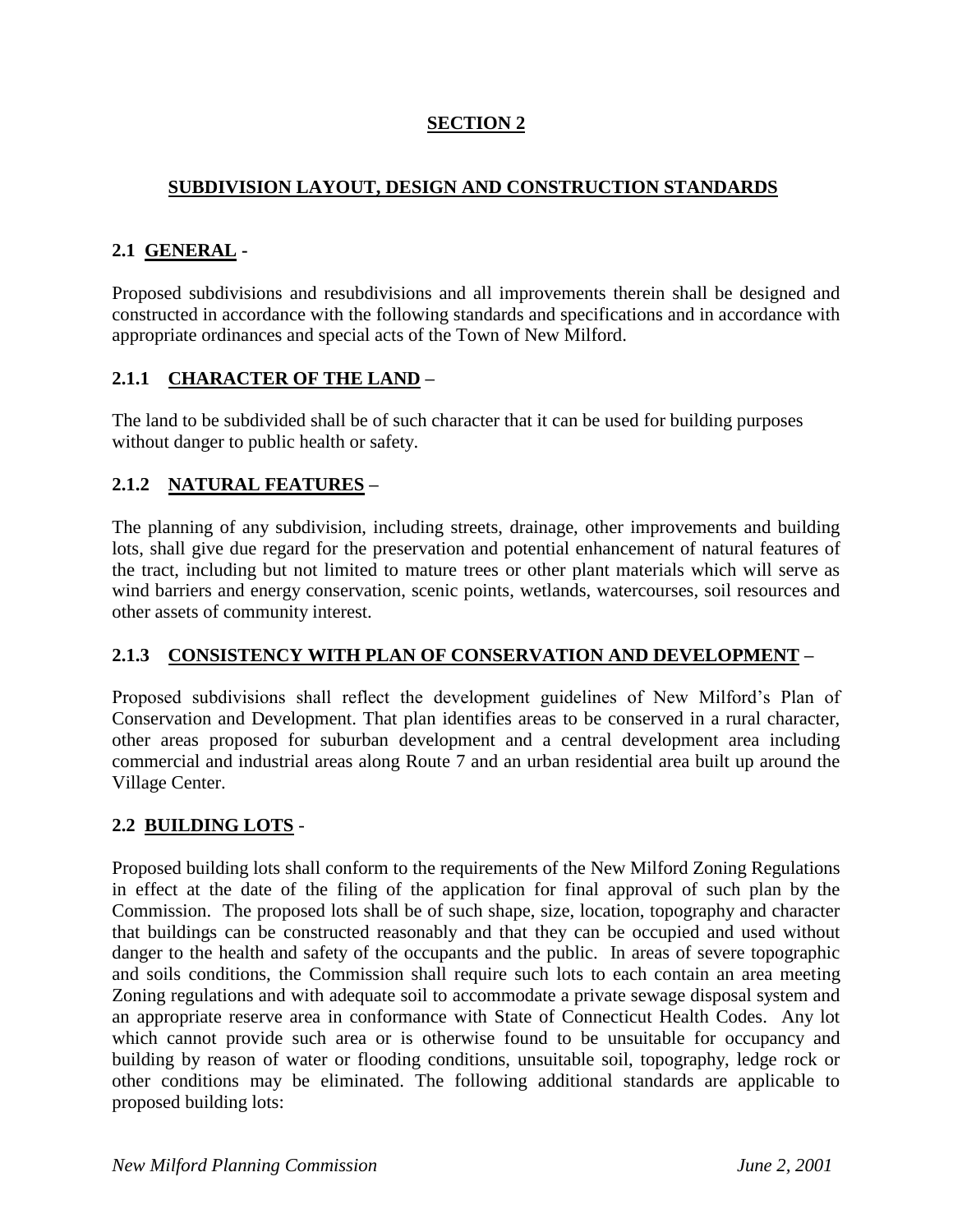#### **2.2.1 ACCESS -**

Each proposed lot, except as hereinafter provided, shall abut a street and shall have a safe and direct access to the street via its own private driveway. The entire driveway must be located on the lot which it serves. An interior or rear lot which lacks conventional street frontage and is accessible by a permanent access way no less than twenty (20) feet wide and owned in fee by the same ownership as the interior portion shall connect to a street. Up to six lots may be permitted to share a common driveway subject to the conditions and standards for common driveways set forth below.

**2.2.1a - Driveways:** That portion of driveways commencing with the street line shall be constructed in accordance with the Town road ordinance.

- 1) Pavement shall mean a minimum of two and one-half inches (after compaction) of bituminous concrete or equivalent over a minimum of six inches of compacted gravel.
- 2) Except as provided in subsection (a) hereof, driveways shall not exceed 15% maximum grade. Any driveway that exceeds 10% grade shall be paved. Pavement shall be continuous from the edge of the street line to a point where the driveway resumes a 10% or less grade.
	- (a) Exception Driveways steeper than 15% or unpaved driveways steeper than 10% may be allowed by the Commission when it can be shown by plans produced by a professional engineer that all drainage and/or erosion will remain on the property served and will not in any way affect a Town highway. This exception shall only apply to a driveway serving a single home.
- 3) The traveled portion of any driveway exceeding 5% grade will be above the surrounding terrain and crowned to drain water to the sides. Where the driveway passes through or along a cut, there shall be provided a gutter of sufficient width and depth, in addition to the width of the driveway, to handle run-off from the driveway and surrounding terrain and be stabilized with rock, rip rap, or other approved means to prevent erosion. Ample drainage shall be provided at the Town road to handle additional runoff.
- 4) For corner lots, driveways shall be located as far from the intersection of the street lines of the lot as is practical, but a driveway shall not be located within 60 feet of such intersection.
- 5) The Commission shall require a bond in cash, passbook or other form, in an amount acceptable to the Commission to ensure the completion of all required driveway improvements in accordance with the provisions of these regulations within a period of time specified in the bond.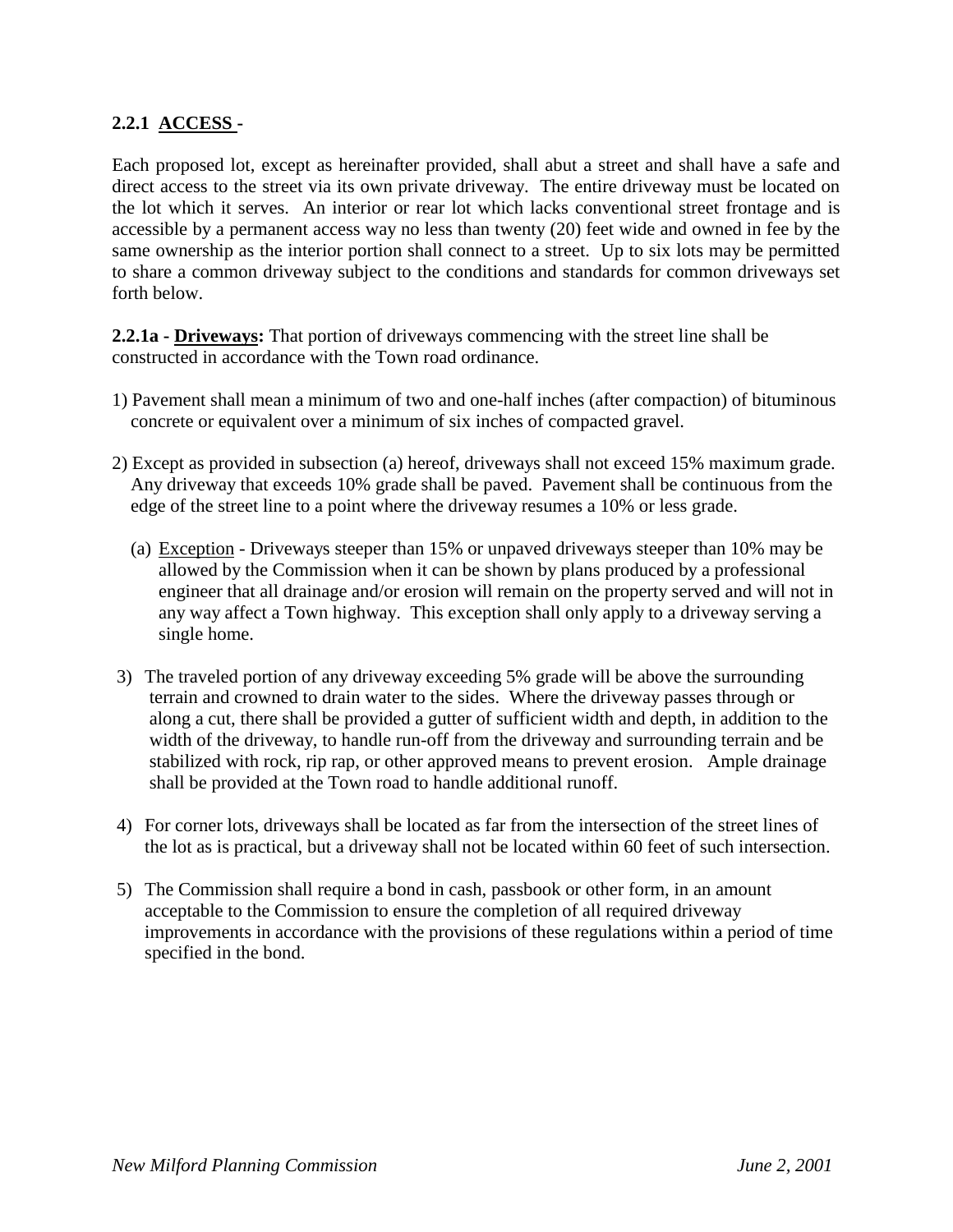### **2.2.1b Common Driveways –**

That portion of a "common driveway" as that term is defined in these regulations commencing with the street line shall be designed and constructed in accordance with the following standards:

- 1) No common driveway shall be approved by the Commission unless the applicant produces plans prepared by a registered professional engineer showing the feasibility of constructing separate driveways, within each lot, for each lot. The feasibility plan shall conform to the driveway standards set forth in these regulations as well as the standards set forth in "an ordinance covering the construction of driveways intersecting Town highways," as the same may be amended, concerning that portion of the common driveway located within the street line.
- 2) The Commission shall require a bond in cash, passbook, or other form, in an amount acceptable to the Commission for all common driveways to ensure completion of all required driveway improvements in accordance with the provisions of these regulations within a period of time specified in the bond.
- 3) All applications seeking permission to provide access to lots in a proposed subdivision via a common driveway shall be accompanied by a legally enforceable homeowner's maintenance agreement which shall be subject to review and approval by the Commission, noted on the record subdivision map and recorded with said map in the land records of the Town of New Milford.
- 4) Any proposed lot abutting a common driveway and a street shall have access to the public road system via the common driveway unless one of the following exceptions is applicable:
	- (a) Exception: Where the applicant demonstrates there is no driveway corridor which meets the grade requirements set forth in section 2.2.2.a of these regulations.
	- (b) Exception: Where the report from the Inland Wetlands Commission recommends that the driveway location be from a street.
- 5) All common driveways shall meet all applicable 911 requirements.
- 6) Common driveways serving two (2) lots shall be equipped with a hammer head type turn round at the end of the common use portion of the driveway adequate to accommodate fire apparatus or other emergency equipment.
- 7) Except as provided in subsection (a) hereof, common driveways serving from three to six lots shall terminate in a turn-around of the common driveway.
	- (a) Exception: The Commission may allow a large hammer head type turn-round in consideration of the short length of the common driveway.
- 8) Pavement shall mean a minimum of two and one-half inches (after compaction) of bituminous concrete or equivalent over a minimum of six inches of compacted gravel.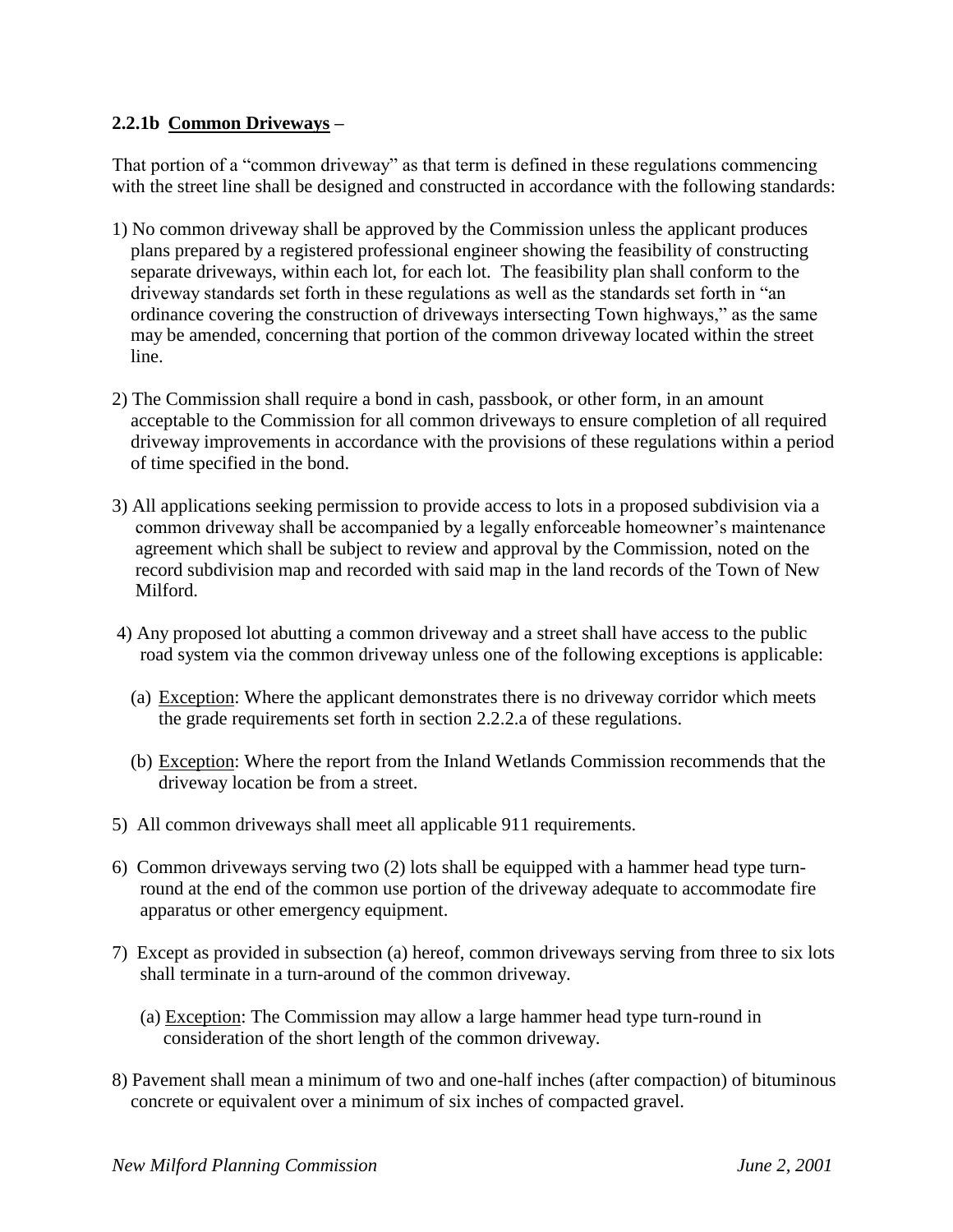- 9) All common driveways shall be paved for the entire length in accordance with the Town road ordinance.
	- (a) Two Lots 12 feet wide with a 12% maximum grade.
	- (b) Three Lots 14 feet wide with an 11% maximum grade.
	- (c) Four to Six Lots 18 feet wide with a 10% maximum grade.
- 10) All common driveways shall have drainage systems designed by a registered professional engineer and installed to accommodate all surface and subsurface water. Drainage disposal shall be adequate for the ten year storm for the proposed development and shall not increase the Town's obligations for additional storm drainage on existing public roads.
- 11) The minimum sight distance for a common use driveway shall be the distance as listed for an intersecting street in New Milford Road Ordinance (Intersections at Grade Minimum Sight Distance); however, based on the facts before it, the Planning Commission may allow a reduced sight line distance for a common use driveway serving three (3) lots or less. In no case shall the distance be less than the stopping sight distance for the posted speed limit, as shown in Table 1, New Milford Streets and Sidewalk Ordinances.
- 12) The Commission shall approve common drive names. Common drive name signs and stop signs shall include the label "Private" and be supplied and installed by the developer and maintained pursuant to the homeowners' maintenance agreement.
- 13) A notation on the map of record shall clearly state the common drive is not a public street.
- **2.2.2** Reserved for future use.

### **2.2.3 SOLAR DESIGN, ENERGY CONSERVATION –**

Applicants shall demonstrate to the Commission that they have considered, in developing the plan, the use of passive solar energy techniques. Passive solar energy techniques mean site design techniques that maximize solar heat gain, minimize heat loss and provide thermal storage within a building during the heating season, and minimize heat gain and provide for natural ventilation during the cooling season. The site design techniques shall include, but not be limited to:

- (a) House orientation;
- (b) Street and lot layout;
- (c) Vegetation;
- (d) Natural and man-made topographic features; and
- (e) Protection of solar access within the development.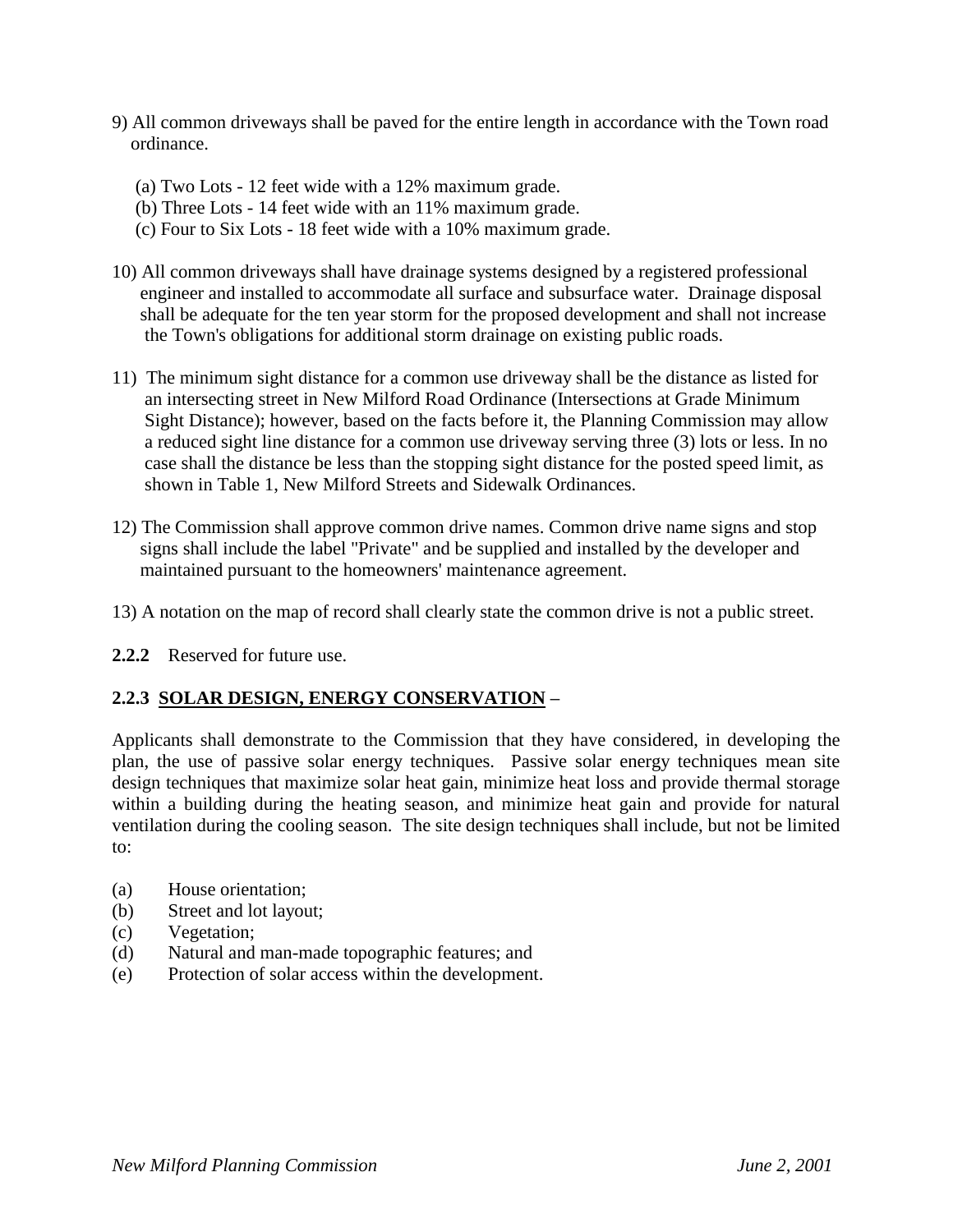### **2.2.4 LOT LINES -**

Insofar as practicable, lots should be regularly shaped, the side lot lines of all lots should be at right angles to the street on which the lot faces or should be radial to the street line, unless the purpose of the lot line orientation other than those mentioned is to secure greater solar access or protection or control thereof.

- **2.2.5** Reserved for future use.
- **2.2.6** Reserved for future use.
- **2.2.7** Reserved for future use.

# **2.2.8 TREES AND TOPSOIL –**

When required, each lot shall have two trees of not less than  $1-1/2$  inch caliper at breast height planted on it by the sub-divider at his expense. These trees shall be of a quality which meets the requirements of the American Association of Nurserymen. These trees shall be planted in the area of the lot lying not less than ten feet from the street line. The Commission shall require the planting of new trees in subdivisions which lack or are deficient in trees. To the extent possible, existing trees shall be saved. Removal of stripped topsoil from the subdivision shall not be permitted except with the written permission of the Commission.

### **2.3 STREETS –**

Proposed streets must intersect an existing street and shall be planned to be appropriate to the topography and location giving due consideration to contours and natural features. Streets shall be planned to conform with the Town Plan of Conservation and Development and designed to provide a safe and convenient system for the character and volume of present and prospective traffic. The proposed streets shall be in harmony with existing or proposed streets, especially with regard to safe intersections. The Commission may require provision to be made for future extension of proposed streets into adjoining land.

### **2.3.1 CONSTRUCTION** –

Streets and that portion of driveways within the street line shall be constructed and paved in accordance with the Road Ordinance of the Town of New Milford as amended and the width of pavement, cross-section, alignment, grade, vertical and horizontal curves, curbs, sidewalks, ramps, storm drainage system, signage, traffic control and other miscellaneous associated improvements shall conform to the specifications set forth in the Road Ordinance. The Commission may require seeding, sidewalks and such grading as are appropriate to the area being developed.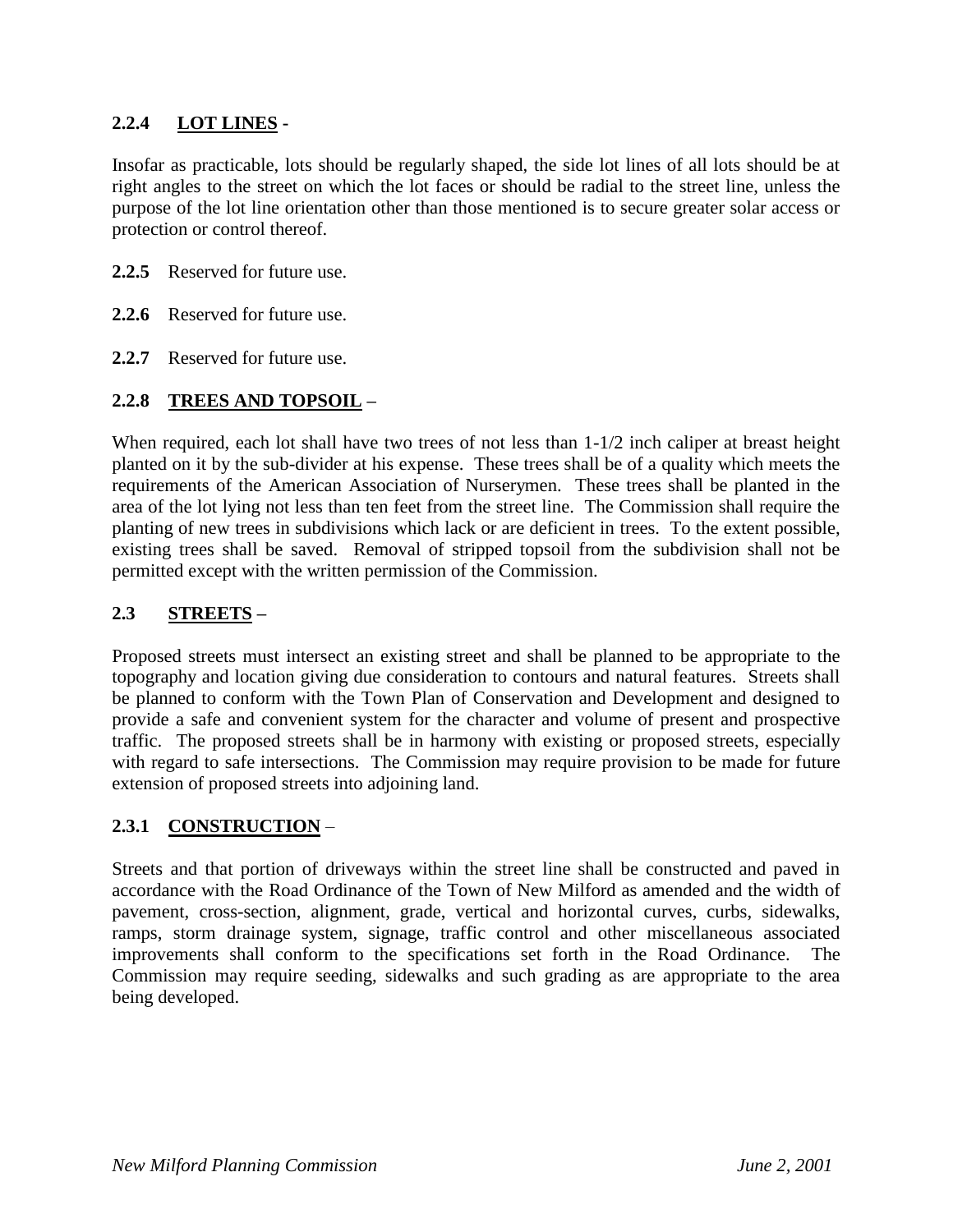# **2.3.2 LAYOUT AND RIGHTS-OF-WAY –**

The minimum right-of-way for a proposed street shall be 50 feet. The Commission may require a wider right-of-way in commercial and industrial districts or when a proposed street is anticipated to carry other than neighborhood traffic. Streets shall be graded to the full width of the right-of-way.

### **2.3.2a Existing Streets –**

A proposed street shall have at least one intersection with an existing street in the Town of New Milford. In cases where an existing street providing access to a subdivision has a right-of-way less than 50 feet, a strip of land along the subdivision frontage shall be deeded to the Town of sufficient depth to create a right-of-way 25 feet wide from the centerline of the existing street to the subdivision property line.

### **2.3.2b Dead-End Streets –**

Permanent or temporary dead-end streets and dead-end street systems may be permitted at the discretion of the Commission. They shall terminate in a turn-around as required by the Town Road Ordinance. The full width of the right-of-way shall be extended to the subdivision property line and shall be dedicated to the Town. The Town will require title to the segments of the turnaround outside the normal road right-of-way width. Title to such segments will revert to adjoining property owners when the road is extended. No dead-end streets within a subdivision or street systems within a subdivision shall service more than twenty (20) lots not including corner lots at the entrance unless the Commission determines on the basis of the facts before it, including but not limited to, the horizontal and vertical geometry of the proposed dead-end street that it can accommodate a greater number of lots without endangering the public health, safety, convenience and welfare.

### **2.3.2c Extension and Connections –**

Proposed streets which may be projected into adjoining properties shall have their right-of-way carried to the property line. No reserved strips shall be provided in any subdivision between an adjacent property and such proposed street and topographic maps submitted with the application should demonstrate that extension into the adjoining property is feasible. The Commission may require the improvements needed to make the connection. The right-of-way shall be deeded with other streets to the Town of New Milford. Where a proposed subdivision street pattern connects to an unimproved street in an existing subdivision left for future extension to abutting property, the proposed subdivision plans shall show and include all work required to connect and complete the road improvements and utilities between the proposed and existing subdivisions.

### **2.3.3 STREET NAMES -**

All street names shall be subject to the approval of the Commission. The applicant will check all proposed street names with the Town Clerk's Office before submission to avoid duplication.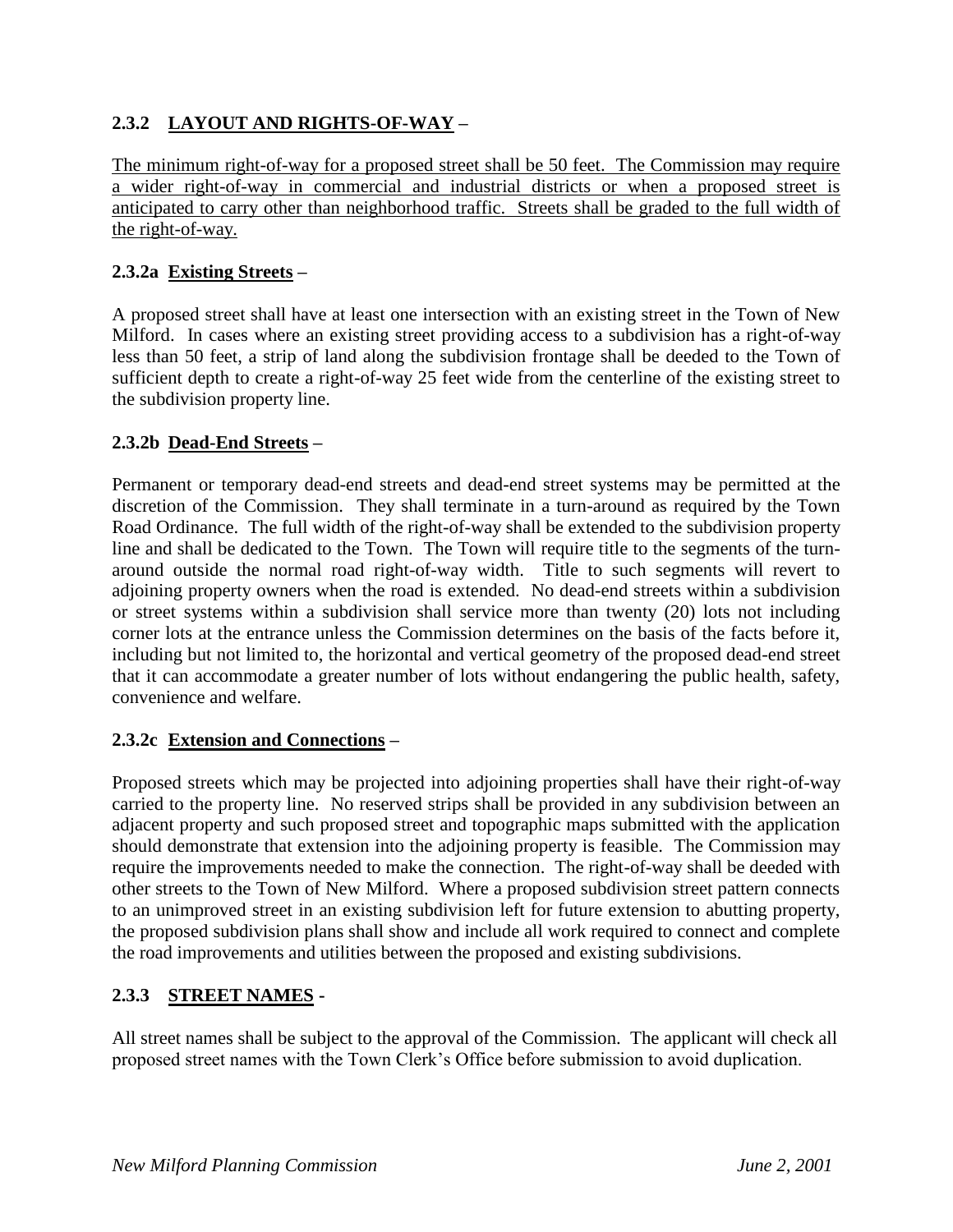# **2.3.4 MONUMENTATION** –

Stone or reinforced concrete markers not less than four inches (4") by four inches (4") by fortyeight inches (48") set so that the top is five inches (5") above the finished grade and clearly visible shall be set at the point of curve and point of tangency of all curves in street lines and at angle points and shall be used to mark the boundaries of the subdivision.

Lot corners shall be marked with iron pins at least one-half inch in diameter by thirty-six inches (36") long where not otherwise marked as set forth above. The developer shall provide and set such markers at his expense, and shall attempt to keep them in full view at any and all times during the development of the property.

# **2.4 STORMWATER MANAGEMENT –**

The discharge of all storm water from the subdivision shall be into suitable streams or rivers or into Town drains with adequate capacity to carry additional water. Where the discharge shall be onto private property adjoining the proposed subdivision, proper easements and discharge rights shall be secured by the applicant for the Town before approval of the record subdivision map. When discharge is into existing Town drainage facilities not capable of handling the additional water, the existing facilities shall be replaced by the developer to adequately carry the flow based on the design storm. Best available practice shall be used to minimize soil erosion and sedimentation of waterways during the construction of the proposed subdivision and to assure a site which is stabilized and protected from erosion when completed. No land shall be subdivided if the effect is to increase the likelihood of flood hazard or flood damage in an area of special flood hazard as defined in the Flood Plain Management Regulations of the Town of New Milford.

# **2.4.1 DRAINAGE ANALYSIS –**

The drainage analysis shall consider the entire tributary watershed area and downstream area affected by run-off. All drainage facilities shall be adequately sized or replaced with adequately sized facilities to accommodate the 25 year storm or such less frequent storm as required by the New Milford Road Ordinance or recommended by the New Milford Director of Public Works. Analysis shall be based on anticipated run-off at full development under current zoning.

### **2.4.2 CONSTRUCTION –**

The construction of drainage facilities including catch basins, pipes, swales, detention basins, culverts, manholes and bridges shall conform to the specifications and methods set forth in the Road Ordinance of the Town of New Milford as amended.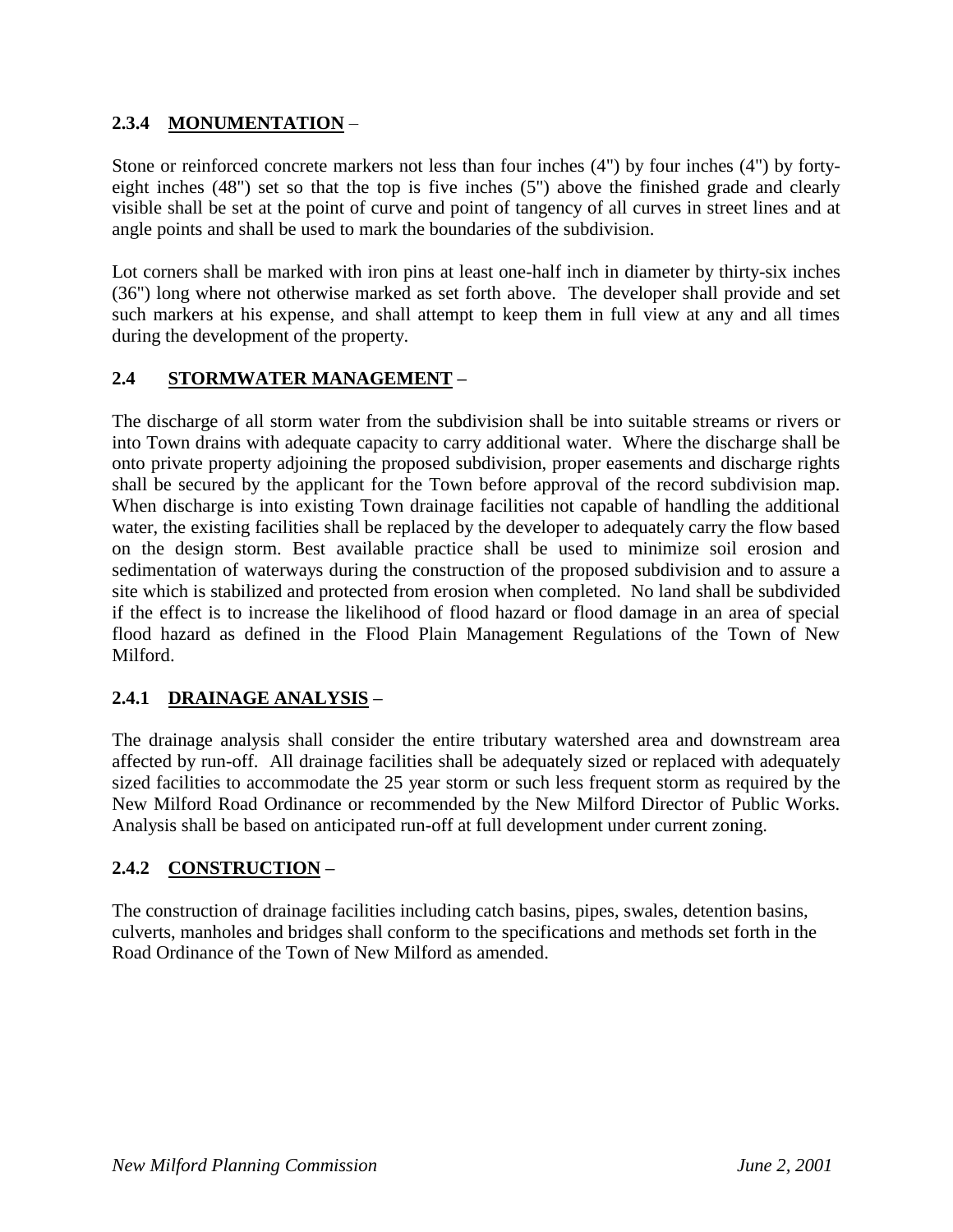# **2.4.3 EROSION AND SEDIMENTATION –**

The minimum standards for individual control measures are those in the Connecticut Guidelines For Soil Erosion and Sediment Control (1985) as amended and the appropriate method from those guidelines shall be used to determine peak flow rates and volumes of runoff.

### **2.5 WATER SUPPLY –**

All subdivision plans shall make proper provision for water supply to all proposed lots.

### **2.5.1 COMMUNITY WATER SUPPLY –**

In areas generally supplied by a community water system the proposed subdivision shall be connected to such system. The extension shall be designed and constructed in accordance with the requirements of the water company and those of the New Milford Department of Public Works as to the location of utilities within the street. All necessary mains, branch offsets to each lot and fire hydrants shall be installed by the developer without expense to the Town. A letter from the public water company confirming the availability of services shall be included with a submission proposing public water supply.

# **2.5.2 PRIVATE WELL SUPPLY –**

An applicant proposing private wells serving individual lots shall submit evidence of the feasibility of such supply and such wells shall be located and installed in conformity with prevailing health codes.

**2.5.3 FIRE PROTECTION -** The sub-divider shall take into account the need for adequate fire protection either by providing hydrants in the water supply system or a fire suppression system approved by the Commission within the subdivision, including necessary access easements to such system.

### **2.6 SANITARY DISPOSAL –**

All subdivision plans shall make proper provision so adequate sanitary sewage disposal can be installed with respect to all proposed lots.

### **2.6.1 PUBLIC SEWER SYSTEM –**

In areas generally served by the public sewer system, the proposed subdivision shall be connected to such system. The extension of the system shall be designed and constructed in accordance with the requirements of the New Milford Water Pollution Control Authority (NMWPCA) and those of the New Milford Department of Public Works as the location of utilities within the street. All necessary mains, offset branches to each lot and pump stations (if required) shall be installed by the developer without expense to the Town. A letter from the NMWPCA confirming the service availability shall be included with a submission proposing public sewer service.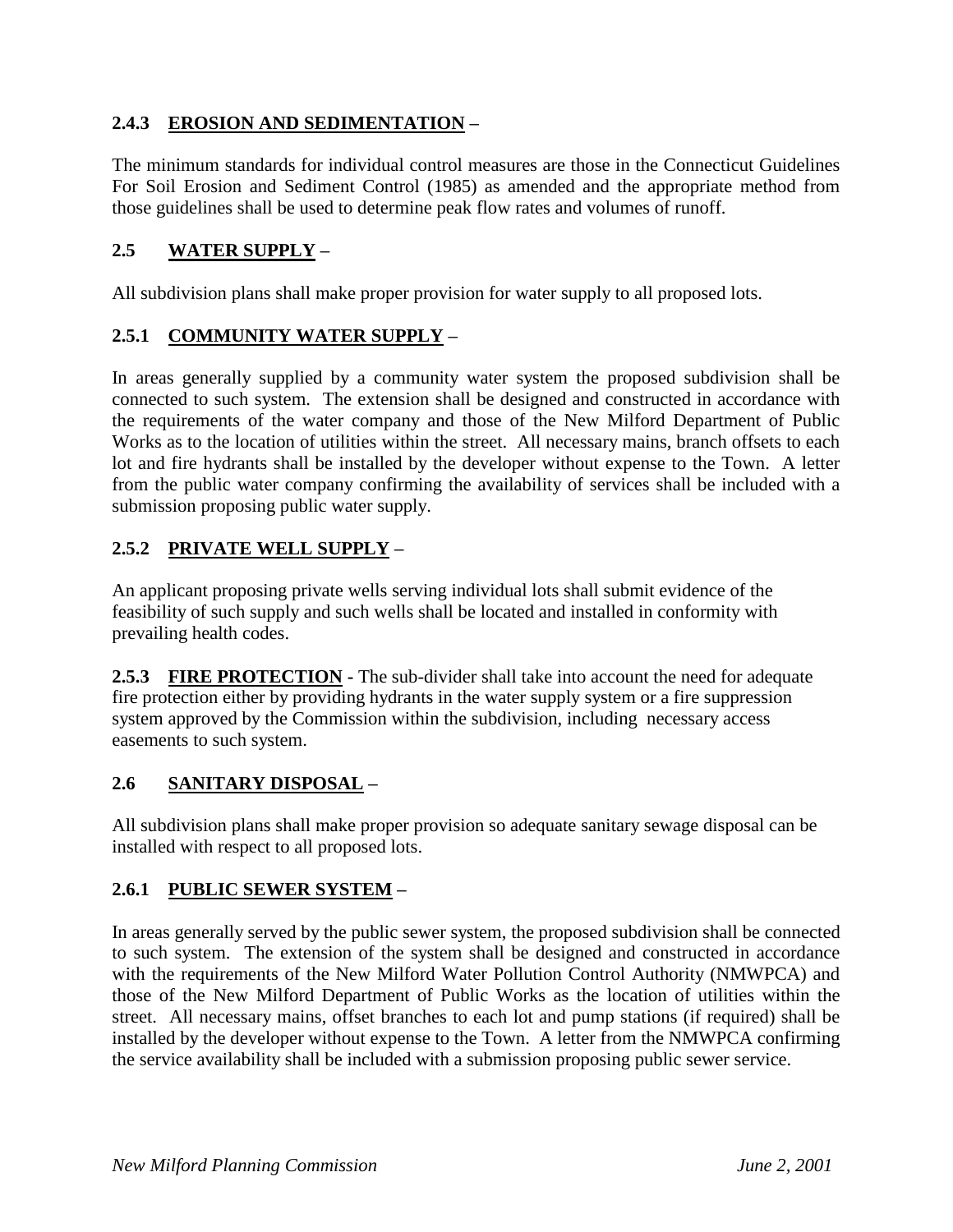## **2.6.1a Future Service –**

In areas where the public sewer system is planned but not yet available, the Commission may require installation of capped dry sewer lines in the street as well as associated laterals.

### **2.6.1b Conveyance –**

The Town will require a conveyance from the sub-divider to the Town of any sanitary sewer system installations and appurtenances.

### **2.6.2 SEPTIC SANITARY DISPOSAL –**

Subsurface individual sewage disposal systems shall be designed and installed in accordance with the requirements of the Connecticut Public Health Code Regulations and Technical Standards for Subsurface Sewage Disposal Systems.

#### **2.6.2a Site Tests and Sanitation Report –**

Where on site sewage disposal is to be provided, percolation tests, soils tests and groundwater observations shall be within the perimeter of the proposed sewage disposal systems for each lot as prescribed by the Connecticut Public Health Code. The applicant shall install a segment of perforated pipe, at least 4 inches in diameter, vertically from the bottom of every test pit dug in the propped subdivision to an elevation approximately 18 inches above grade or higher for ground water table observation. The Planning Commission shall be notified at least seven (7) days in advance of the performance of such tests. A professional engineer licensed in Connecticut shall complete and submit to the Commission a report including a map showing the numbered locations of the tests, the percolation rates observed, the soil characteristics encountered, and the water table elevations observed.

### **2.7 OTHER UTILITIES -**

Utilities generally shall be located within the street right-of-way on a side of and parallel to the street. Electric power, telephone and other cable systems shall be placed underground in all subdivisions. The Commission may waive this requirement where the utility company has determined that safe underground installation is not feasible because of soil or water conditions or other natural or man-made conditions.

### **2.8 OFF TRACT IMPROVEMENTS –**

New developments may stress existing infrastructures beyond acceptable limits. The Commission may require reasonable off-tract improvement necessitated by a new development and, in such instance, shall require their inclusion with approved subdivision plans.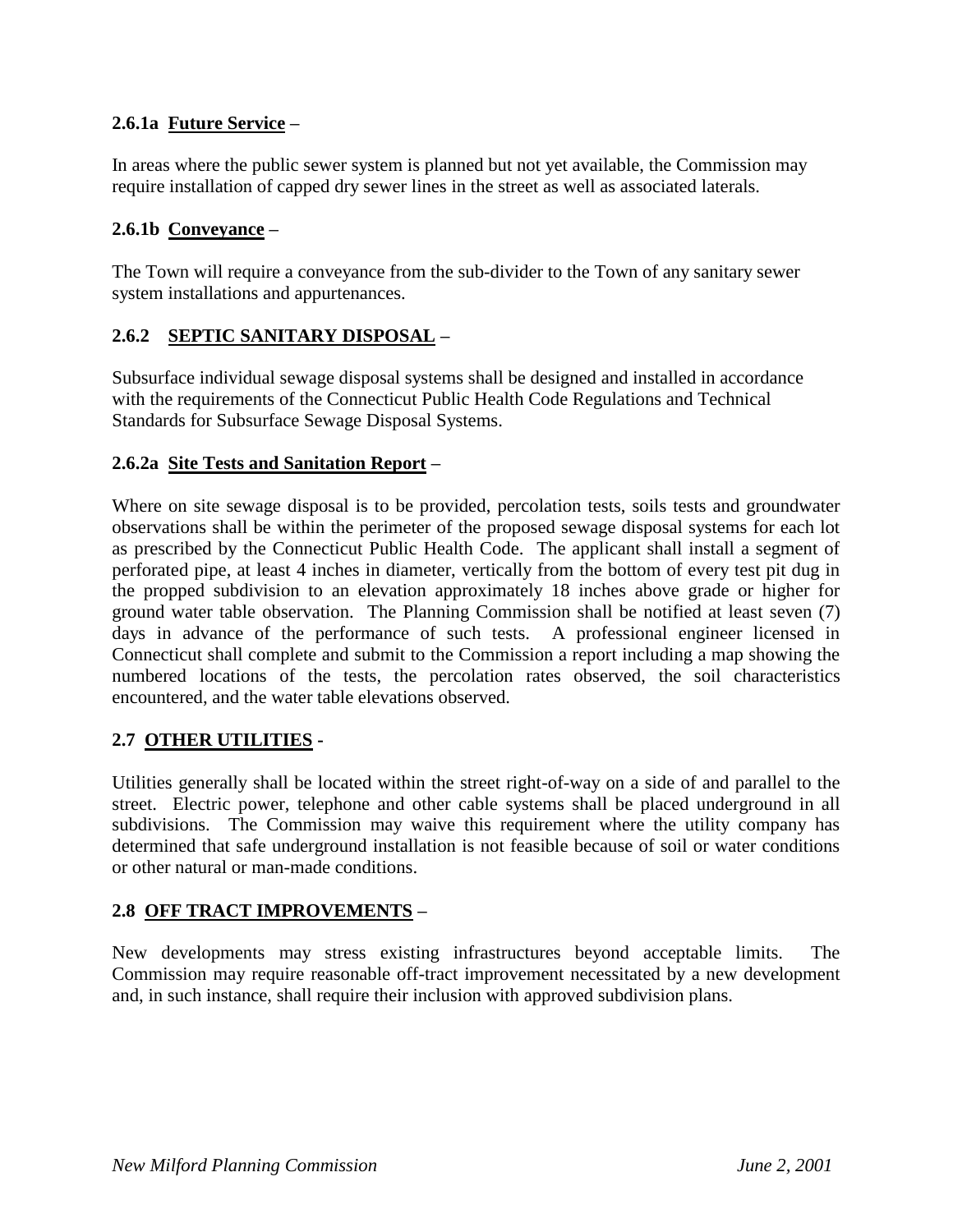# **2.8.1 TYPES OF IMPROVEMENTS THAT MAY BE REQUIRED -**

### **2.8.1a Drainage -**

If the existing system functions inadequately or does not have adequate capacity to accommodate the applicant's stormwater runoff given existing and reasonably anticipated peak hour flows, drainage improvements may include (but are not limited to): installation, relocation, or replacement of storm drains, culverts, catch basins, manholes, rip rap, improved drainage ditches and appurtenances, and relocation or replacement of other storm drainage facilities or appurtenances.

#### **2.8.1b Sanitary Sewers -**

If the existing system does not have adequate capacity to accommodate the applicant's flow given existing and reasonably anticipated peak-hour flows, sanitary sewer improvements may include (but are not limited to): installation, relocation, or replacement of collector, trunk, and interceptor sewers, pump stations, and associated appurtenances.

### **2.9 OPEN SPACE –**

Open spaces, parks or playgrounds shall be provided and reserved in each subdivision for residential purposes and may be required in commercial-industrial subdivisions as appropriate to accomplish objectives such as:

To preserve and provide recreation areas, farm land, tree cover, greenbelts, wildlife habitat and corridors, unusual terrain, land forms or other natural features, and scenic and historic resources; to supplement existing open space and recreational areas; to promote the development of land in a way that is sensitive to the environment; to promote development compatible with surrounding areas; to preserve and protect inland wetlands, watercourses, and aquifers and to avoid the potential for flooding, erosion and water pollution; to control the extent to which steep slopes and problem soils are used for roadways, sewage disposal systems and other aspects of development; and to preserve the Town's rural character by providing and preserving compatible streetscapes and other visual amenities along roadways.

### **2.9.1 TYPE AND AMOUNT OF OPEN SPACE –**

The land reserved shall be of such size, location, shape, topography and general character as to be useful to accomplish the Commission objectives. The reservation of land also shall conform to the New Milford Plan of Conservation and Development pertaining to parks, playgrounds, recreation areas and open spaces. Not less than 15% of the total area of the subdivision shall be so reserved.

### **2.9.1a Size Exception –**

The open space reservation requirement shall not apply if the parcel to be subdivided is less than twice the required minimum lot size plus ten percent (10%) of the lot size required in the zone.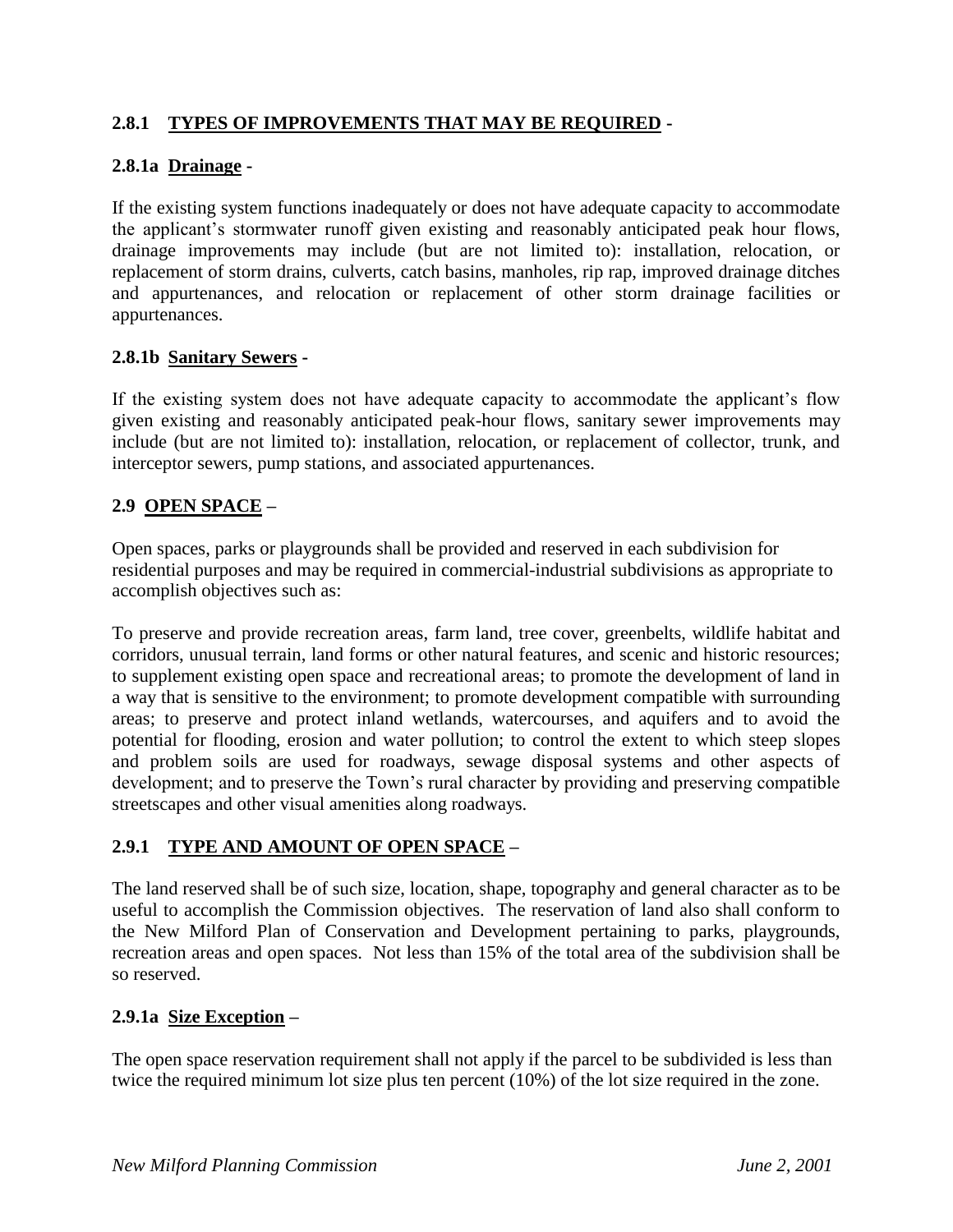### **2.9.1b Family Sale Exception –**

The open space reservation requirements shall not apply if the transfer of all land in a subdivision of less than five parcels is to a parent, child, brother, sister, grandparent, grandchild, aunt, uncle or first cousin for no consideration.

#### **2.9.2 ACCESS AND IMPROVEMENT OF OPEN SPACE –**

The Commission may require the open space to have direct access to a public street through an access area which is at least [15] 10 feet wide. Improvements to the accessway may be required by the Commission. In cases where the open space is intended as a link in a trail system, the Commission may require such trail to be marked, cleared and improved in a manner appropriate to the intended form of use.

#### **2.9.3 FEES IN LIEU OF OPEN SPACE –**

When conditions such as subdivision size, population density, existing municipal facilities, topography, or other site- or development-specific characteristics are such that on-site open space is not desirable, the Commission may require the applicant to provide a fee in lieu of open space or a combination of land and fee.

#### **2.9.3a Amount –**

Such payment or combination of payment and the fair market value of land transferred shall equal no more than 10 percent of the fair market value of the land to be subdivided before subdivision approval. The fair market value shall be determined by an appraiser jointly selected by the Commission and the applicant, with the cost to be borne by the applicant.

#### **2.9.3b Method of Payment –**

A fraction of such payment the numerator of which is one and the denominator of which is the number of approved parcels in the subdivision shall be made at the time of the sale of each approved parcel of land in the subdivision and placed in a fund which shall be used for the purpose of preserving open space or acquiring additional land for open space or for recreational or agricultural purposes. Each approved lot on the subdivision plan shall have a note placed thereon stating the exact dollar amount to be paid to the Town at the time of sale of the lot as required by these regulations.

#### **2.9.4 OPEN SPACE OWNERSHIP AND PRESERVATION –**

The type ownership and method of preservation for land dedicated to open space purposes shall be selected by the applicant subject to Commission approval. Ownership may include, but is not limited to: The Town of New Milford, pursuant to the Town Charter; a non-profit land preservation organization, also subject to their acceptance; or a neighborhood lot owners' association. The method of preservation conveyance may be a fee interest or a permanent conservation easement.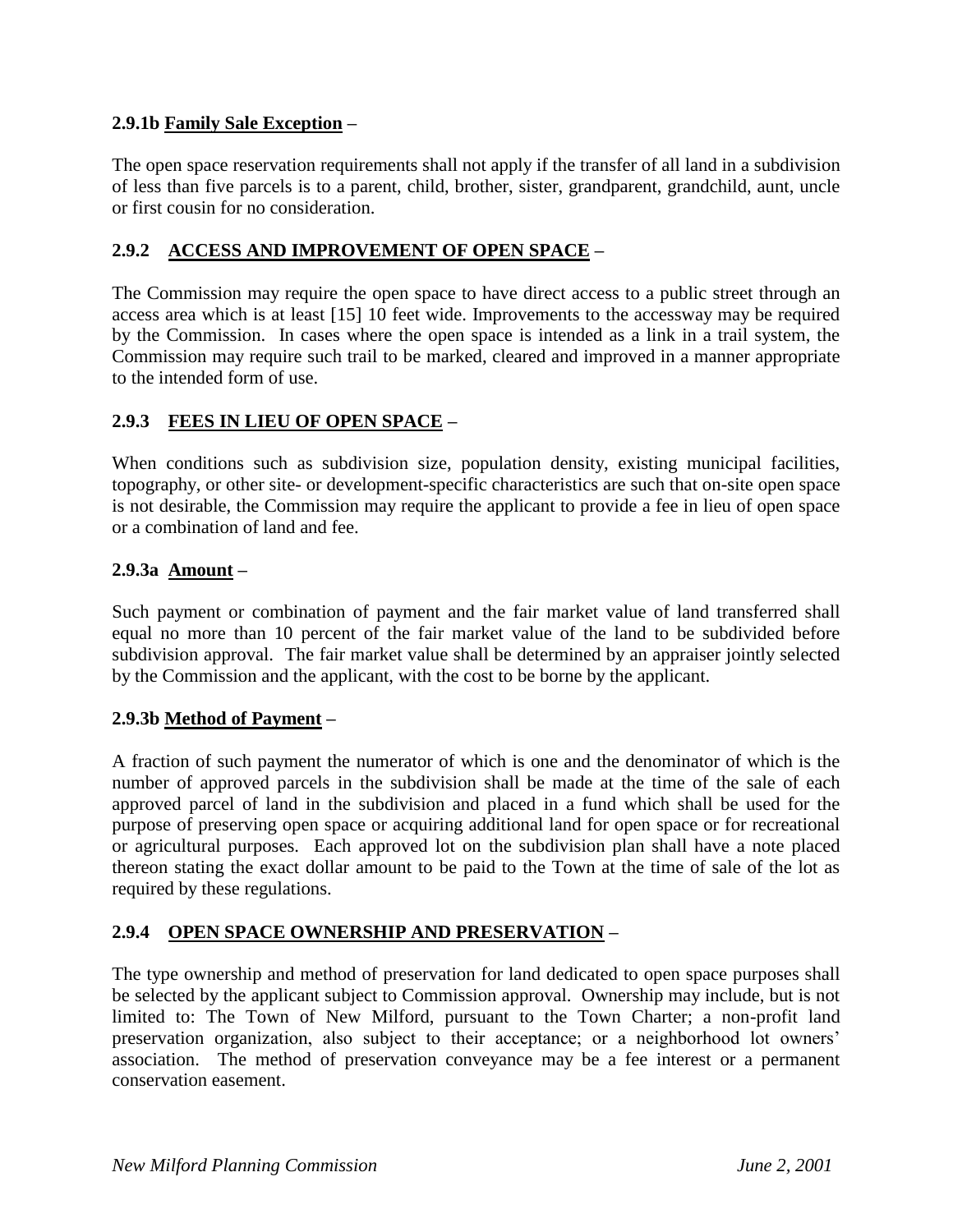#### **2.9.4a Owners Association –**

If the open space is owned and maintained by an owners association, the developer shall file a declaration of covenants and restrictions that will govern the association, to be submitted with the application. The provisions shall include, but are not necessarily limited to, the following:

- 1) The association must be established before any lot is sold.
- 2) Membership must be mandatory for each buyer and any successive buyer.
- 3) The open space restrictions must be permanent.
- 4) The association must be responsible for liability insurance, local taxes, and the maintenance of recreational and other facilities.
- 5) Lot owners must pay their pro rata share of the cost of maintenance, and the assessment levied by the association can become a lien on the property if allowed in the master deed establishing the homeowners association.
- 6) The association must be able to adjust the assessment to meet changed needs.
- 7) The association shall not be dissolved.

#### **2.9.4b Deed Restrictions –**

Any land dedicated for open space purposes shall contain appropriate covenants and deed restrictions (approved by the Town Attorney for Town-dedicated property) ensuring that:

- 1) The open space area will not be further subdivided in the future.
- 2) The use of open space will continue in perpetuity for the purpose specified.
- 3) Appropriate provisions will be made for the maintenance of the open space.
- 4) Open space shall not be converted into a commercial for-profit enterprise.
- 5) Rights of public access to the open space are provided when appropriate.

#### **2.9.4c Maintenance of Open Space Areas -**

The person or entity identified in Section 2.9.5a of these regulations as having the right of ownership or control over the open space shall be responsible for its continuing upkeep and proper maintenance.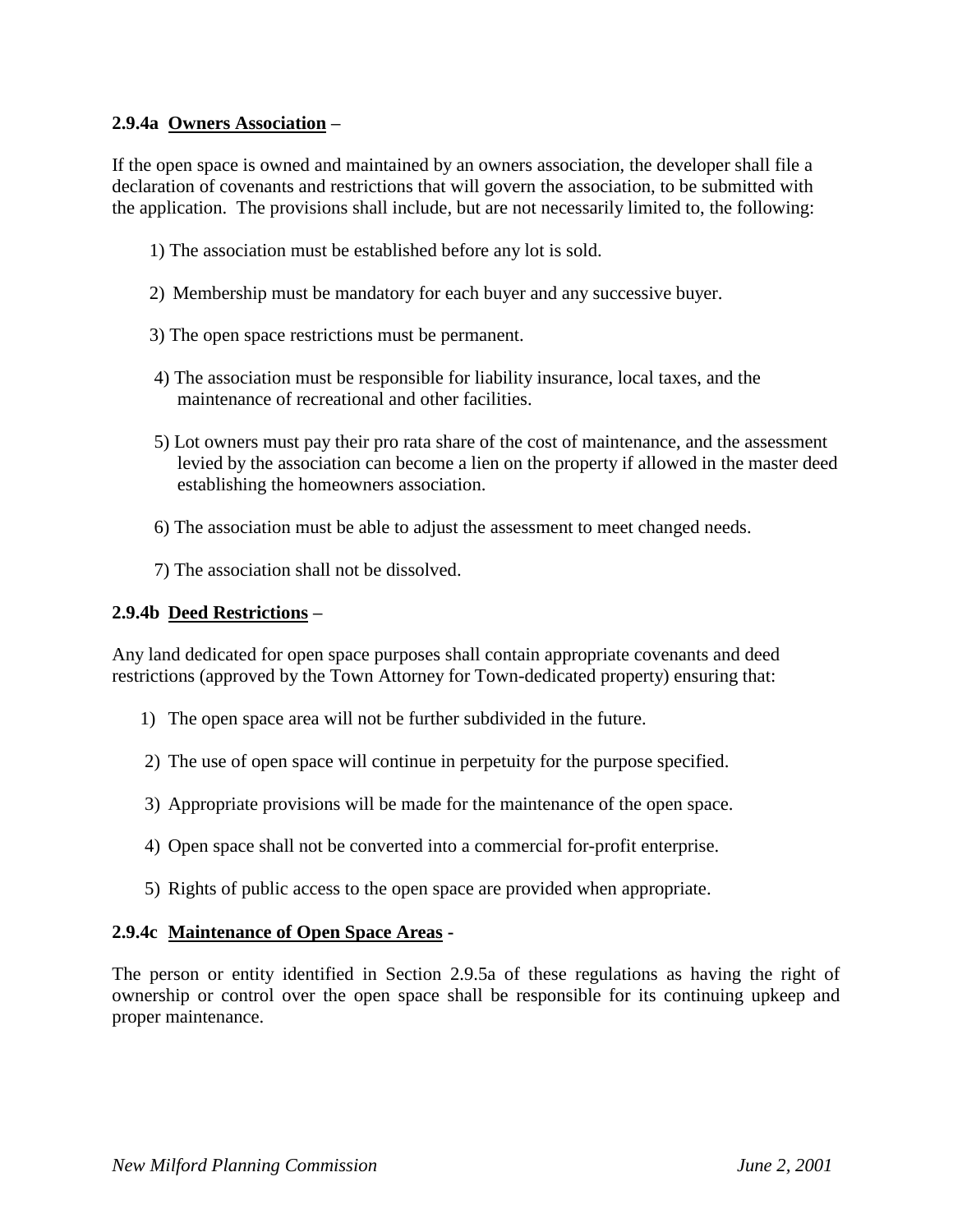### **SECTION 3**

### **APPLICATION PROCEDURES**

No subdivision of land shall be made until a plan for such subdivision has been approved by the Commission. Any person, firm or corporation making any subdivision of land without approval of the Commission shall be fined not more than \$500.00 for each lot sold or offered for sale or so subdivided (Section 8-25(a), September 1997 Connecticut Planning and Zoning General Statutes).

### **3.1 INFORMAL PRELIMINARY CONSIDERATION –**

The New Milford Planning Commission recommends that, before to submission of an official application for approval of a subdivision or re-subdivision, the applicant prepare and present to the Commission at a meeting a preliminary plan of the subdivision or re-subdivision for informal consideration by the Commission. The preparation of the preliminary plan is recommended to facilitate general consideration of factors and problems affecting development of the land to be subdivided or re-subdivided before the applicant proceeds with the official application and the preparations of final maps, plans and documents required for formal consideration by the Commission. If the subdivision plan is presented in preliminary rather than in final form, any alterations or changes recommended by the Commission may be made more readily and economically by the applicant. Neither the preliminary plan nor the informal consideration by the Commission, however, shall be deemed to constitute any portion of the official and formal procedure of applying for and approving subdivisions or re-subdivisions of land as contemplated under the provisions of the General Statutes of the State of Connecticut.

**In particular, neither the preliminary plan nor the informal consideration by the Commission shall be deemed to constitute part of the official procedure described in Chapter 126, of the 1958 Revision of the General Statutes of the State of Connecticut as amended nor should it be binding on either the Commission or the applicant.**

**3.1.1** The applicant(s) should avail himself of the assistance of the Commission before preparation of applications or plans to save unnecessary time and expense due to a lack of understanding of the Regulations.

**3.1.2** The applicant(s) should familiarize himself in advance with State and Town Regulations relative to health, buildings, roads and other pertinent data so that he is thoroughly aware of the obligations and standards expected. He should study these subdivision regulations and the requirements contained herein thoroughly.

**3.1.3** He should consult with parties potentially interested with him (such as lending and mortgage institutions) and with the ultimate users of the development with a view to reaching firm conclusions regarding what part of the market demand should be served, the suitability of the location of the proposed subdivision, and the most advantageous subdivision plan and other features of the proposed development.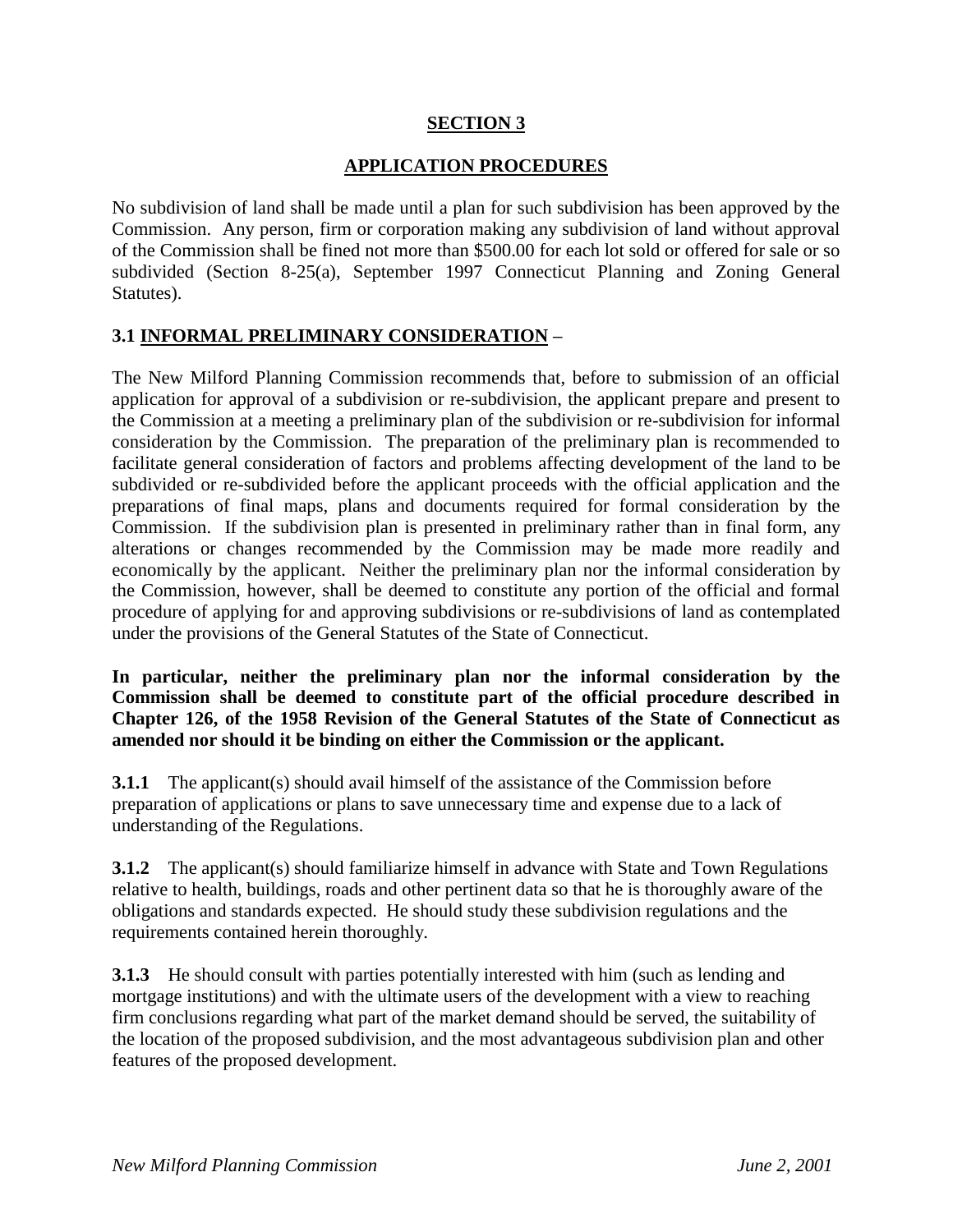### **3.2 FORMAL APPLICATION –**

The applicant to the New Milford Planning Commission shall submit an official "Application For Approval" including the required forms, reports, maps, data and exhibits as set forth below.

- **3.2.1** The submission for a formal application shall include the following:
	- a) Written application, the Commission's form, including names of partners or members or shareholders with 10% or more interest
	- b) Application fee
	- c) Transmittal Letter (see Section 4.2)
	- d) Map, including:

1-Existing conditions (see Section 4.3)

2-Feasibility plan (see section 4.7)

3-Site land use development, grading and landscaping plan (see section 4.8)

- e) Site photographs (see Section 4.4)
- f) Reserved for future use.
- g) Record subdivision map (see Section 4.5)
- h) Construction plans and engineering reports (see Section 4.6)
- i) Site land use development, grading and landscaping plan (see Section 4.8)
- j) Erosion and sedimentation control plan (see Section 4.8)
- k) Copy of restrictive covenants
- l) Copy of deed demonstrating title as of application date
- m) Affidavit of transfers since September 20, 1958
- n) A release granting the Commission members or its agents permission to enter the property during the application process or while the Commission holds a bond.
- o) Names and addresses of adjacent property owners.
- p) A table showing the percentage of steep slopes and wetlands for each lot.

For all subdivisions of more than four lots, the applicant shall post a sign at least 3' x 4' with 4" letters on the property visible from each street which presents public notice of the proposed subdivision activity.

In the case of a proposed "affordable housing development", the formal application shall include the above items plus:

q) Copy of deed covenants to maintain affordability.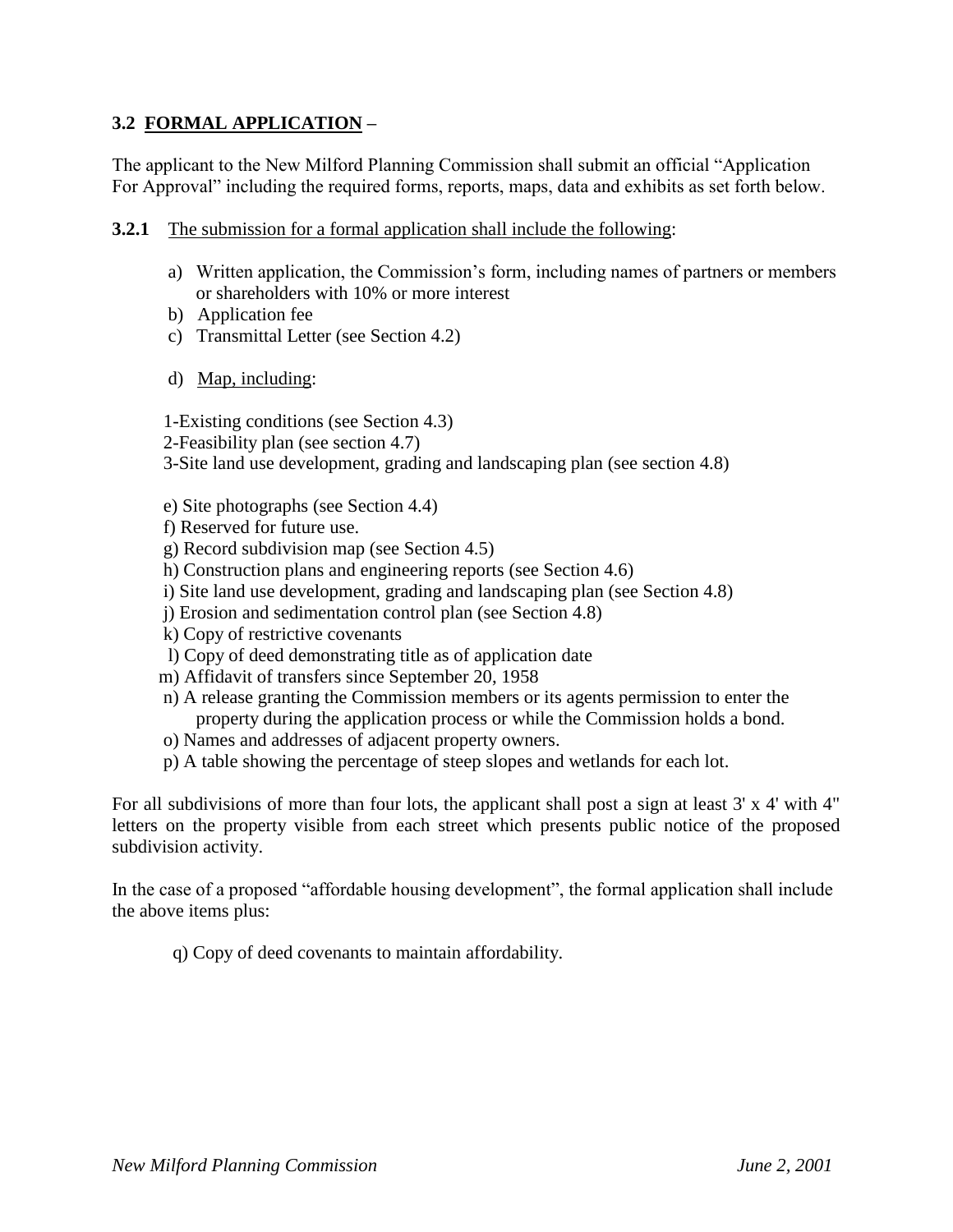# **3.2.2 Day of Receipt –**

The receipt of an application request or appeal shall be the day of the next regularly scheduled meeting of the Commission, immediately following the day of submission to the Commission or its agent of such application, request or appeal; or thirty-five days after such submission, whichever is sooner.

### **3.2.3 Completeness of Submission –**

The Commissions shall review the submission and make a finding as to whether it is complete or incomplete. When an application is found to be incomplete, the Commission may allow the applicant until the next regularly scheduled meeting to make the application whole. If an application remains incomplete at the next regular meeting following its submission, it shall be denied without prejudice except that, if an applicant is present when such finding is made, he may be given the opportunity to withdraw the application.

### **3.2.4 Public Hearing –**

The Commission may schedule a public hearing on a subdivision application if in its judgment the circumstances require such action. The Commission shall hold a public hearing on any application for a re-subdivision, cluster housing development, planned residential development or affordable housing development. Notice of time and place of such hearing shall be published in a newspaper having a general circulation within the Town of New Milford in accordance with the provisions of the General Statutes of the State of Connecticut, as amended, and by sending a copy thereof by certified mail to the applicant. The applicant shall post a 3' by 4' sign with 4" letters on the property visible from the street which presents public notice of the proposed subdivision activity and the date, time and place of the scheduled hearing. The applicant shall notify abutting owners in writing at least 15 days before the Public Hearing by certified mail return receipt regarding the proposed subdivision activity and the date, time and place of the scheduled hearing and the proof of notice shall be made part of the hearing record. When a public hearing is scheduled, it shall commence within sixty-five days after receipt of the application and shall be completed within thirty days of commencement.

### **3.3 REVIEW AND REFERRAL -**

The Commission shall formally consider the proposed subdivision or re-subdivision after the complete application has been submitted. The application for approval of a proposed subdivision or re-subdivision shall be considered complete when the Commission, at the Regular Meeting, has made a determination that all the application requirements of these Regulations have been fulfilled by the applicant. In reviewing the application, the Commission shall consider the proposed subdivision or re-subdivision and shall determine whether the maps, plans and accompanying certificates and documents conform to the requirements of these Regulations. The Commission may request the applicant to submit such additional information that it deems necessary to make a reasonable review of the proposed subdivision in accordance with the requirements of these Regulations.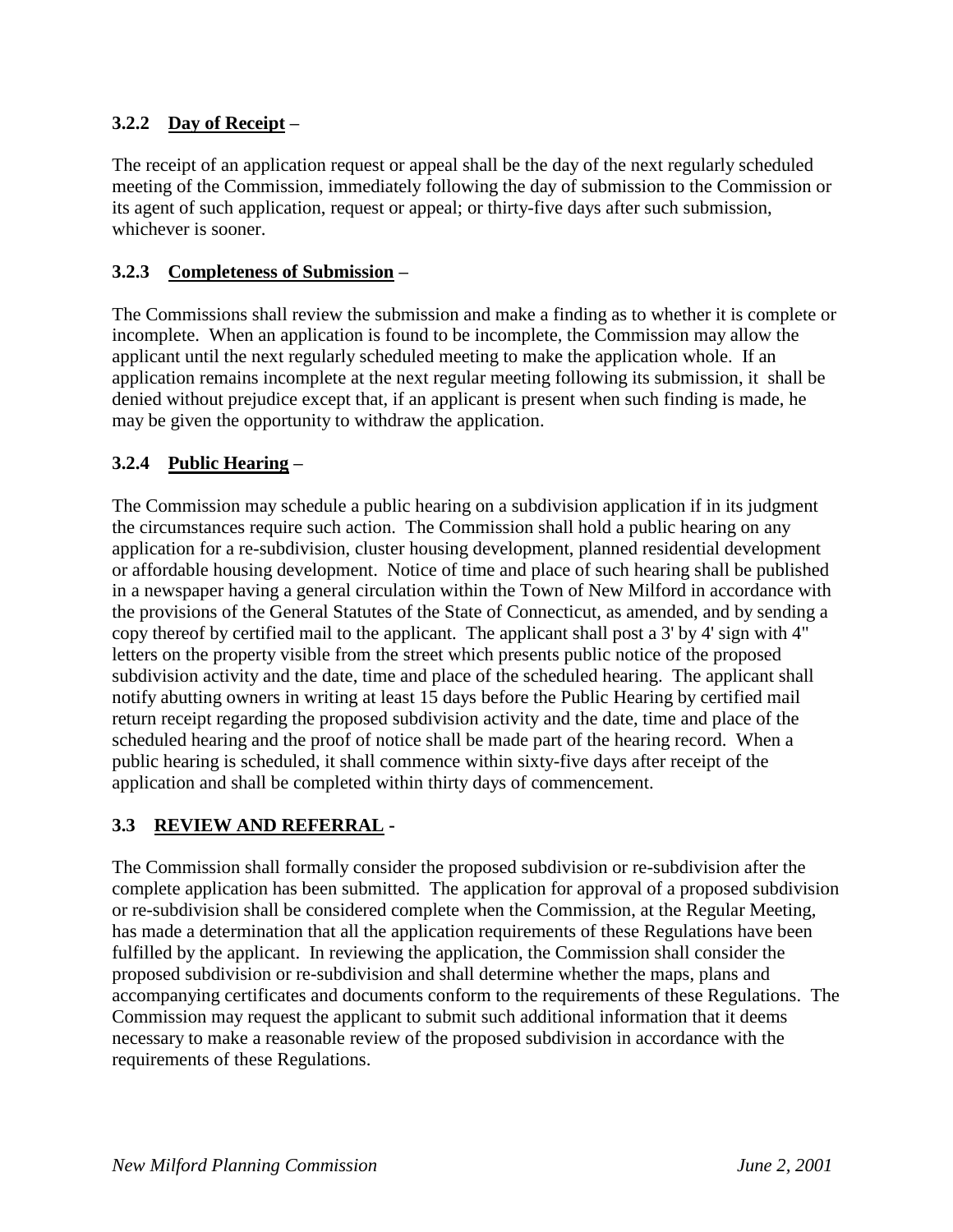**3.3.1** Every applicant shall be afforded the opportunity to appear before the Commission. If no public hearing is conducted, notice shall be given to the applicant by mail not less than seven days before the date of the Commission meeting at which the applicant will be afforded the opportunity to appear before the Commission; and such notice shall advise the applicant of the date, time and place of the Commission meeting.

**3.3.2** The Commission may refer the application to other agencies, commissions or consultants to review and comment on the proposed application within their areas of concern and expertise.

**3.3.3** When the land proposed for subdivision or re-subdivision abuts or includes land in a neighboring community, the Commission shall refer the application for advisory comment to the Housatonic Valley Council of Elected Officials and, if such community is Kent, Washington or Roxbury, also to the Northwestern Connecticut Regional Planning Agency.

**3.3.4** When any portion of land proposed to be subdivided or re-subdivided is a) within five hundred feet of an adjoining town, b) will generate significant traffic over the streets of that town, c) will significantly affect the drainage or sewerage system of that town or d) will create water runoff affecting facilities or property in the adjoining town, then the Commission shall notify the clerk of that adjoining municipality of the pendency of the application and no hearing may be conducted on such application unless the adjoining town has received such notice.

**3.3.5** When any portion of land proposed to be subdivided or re-subdivided is within the watershed of a water company as defined in C.G.S. 16-1, and which company has filed a map of its watershed boundaries on the land records of New Milford, the applicant shall provide written notice of the application to the water company and submit evidence of such notice to the Commission at the time of application.

# **3.4 DECISION –**

On any application, request or appeal for which a public hearing is scheduled, the Commission shall render its decision within sixty-five (65) days after the hearing is closed. In case on which no public hearing is held, the Commission shall make its decision on the application within 65 days after the Regular Meeting at which the application is received. The applicant may consent in writing to one or more extensions of the (65) day period provided any such extension or extensions shall not exceed a further period of (65) days. If an application involves a wetlands activities and the time for a decision by the Planning Commission would elapse before the 35th day after a decision by the Inlands Wetlands Commission, the time period for a decision shall be extended to 35 days after such agency's decision. The provisions of this subsection shall not be construed to apply to any extension consented to by an applicant.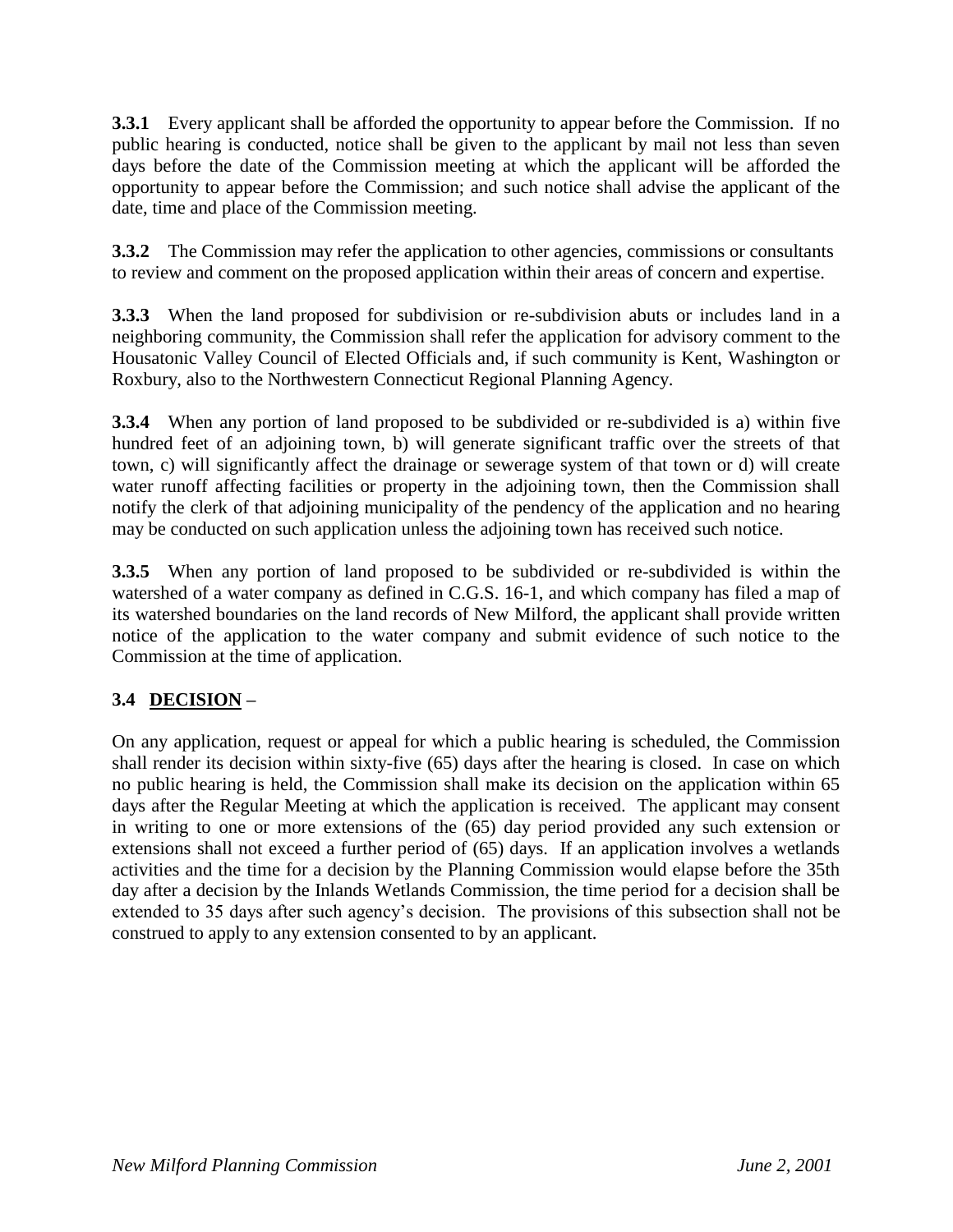## **3.5 APPROVAL -**

The Commission, after the public hearing, if any, or after meeting, shall approve the subdivision application if it finds the subdivision map and plans and accompanying certificates, documents, and data conform to the requirements of these Regulations. Such approval shall include and be conditioned upon the following:

**3.5.1** Completion of all required subdivision improvements, or the posting of a bond guaranteeing such completion;

**3.5.2** Reserved for future use.

**3.5.3** Presentation of a copy of a permit from the ConnDOT for any proposed road or storm drainage system which joins with a State Highway, which permit shall include all potential drainage flow from the subdivision and all land in the watershed draining through the subdivision;

**3.5.4** Presentation of evidence that final arrangements have been made for provision of any proposed sewage disposal system and/or water supply system; and

**3.5.5** Presentation of a copy of a report from the Inland Wetlands Commission concerning any proposed modification of wetlands and watercourses and/or other matters within the jurisdiction of said Commission proposed in connection with construction of required subdivision improvements. The Planning Commission shall not render a decision until the Inland Wetlands Commission has made its final decision.

If an application involves a wetlands activity and the time for a decision by the Planning Commission would elapse before the 35th day after a decision by the Inland Wetlands Commission, the time period for a decision shall be extended to 35 days after such agency's decision. The provision of this subsection shall not be construed to apply to any extension consented to by an applicant.

**3.5.6** In granting approval, the Commission may attach such conditions that it deems necessary to modify the subdivision map, plans, or documents to preserve the purpose and intent of these Regulations. If the Commission does not approve the subdivision application and all the accompanying maps, plans, certificates, and documents, it may modify and approve, or disapprove the application. In approving, modifying, or disapproving an application, the Commission shall state in its records any conditions of approval and modifications required, and the grounds for its action.

**3.5.7** Notice of the Commission's decision shall be published in a newspaper having a substantial circulation in the Town and addressed by certified mail to the applicant, by the Commission staff, in any written, printed, typewritten, or stamped form, within 15 days after such decision has been rendered. Such notice shall be a simple statement that such application has been approved, modified and approved, or disapproved, together with the date of such action but the applicant shall also receive from the Commission, under the same cover with the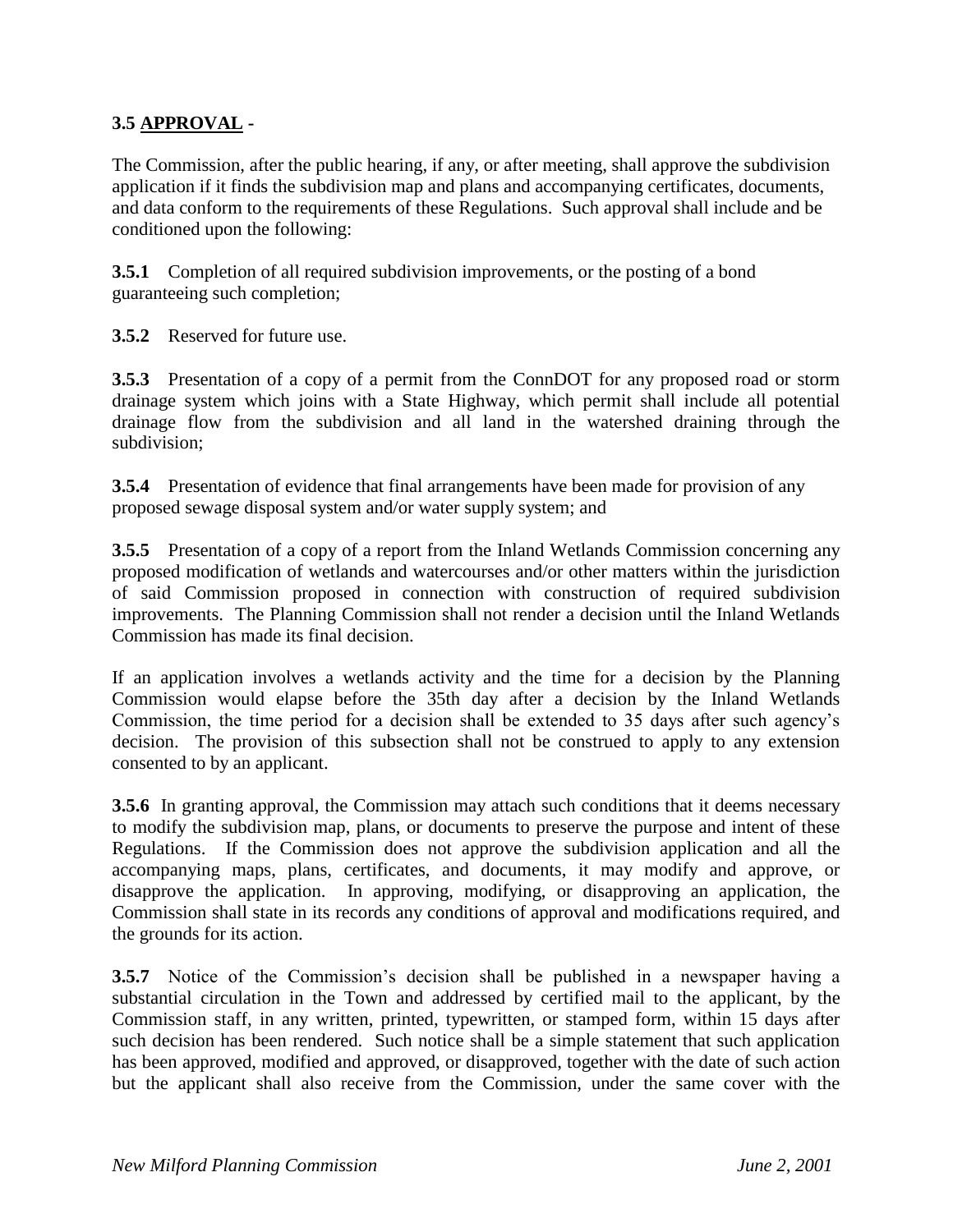statement, copy of the notice of its decision, any conditions of approval, any modifications required, and the grounds for the Commission's action.

# **3.6 CONDITIONAL APPROVAL –**

In lieu of the completion of the work or the provision of a 100% bond as provided herein, the Commission may authorize the filing of a plan with a conditional approval endorsed thereon. The conditional approval is intended to allow construction of infrastructure improvements to begin in accordance with plans, but not to authorize the sale of lots or construction of homes. Any request for conditional approval must be accompanied by a cash bond in the amount of 10% of the estimated cost of the infrastructure improvements required by the Commission. Any conditional approval shall be specifically conditioned upon the actual construction, maintenance and installation of utilities and improvements require by the Commission, or the provision of a bond to guarantee performance of such items. A final approval will be endorsed on the plan upon the occurrence of either completion of the improvements or posting of such bond. Any conditional approval shall lapse three years from the date it is granted; the developer may apply for and the Commission may grant a renewal of such conditional approval for an additional two years. Any person, firm, or corporation, prior to such final approval, who sells or offers for sale any lot subdivided pursuant to a conditional approval shall be fined not more than \$500.00 for every lot sold or offered for sale.

# **3.7 BOND –**

The applicant shall execute an agreement and file a subdivision bond with the Planning Commission Office to guarantee infrastructure completion within an initial time period of 5 years or less with additional time periods subject to Commission approval of extensions. The bond shall be acceptable to the Commission.

- **3.8** Reserved for future use.
- **3.9** Reserved for future use.

# **3.10 MAP ENDORSEMENT –**

The Commission shall endorse the record subdivision map to permit filing with the Town Clerk, but such endorsement shall not be executed until all conditions of approval have been met or provided for, all required conveyances have been presented and/or an appropriate performance bond has been posted to guarantee completion of required improvements.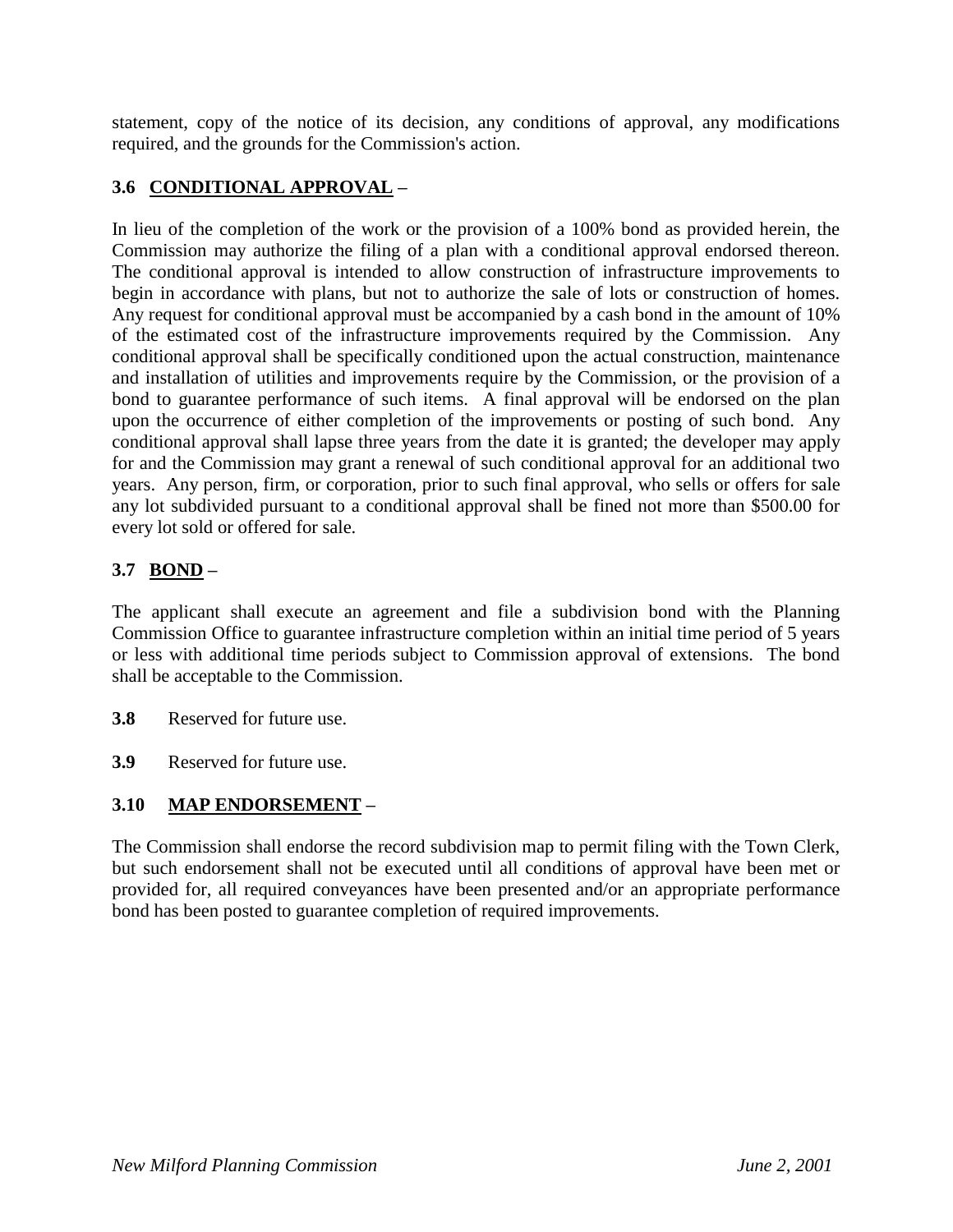### **3.11 FILING AND RECORDING -**

The final approved and endorsed subdivision map shall constitute the record subdivision map. The date of approval of the record subdivision map shall be noted on said map by the Commission Chairman or Secretary. Within 90 days after the endorsement of the record subdivision or re-subdivision map, the applicant shall file and record in the office of the Town Clerk the record subdivision map and any easements; except that the Commission may by resolution extend the time for such filing and recording for two additional periods of 90 days and the map shall remain valid until the expiration of such extended time. Filing or recording fees shall be paid by the applicant. The Town will file deeds for any open space and for streets when it accepts them, and any filing or recording fees shall be paid by the applicant.

### **3.12 CERTIFICATE OF COMPLIANCE –**

Before release of any subdivision or re-subdivision bond, or before the Commission endorses any subdivision or re-subdivision map to permit filing with the Town Clerk, the Commission may require the applicant to present a statement, signed and sealed by a land surveyor or engineer, fully licensed in the State of Connecticut, certifying such surveyor or engineer has inspected the required construction work and that all of the required improvements have been completed in accordance with plans and Town specifications as approved, such certification to be reviewed by the Town Engineer. The Commission may require a Performance Bond to remain in effect during a maintenance period of two years commencing with the date the Commission accepts the subdivision improvements and recommends acceptance of same by the Town Council as Town Public Highways. The amount of such maintenance bond shall be ten percent (10%) of the original bonded amount.

# **3.13 COMPLETION –**

All work in connection with a subdivision or re-subdivision shall be completed within an initial time period of five years or less, with additional time periods subject to Commission approval of extensions in accordance with General Statutes Section 8-26c. The expiration date shall be shown on the record subdivision map.

**3.13.1** The applicant may apply for, and the Commission may grant, one or more extensions of the time to complete the work in connection with such subdivision, if the time for all extensions under this subsection shall not exceed 10 years from the date the subdivision was approved. If the Commission extends an approval, the Commission may condition the approval on a determination of the adequacy of the amount of the bond or other surety furnished under this Section, securing the Town the actual completion of the work.

**3.13.2** Before the issuance of any certificate of occupancy, all roads shall be completed to include the first course of asphalt.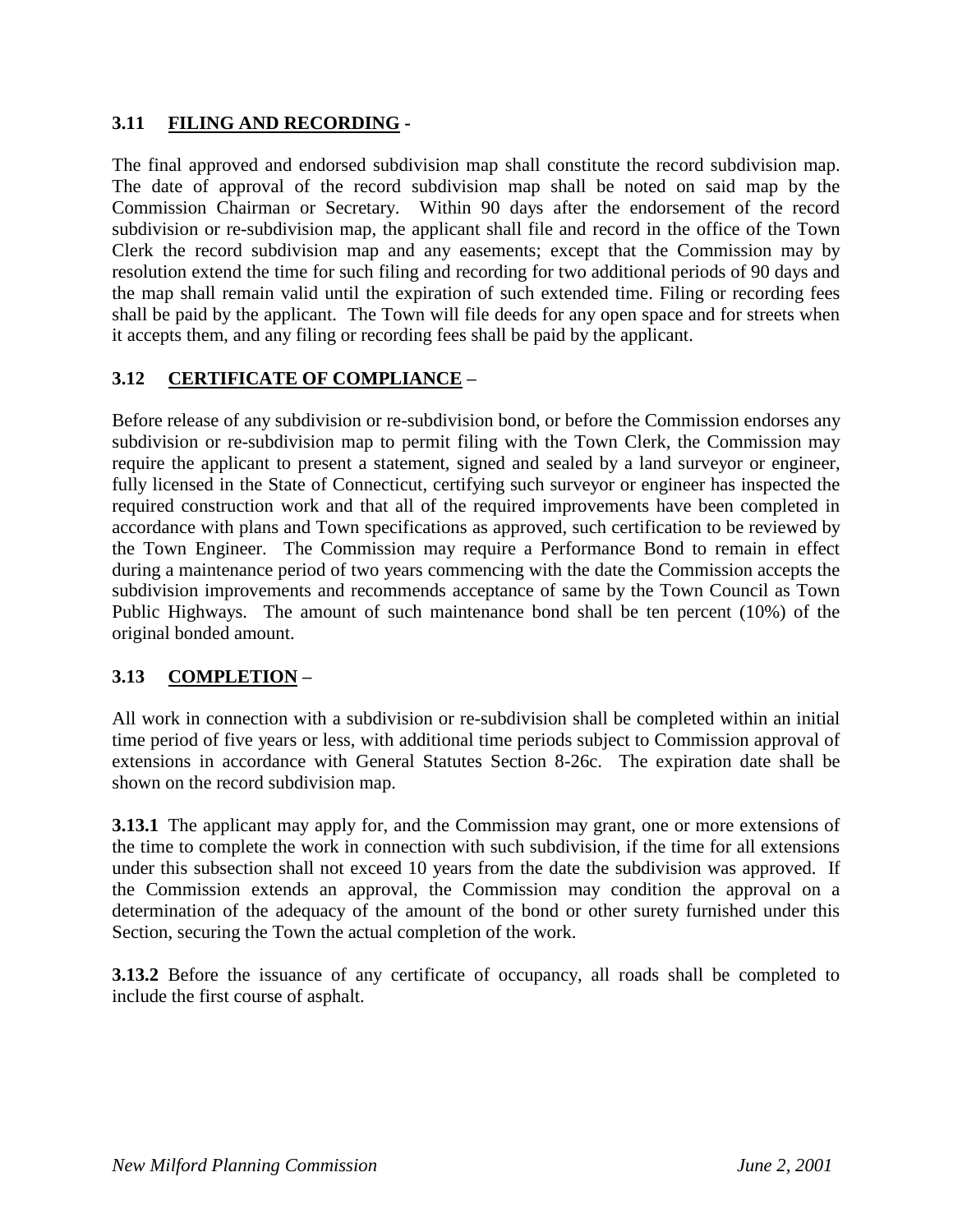### **SECTION 4**

### **MAP, PLAN AND REPORT STANDARDS**

### **4.1 GENERAL –**

The maps and plans required by these Regulations shall show the information and be prepared in accordance with the standards hereinafter specified. The following requirements are applicable to all maps and plans:

**4.1.1** All maps, plans, and profile drawings shall be prepared by and shall bear the name, signature and seal of a land surveyor or engineer, or both, as required by law. They shall also show the following:

- a) Title of the subdivision, which shall not duplicate the title of any previous subdivision in the Town.
- b) Name and address of the owner of the land to be subdivided; name and address of the applicant, if different from the owner.
- c) Date, scale, true north and magnetic north points, Town and State.

**4.1.2** Record maps for filing in the Town Clerk's office shall be clearly and legibly drawn and shall be submitted on a polyester film not less than 3 mils thick, and having a sheet size of either 12" x 18", 18"x 24", or 24" x 36". All plan and profile and construction drawings for filing in the Department of Public Works shall be clearly and legibly drawn and shall be submitted either on a photographic washoff mylar, not less than 3 mils thick, or an original ink mylar not less than 3 mils thick, and having a sheet size of 24" x 36".

**4.1.3** A locator map shall be supplied (scale:  $1"=1,000'$ ) showing the location of the subdivision in relation to primary roads in Town.

### **4.2 TRANSMITTAL LETTER -**

A narrative overview of existing conditions will be submitted with discussion of site areas most and least suitable for development. The discussion should reflect the applicant's familiarity with State and Town Regulations relative to land use, health, buildings, roads and other pertinent development issues. It should present the basic market strategy for the subdivision and the manner in which the proposed subdivision will be planned to satisfy the purpose of these regulations in conformity with zoning and in furtherance of the goals of New Milford Plan of Conservation and Development.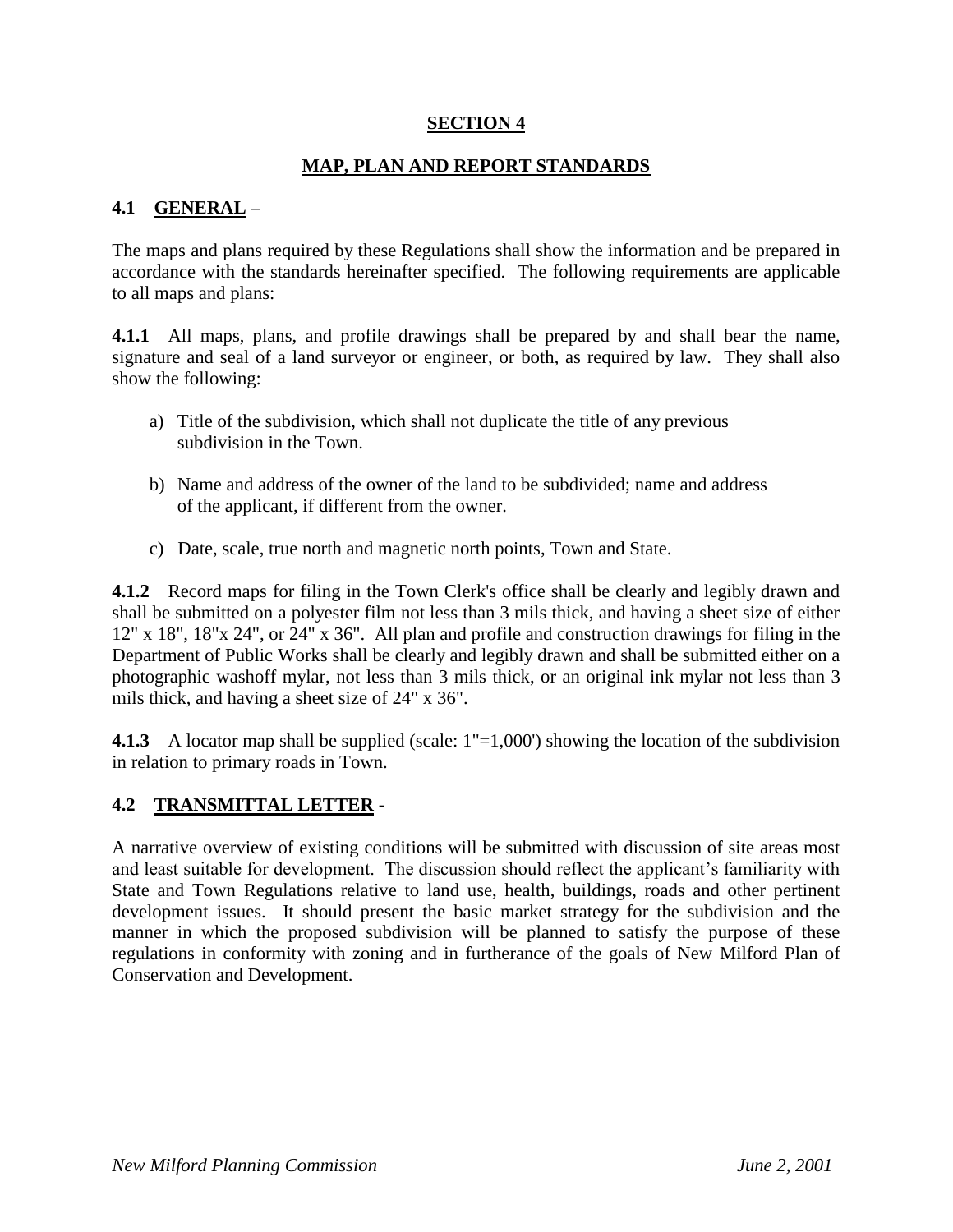### **4.3 EXISTING CONDITIONS MAP** -

The purpose of the existing conditions map is to identify the site's features with sufficient information for the Commission to review and consider with respect to the several purposes of these regulations, as listed in Section 1.3. The existing conditions map shall show the following for the parcel to be subdivided and for a reasonable distance, but not less than 200 feet adjacent to the parcel:

**4.3.1** Existing streets, including the paved travel way and the street lines on both sides; also the classification of existing streets on the Circulation Plan of the New Milford Plan of Conservation and Development and a notation as to whether any streets are designated scenic roads or country roads by municipal ordinance or in the Plan of Conservation and Development.

**4.3.2** Property line of the parcel to be subdivided and adjacent properties along with the names of adjacent subdivisions or owners and any existing easements.

**4.3.3** Any existing storm drainage system and identification of downstream drainage facilities likely to be affected by the parcel's development.

**4.3.4** Existing utilities including any utility easements over the parcel.

**4.3.5** Existing buildings, structures, stone walls, wells, septic systems, cisterns and other site improvements such as but not limited to trails, fences and driveways including a notation if any buildings or structures are designated as historic.

**4.3.6** General soils types by Soils Conservation Service classification and specific identification of areas likely to be shallow to bedrock, areas of wetlands soils and rocky outcrops. Identification of areas likely suitable for on site septic disposal, including results of sufficient percolation and deep pit tests to indicate variation of soils types, at least one (1) test for each five (5) acres. All tests shall be clearly numbered and identified on the supplemental map.

**4.3.7** Wooded areas by foliage line, meadows, farmlands and individual trees greater than 30" diameter breast high or specimen type tree.

**4.3.8** Watercourses, ponds, aquifers, floodplains and any water supply watershed area.

**4.3.9** On a separate map, existing elevations and contours at 2' intervals with specific identification of areas with slopes in excess of 25%. It also should be noted whether the parcel is situated on one of the following hills or mountains: Bear Hill, Peat Hill, Iron Hill, Green Pond Mountain, Mount Tom, Long Mountain including Rock Cobble Hill, Sawyer Hill, Candlewood Mountain, Pine Knob, Great Mountain, Second Hill, Mine Hill, Cedar Hill, Stilson Hill, Carmen Hill, Town Hill, Pine Hill, Boardman Mountain, Fort Mountain and Guarding Mountain (as identified on U.S.G.S. maps Kent and New Milford quadrangles). Existing elevations should be tied into the Connecticut Data.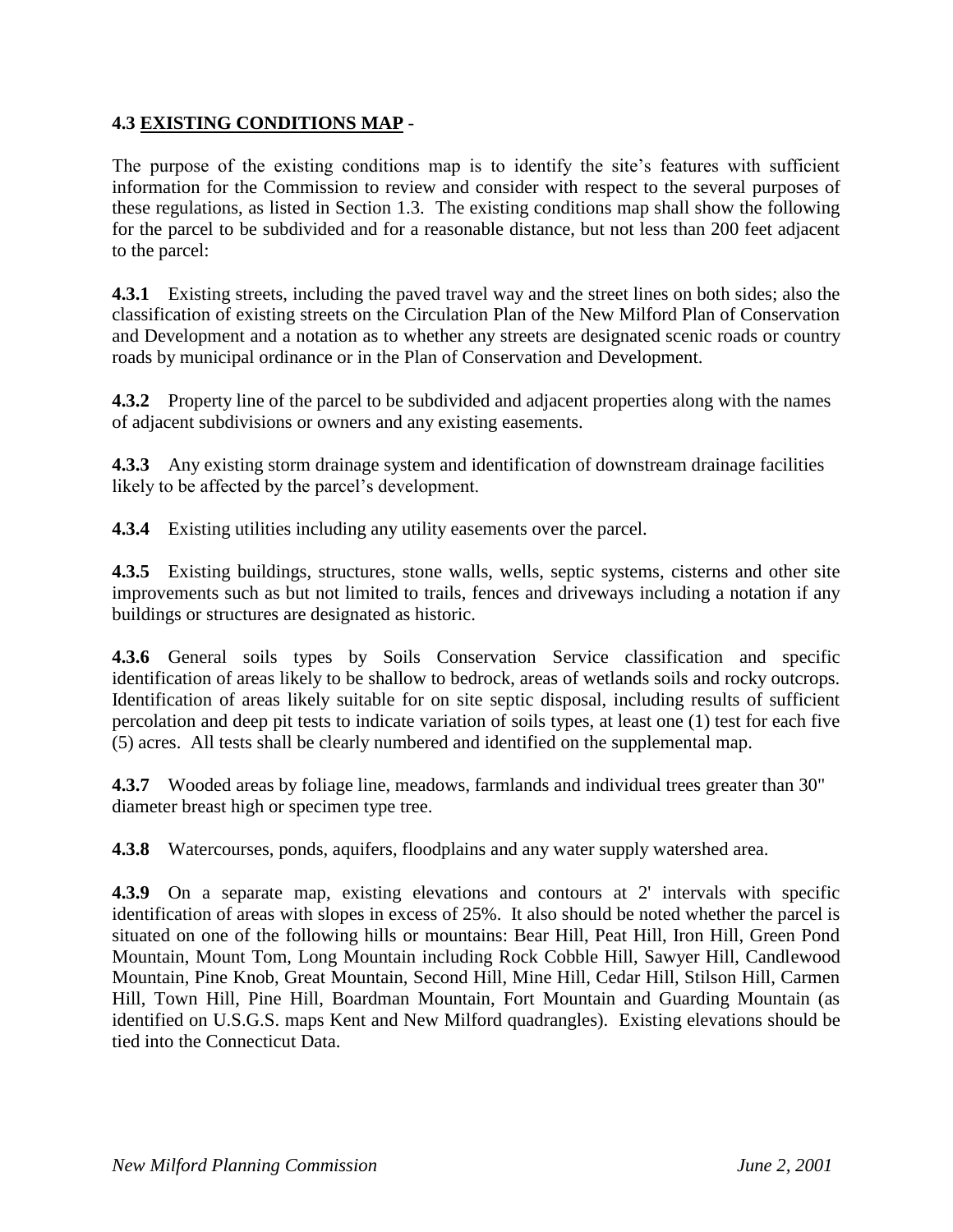**4.3.10** Reserved for future use.

**4.3.11** Existing zoning classification and Land Use Category in New Milford's Plan of Conservation and Development.

**4.3.12** Adjacent open space abutting the parcels, including ownership of this open space.

# **4.4 SITE PHOTOGRAPHS –**

Site photographs should be a simple visual presentation of key site features. Photos should be no smaller than 4" by 6" and should be in color. At a minimum, photos should include pictures of the existing street frontage, the entry and centerline of proposed streets, notable features identified on the map of existing conditions, and a typical likely building site. Photos should be labeled and keyed to an index map which could be the map of Existing Conditions.

In the preparation of a feasibility plan layout, the applicant and his engineer should reference the development strategies for rural conservation set forth in the New Milford Plan of Conservation and Development. The map should include notes or narrative illustrating the conservation or explaining the elimination of key natural or historic site features.

#### **4.5 RECORD SUBDIVISION MAP -**

The record subdivision or re-subdivision map shall be prepared with an accuracy meeting or exceeding standards for a "Class A-2 Survey" of the Connecticut Association of Land Surveyors, Inc. The map shall show the following:

**4.5.1** Existing and proposed property lines including street lines on both sides of an existing street, with the opposite street line tied into the proposed subdivision or re-subdivision; adjoining street and property lines for a distance of 200 feet and names of adjacent subdivisions or owners.

**4.5.2** Existing and proposed watercourses, wetlands, ponds, easements and rights-of-way; channel and building lines; encroachment lines to protect natural features.

**4.5.3** Proposed lots and lot numbers; existing and proposed open spaces for parks and playgrounds; the square footage of all lots and open spaces, the buildable area of all lots, and the total acreage of land included in the subdivision.

**4.5.4** Existing permanent buildings and structures.

**4.5.5** Dimensions in all lines to the hundredth of a foot; all bearings or deflection angles on all straight lines; and the central angle, tangent distance and radius of all arcs.

**4.5.6** The width of all existing and proposed streets, rights-of-way and easements, street names.

**4.5.7** Existing and proposed monuments.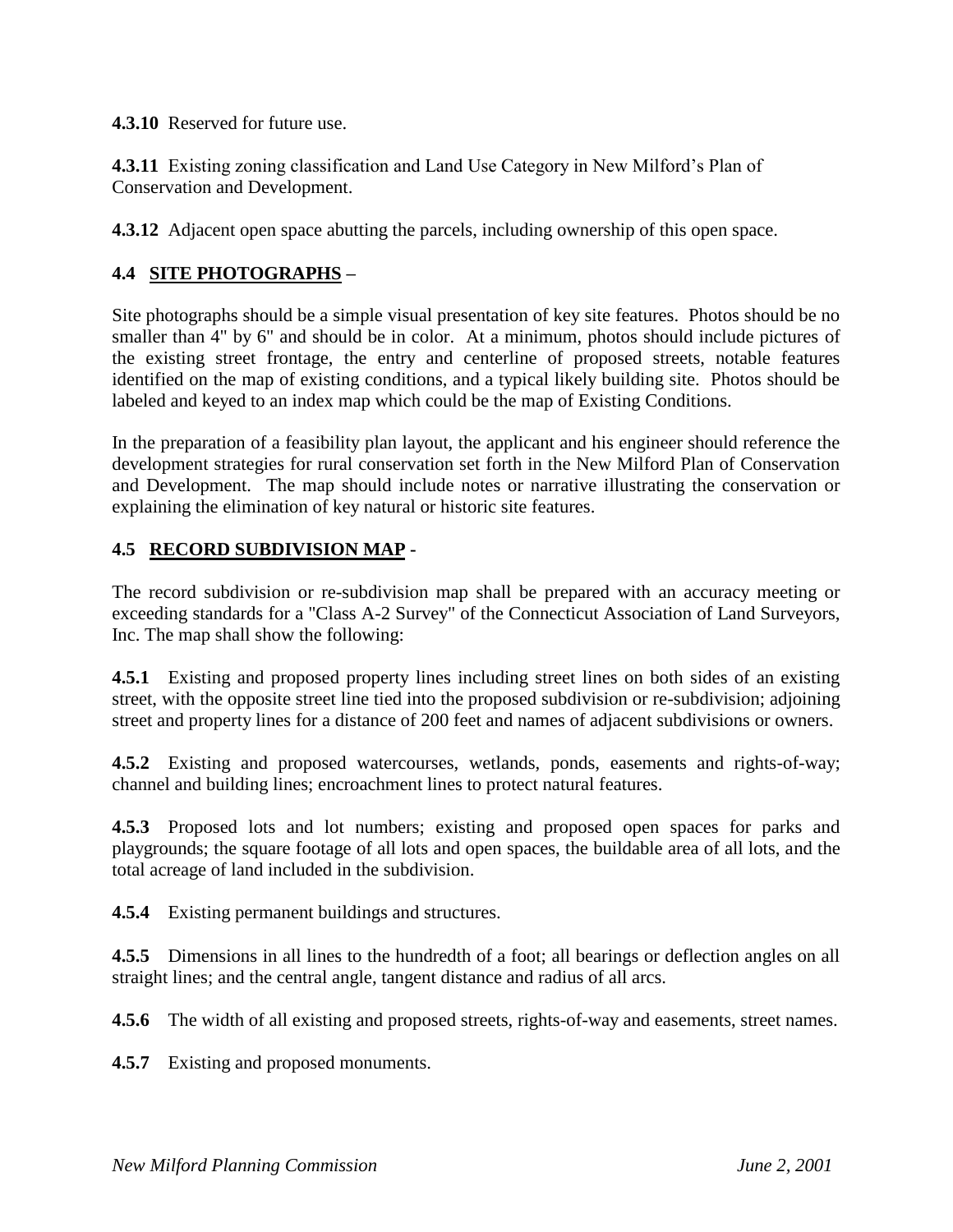**4.5.8** The zoning district or districts in which the subdivision is situated and any zoning district boundary lines.

**4.5.9** An index map, if the proposed subdivision is divided into sections or is of such size that more than one sheet is required, showing the entire subdivision with lots, lot numbers, streets, street names and delineation of areas covered by the section or sheet.

**4.5.10** The survey relationship of proposed streets to nearby monumented Town streets or State Highways where practical.

**4.5.11** The words "Approved by the New Milford Planning Commission" with a designated place for the signature of the Chairman or Secretary and date of approval.

**4.5.12** A designated area with the words "As Specified in Section 8-26c of the General Statutes, expiration date is \_\_\_\_\_\_\_\_\_\_\_\_\_\_\_\_\_\_\_".

# **4.6 INFRASTRUCTURE CONSTRUCTION PLANS -**

Plan and profile drawings, including typical cross-section, of all proposed streets, storm drains, sanitary sewers, public water supply lines, catch basins, manholes, ditches, watercourses, headwalls, sidewalks, gutters, curbs, fire suppression equipment, and other structures shall be submitted.

Profile drawings shall be drawn to a horizontal scale of  $1" = 40'$  and a vertical scale of  $1" = 4'$ . Plan drawings shall be drawn to a scale of not smaller than  $1" = 40'$ . All contours shall be at 2foot intervals based on field or aerial surveys except as otherwise provided herein. Profile drawings and elevations shall be based on Town, State or U.S. benchmarks or other permanent benchmarks approved by the Commission; the benchmarks used shall be noted on the plan. Asbuilt mylars shall be prepared by a professional engineer or licensed land surveyor and submitted to the Commission. Plan-profile drawings shall show at least the following information in accordance with good engineering practice and as appropriate for the particular subdivision:

**4.6.1** Layout of proposed streets in plan and profile indicating right of way dimensions, width of right-of-way and of paving, existing and proposed centerline grade lines with stations every 50 feet, vertical curve data and percentage of grade, with a typical cross-section detail. In nondevelopment areas existing and proposed contours may be at an interval not exceeding ten feet based at a scale of 1"=40' based on a field or aerial survey or based on an available U.S.G.S. contours, including proposed regrading cuts, fills and soil/rock removal. In non-development areas, 10 feet is acceptable.

**4.6.1a Design Report:** All design criteria and data used to develop the plan and profile drawings will be attached.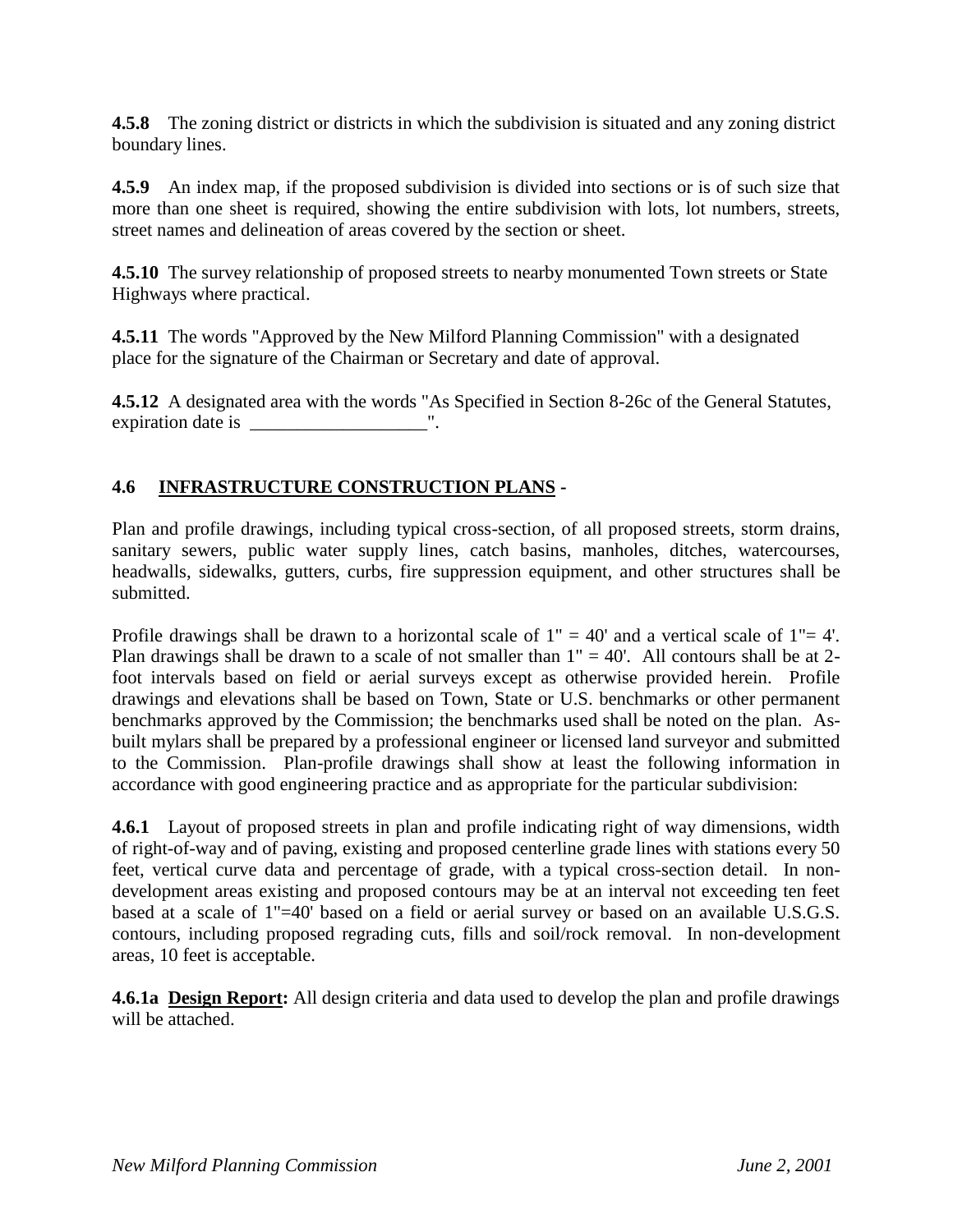**4.6.2** Depth, invert, slope and size of all pipes, ditches, culverts, manholes, catch basins, headwalls and watercourses, a sample ditch and watercourse cross sections.

**4.6.2a** Drainage Report: A drainage analysis map shall show the tributary watershed area and downstream area affected by run-off. Drainage computations shall consider the entire watershed area: criteria and computations used in determining pipe sizes shall be submitted on

**4.6.3** Approximate location of lot lines intersecting the street lines, lot numbers and street names and any proposed drives and house numbers.

**4.6.4** A traffic study, if required by the Commission.

**4.6.5** Location of all existing and proposed utilities such as gas, electric, telephone, underground and overhead utility poles, water and sewer and fire suppression equipment.

**4.6.5a** Sanitation and Water Supply Study Report: This report will present the estimates of public water supply and public sewage disposal requirements if needed, or the results of soils investigations, including borings, seepage tests and test pits for areas proposed for on -site sewage disposal, a description and schematic layout of proposed sewage disposal system and description of proposed water supply system.

**4.6.6** Location of siltation basins, detention basins, retention basins, soil erosion and sediment control measures, limits of on-site soil disturbance, water courses, inland wetlands, construction narrative sequence.

**4.6.7** The limits of any areas of tree removal necessary to provide effective use of a passive solar energy system, based on an assumed mature tree height of 50 feet.

**4.6.8** Cost Estimates: Engineer's quantity estimates, unit prices and cost estimates for infrastructure construction in a format and level of detail acceptable to the Commission.

In addition to the plan and profile drawings, other necessary construction drawings and details shall be submitted as required by New Milford Road Ordinance.

# **4.7 FEASIBILITY MAP –**

The feasibility map shall show existing conditions, the proposed road and lot layout of the subdivision. If only part of the preliminary plan is being developed, a preliminary plan of contiguous land of the applicant that may be subdivided in the future shall be submitted. In the preparation of a feasibility plan layout, the applicant or his engineer should reference the developed strategies for rural conservation set forth in the current New Milford Plan of Conservation and Development. The map should include notes or narrative illustrating the conservation or explaining the elimination of key natural or historic site features. The feasibility map shall show at least the following information, with the understanding that more detailed preliminary plan studies and/or discussions with the Commission could result in minor to substantial changes in the plan. The feasibility plan should encompass the overall tract, even if only part is being proposed for subdivision: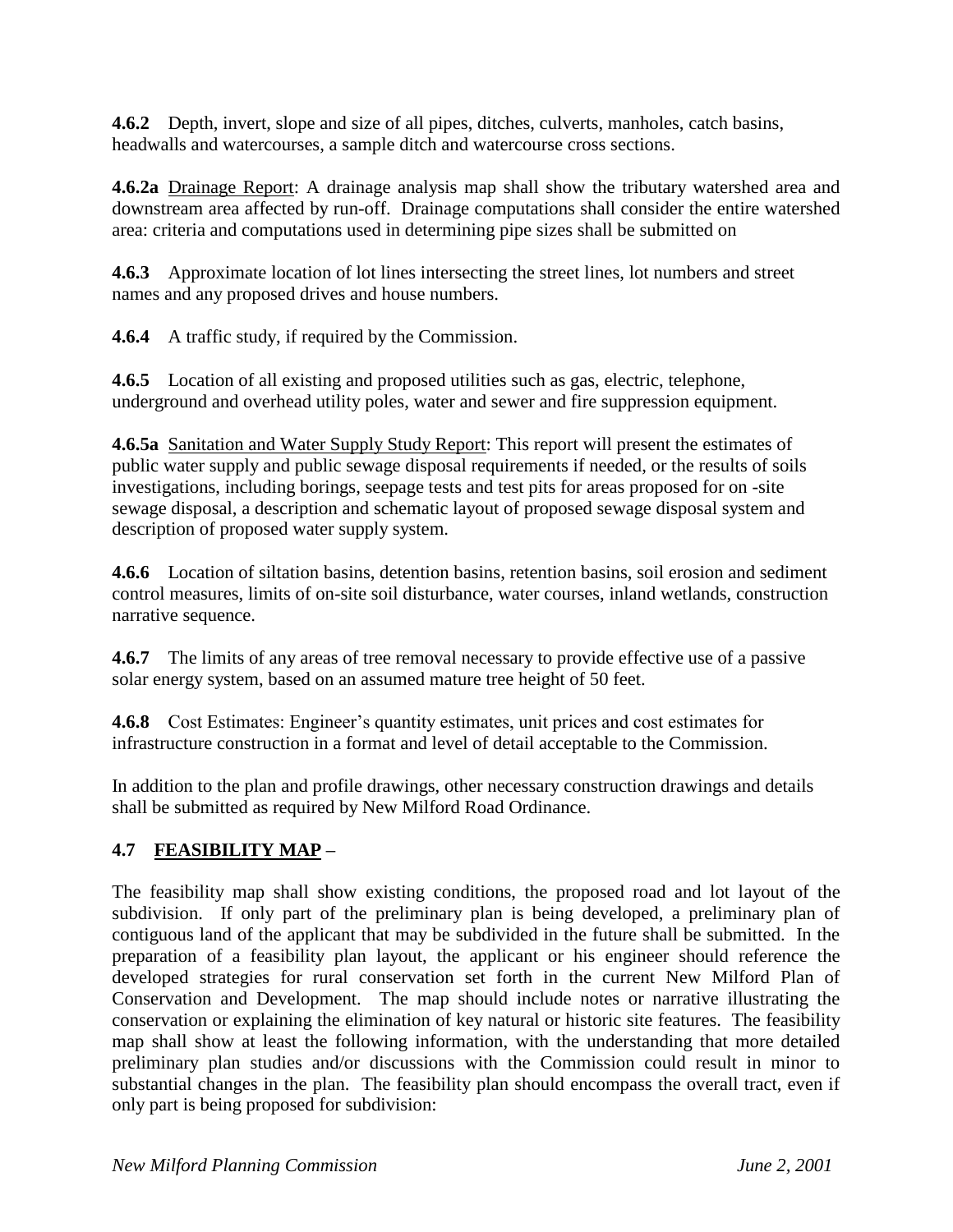- **4.7.1** Existing and proposed road, utility and drainage systems, location of existing and proposed roads, utility systems including potential extension to provide access to adjacent properties, preliminary grade estimates and sight distance at intersections and curves.
- **4.7.2** Location of all borings, deep hole tests, percolation test holes with a table displaying test results.
- **4.7.3** Layout of dwellings and recreational facilities, if any, sewage disposal systems and reserve areas including MLSS spread, and also showing 75-foot well radii and regulated wetlands or watercourses set-back lines. Also show lot area, required yard set-backs.
- **4.7.4** Principal wooded areas, any ledge outcrops and existing stone walls and fences within the subdivision, existing and proposed trails.
- **4.7.5** Location of all siltation basins, erosion and sediment control measures for each lot, and limits of soil disturbance.
- **4.7.6** Location and limits of areas subject to potential flooding; boundaries of any Flood Prone Areas and floodways and the base flood elevation date thereof; and the lowest floor elevations that would be applicable for a building on any lot in the Flood Prone Area.
- **4.7.7** Schematic site development proposal for each lot showing proposed building location, parking area and driveway, well location and 75' well radius, septic system location and any regulated set-backs from watercourses or wetlands. All proposed driveways shall be shown with profile grades and sight distances noted. Proposed contours shall be shown for driveways with grades between 10% to 15 % in residential subdivisions and between 6% to10% in commercial or industrial subdivisions. Proposed contours shall be shown to reflect the earthwork required to achieve the sight distances noted.
- **4.7.8** Layout of proposed areas to be seeded and landscaped with proposed type of planting by common name and general location including type and locations of trees to be planted.
- **4.7.9** Layout of existing and proposed lot lines and street lines.
- **4.7.10** Proposed dedicated open space and conservation or scenic easement areas.
- **4.7.11** Include assessor's map and lot number of original parcel.
- **4.7.12** Sidewalks, gutters and special structures.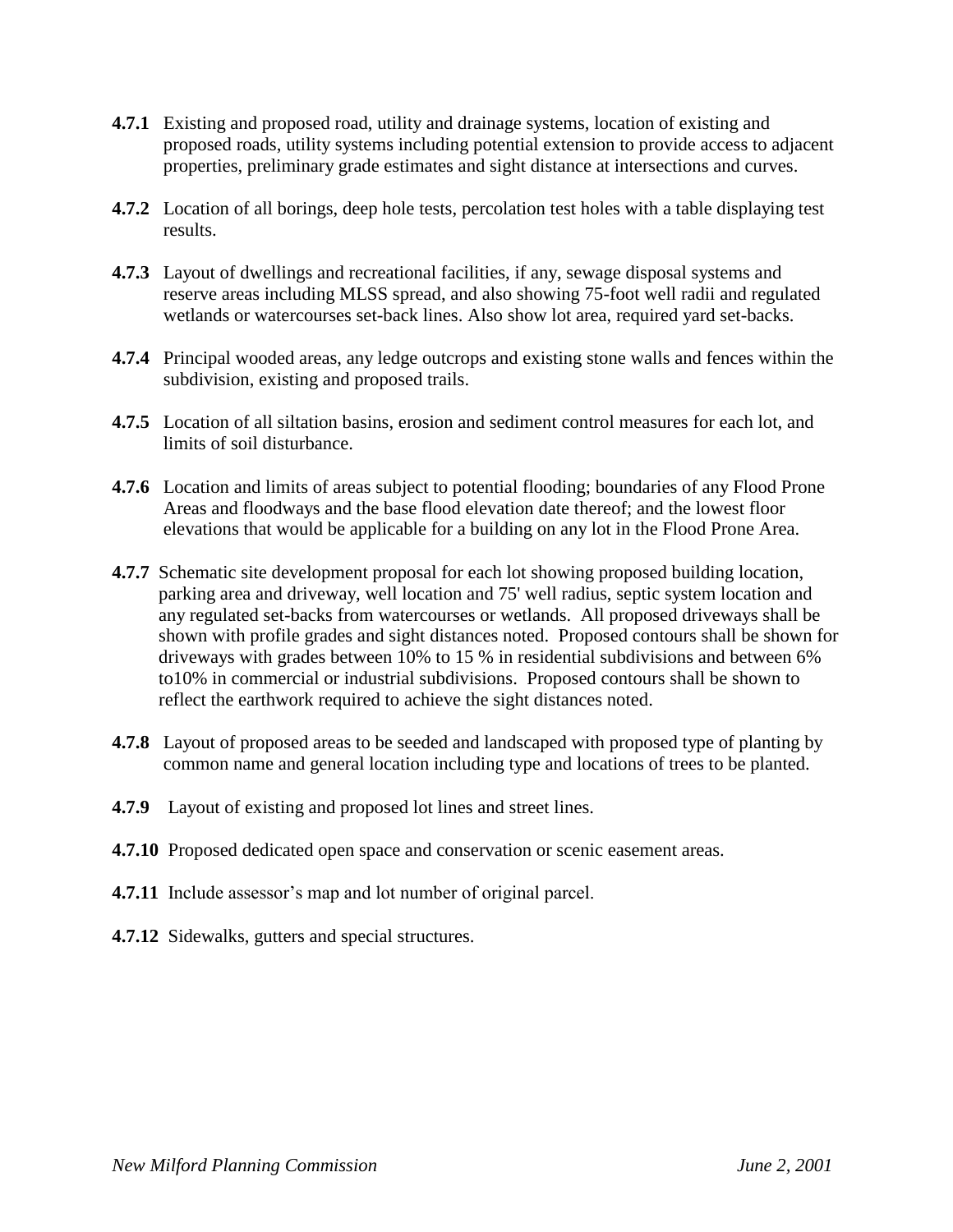### **4.8 EROSION AND SEDIMENTATION CONTROL PLAN –**

The following shall apply to the submission and approval of an Erosion and Sedimentation Control Plan. All provisions of this Section are in addition to other requirements of these Regulations. No land development which is cumulatively more than one-half acre in area shall be undertaken in any district unless certification of a Control Plan in compliance with the provisions of this Section has first been obtained from the Commission or its designated agent. No permit shall be issued until a Control Plan has been approved by the Commission or its designated agent, or it has been determined that a Control Plan is not required.

### **4.8.1 REQUIRED SUBMISSION -**

The submission of material required to obtain approval of a Control Plan shall include, but not be limited to the name, address and phone number of the contact person responsible for the plan and the following plan components:

#### **A narrative describing:**

- **a.** The development;
- **b.** The schedule for grading and construction activities including;
	- 1. Start and completion dates;
	- 2. Sequence of grading and construction activities;
	- 3. Sequence for installation and/or application of soil erosion and sediment control measures;
	- 4. Sequence for final stabilization of the project site.
- **c.** The design criteria for proposed soil erosion and sediment control measures and storm water management facilities.
- **d**. The construction details for proposed soil erosion and sediment control measures and storm water management facilities.
- **e.** The installation and/or application procedures for proposed soil erosion and sediment control measures and storm water management facilities.
- **f.** The operations and maintenance program for proposed soil erosion and sediment control measures and storm water management facilities.
- **g.** The engineer's cost estimate for the proposed control plan measures and facilities.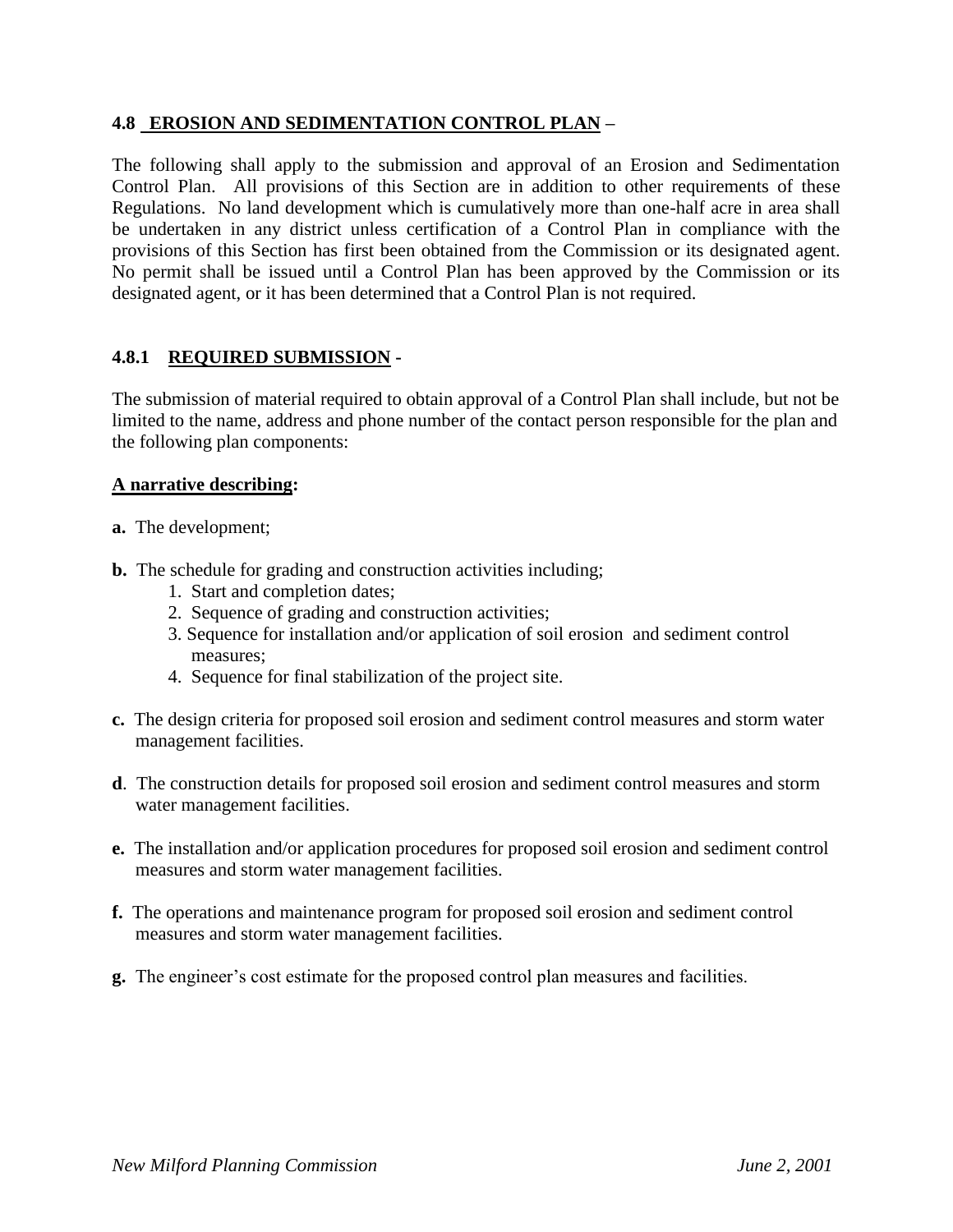### **A site plan map drawn to a scale of not less than one inch to 100 feet to show:**

- **a.** The location of the proposed development and adjacent properties;
- **b.** The existing and proposed topography including soil types, wetlands, watercourses and water bodies;
- **c.** The existing structures on the project site, if any;
- **d.** The proposed area alterations including cleared, excavated, filled or graded areas and proposed structures, utilities, roads and, if applicable, new property lines;
- **e.** The location of and design details for all proposed soil erosion and sediment control measures and storm water management facilities;
- **f.** The sequence of grading and construction activities;
- **g.** The sequence for installation and/or application of soil erosion and sediment control measures;
- **h.** The sequence for final stabilization of the development site.

Any other information deemed necessary and appropriate by the applicant or requested by the Commission or its designated agent.

### **4.8.2 MINIMUM ACCEPTABLE STANDARDS**

- **a.** Plans for soil erosion and sediment control shall be developed in accordance with these Regulations using the principles as outlined in the Connecticut Guidelines for Soil Erosion and Sediment Control (1985), as amended. Control Plans shall result in a development that; minimizes erosion and sedimentation during construction; is stabilized and protected from erosion when completed; and does not cause off-site erosion and/or sedimentation.
- **b.** The Commission (or the County Soil and Water Conservation District) may grant exceptions when requested by the applicant if technically sound reasons are presented.
- **c.** The appropriate method from Chapter 9 of the Connecticut Guidelines for Soil Erosion and Sediment Control (1985), as amended shall be used in determining peak flow rates and volume of runoff unless an alternative method is approved by the Commission.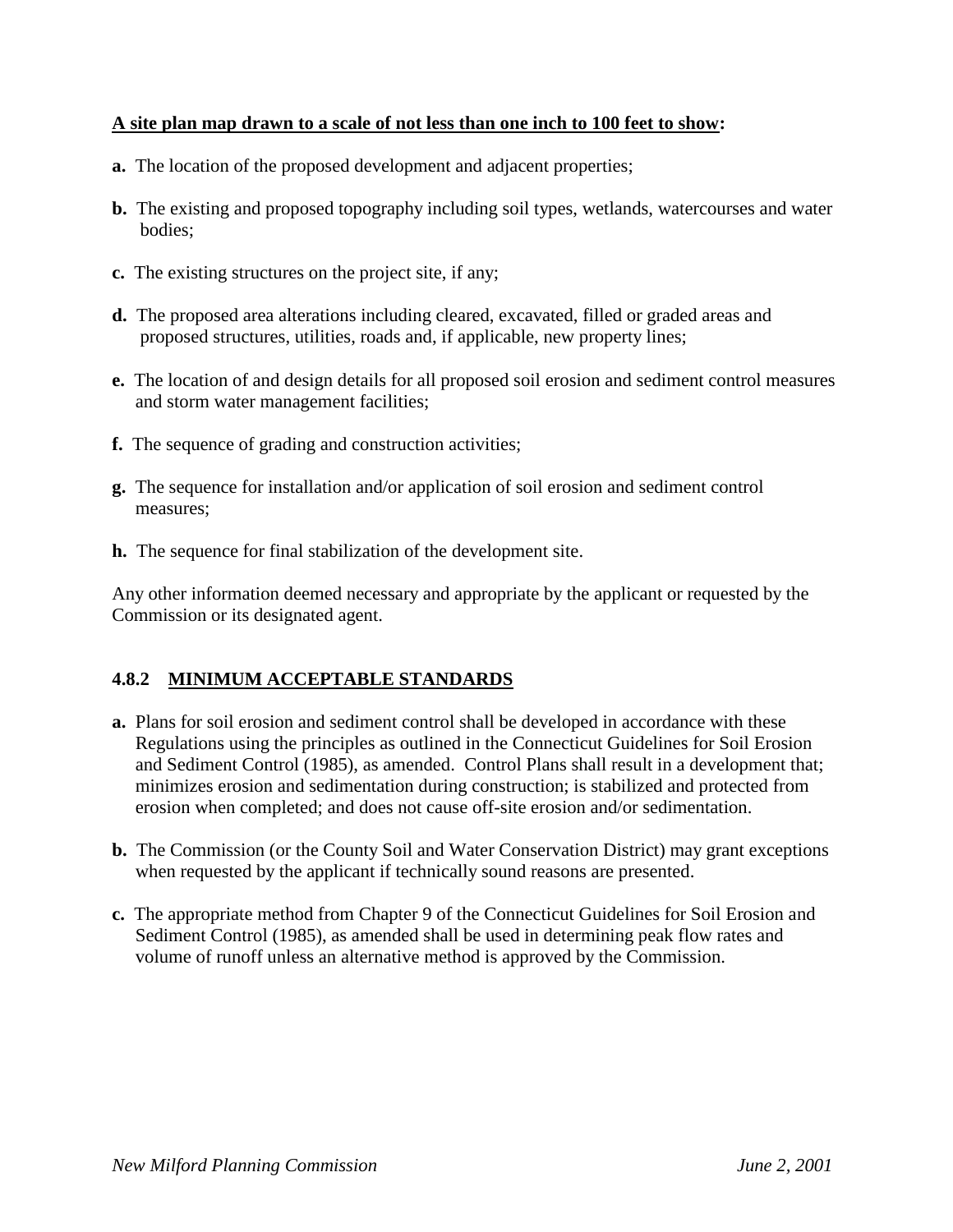### **4.8.3 ISSUANCE OR DENIAL OF CERTIFICATION**

- **a.** The Commission shall either certify that the Control Plan, as filed, complies with the requirements and objectives of this section or deny certification when the development proposal does not comply with this Section.
- **b.** Nothing in these Regulations shall be construed as extending the time limits for the approval of any application under Chapters 124, 124 A or 126 of the General Statutes.
- **c.** Before certification, any plan submitted to the Town may be reviewed by the County Soil and Water Conservation District which may make recommendations concerning such plan, provided such review shall be completed within 30 days of the receipt.
- **d.** The Commission may send a copy of the development proposal to the Conservation Commission or other review agency or consultant for review and comment.

# **4.8.4 BOND OR OTHER ASSURANCE**

- **a.** The estimated costs of measures required to control soil erosion and sedimentation, as specified in the Control Plan, may be required to be covered in a bond or other assurance acceptable to the Commission.
- **b.** Site development shall not begin unless the Control Plan is certified and those control measures and facilities in the plan scheduled for installation prior to site development are installed and functional.
- **c.** Planned soil erosion and sediment control measures and facilities shall be installed as scheduled according to the Control Plan. Additional soil erosion and sediment control measures and facilities may be required as field conditions warrant.

**d.** All control measures and facilities shall be maintained in effective condition to ensure compliance with the Control Plan.

# **4.8.5 INSPECTION -**

Inspections shall be made by the Commission's designated agent during development to ensure compliance with the Control Plan and that control measures and facilities are properly performed or installed and maintained. The Commission shall require the permittee to verify through biweekly progress reports that soil erosion and sediment control measures and facilities have been performed or installed according to the Control Plan and are being operated and maintained. Additional control measures may be required by the inspector as field conditions warrant.

# **4.9 SCHEMATIC ARCHITECTURAL DRAWINGS –**

These drawings should illustrate the type of dwelling units proposed in an affordable housing development. The drawings should present sufficient detail to provide a sense of the intended architectural style of the complex and the layout of typical units.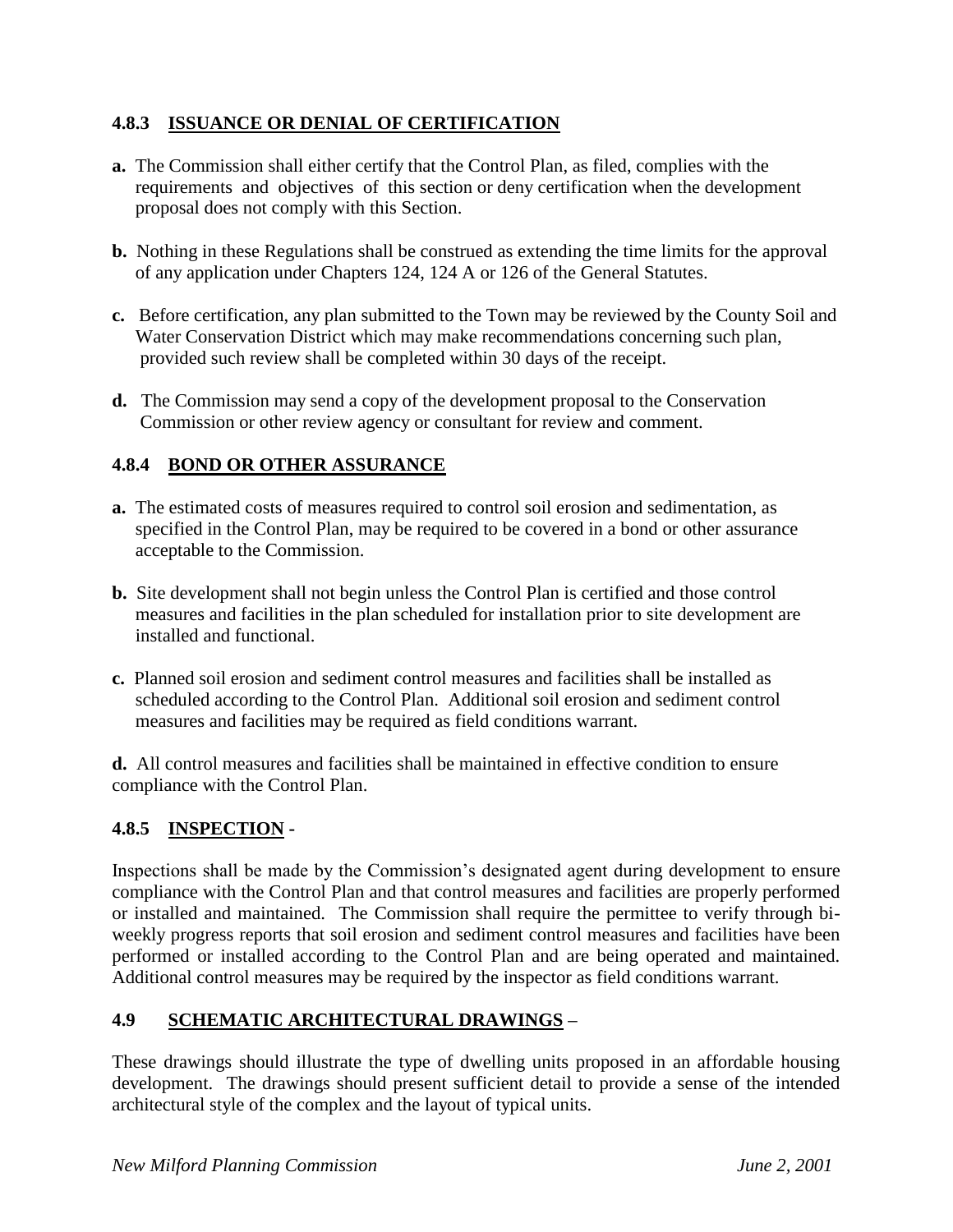### **SECTION 5**

### **DEFINITIONS OF TERMS**

### **5.1 USAGE**

- **5.1.1** The numbers, abbreviations, terms, and words used in these Regulations shall be used, interpreted, and defined as this Section provides.
- **5.1.2** Unless the context clearly indicates to the contrary, words used in the present tense include the future tense; words used in the plural number include the singular; the word "herein" means "in these Regulations"; the word "Regulations" means "these Regulations;" the words "these Regulations" mean the Subdivision Regulations of the Town of New Milford; words of the masculine gender include correlative words of the feminine and neuter genders.
- **5.1.3** A "person" or "applicant includes an individual, a firm, an organization, a corporation, a partnership, or an incorporated association of persons such as a club; "shall" is always mandatory; "may" is always permissive; "should" implies expectation not obligation; a "building" or "structure" includes any part thereof; "used" or "occupied" as applied to any land or building shall be construed to include the words "intended, arranged or designed to be used or occupied."
- **5.1.4** If a question arises as to the expressed intent and/or purpose of a definition or work usage in these Regulations, the Commission, by resolution, shall determine its meaning.
- **5.1.5** The terms "Architect," "Landscape Architect," "Surveyor," "Land Surveyor," "Engineer," "Professional Engineer," "Civil Engineer," "Sanitary Engineer," "Soil Scientist," "Appraiser" refers to that specific professional, registered, certified or licensed or as required to practice in the State of Connecticut.

### **5.2 WORDS AND TERMS DEFINED**

- **5.2.1 Affordable Housing**: Housing for which persons and families pay a specified amount as defined by State Statute, or as amended.
- **5.2.2 Affordable Housing Development:** As defined by State Statute.
- **5.2.3 Agricultural Land**: Any land suitable by reference to soil types, existing and past use of such land for agricultural purposes and other relevant factors for the cultivation of plants for production of human food and fiber or production of other useful and/or valuable plant products and for the production of animals, livestock and poultry useful to man and/or the environment, and land capable of providing economically profitable farm units, and may include adjacent pastures, wooded land, natural drainage areas and other adjacent open areas.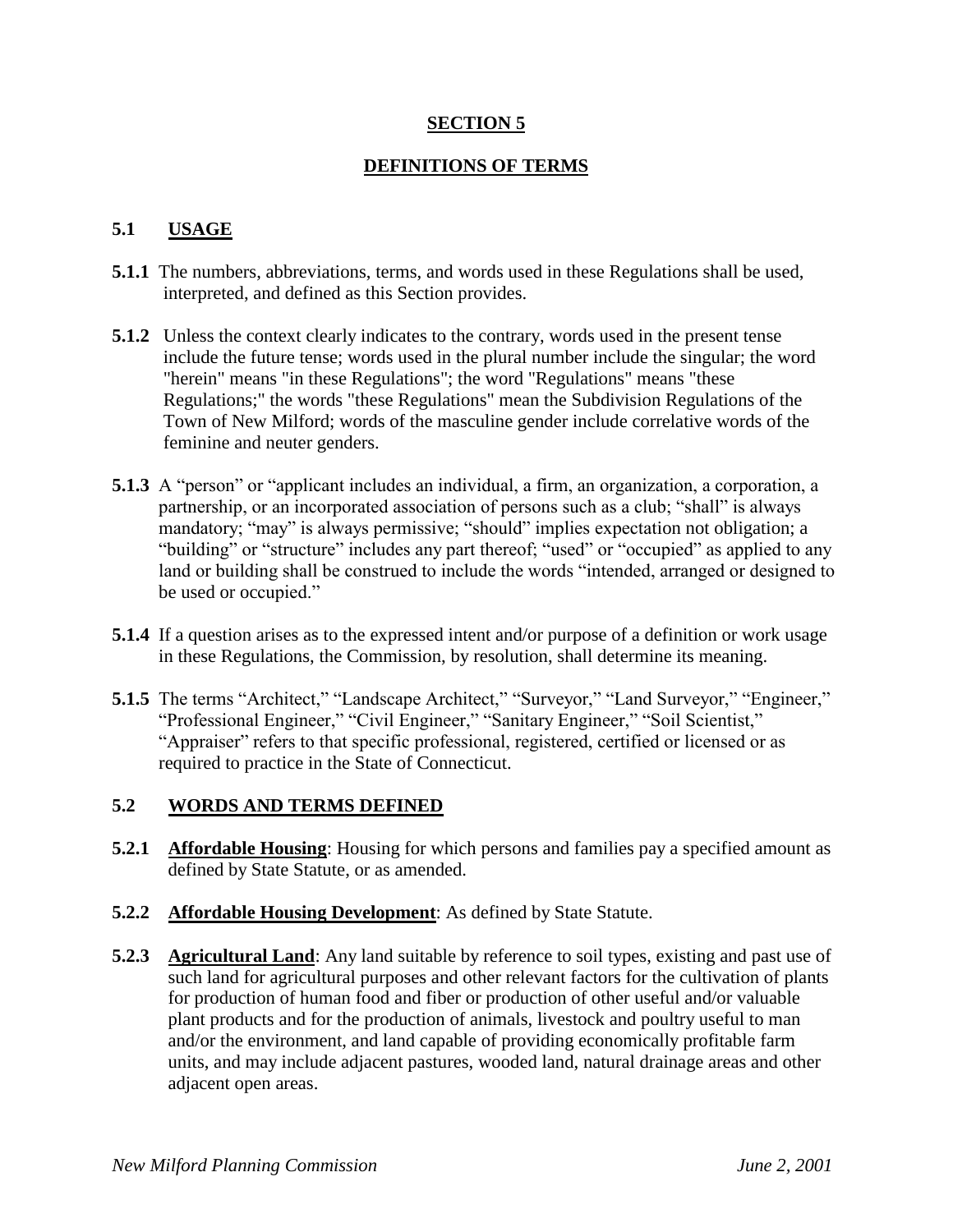- **5.2.4** Reserved for future use.
- **5.2.5 Applicant**: The subdivider or his agent or successor in interest who has signed the subdivision application.
- **5.2.6 Application**: An application for consideration of a proposed subdivision or re-subdivision as provided in Section 3.2.
- **5.2.7 Base Flood**: Flood having a one percent chance of being equaled or exceeded in any given year.
- **5.2.8 Base Flood Elevation**: Elevation of the base flood as recorded on the Flood Hazard Boundary Map and accompanying stream profile data.
- **5.2.9 Bond**: A bond in an amount and form acceptable to the Commission, which is intended to provide a financial guarantee of the completion of the planned improvements. (See performance guarantee)
- **5.2.10 Buffer**: An area within a property or site, generally adjacent to and parallel with the property line, either consisting of natural existing vegetation and/or created by the use of trees, shrubs, fences, and/or berms, designed to limit the view of the site from adjacent sites or properties.

**5.2.11** Reserved for future use.

**5.2.12 Building Line**: A line on a lot or parcel of land establishing the minimum setback for structures from a street line.

- **5.2.13 Building Orientation:** The relationship of a building's longest axis to the true south compass point. Optimal building orientation for detached housing usually occurs when the building's longest axis is east to west (90 degrees from true south) with acceptable variations of 10 degrees to the northwest and 25 degrees to the southwest.
- **5.2.14 Commission:** The Planning Commission of the Town of New Milford.
- **5.2.15 Common Driveway:** A privately owned and maintained driveway, serving at least two lots but not more than six lots, located on a strip of land which is everywhere not less than 20 feet in width connecting to a "street" as that term is defined herein.
- **5.2.16 Common Open Space:** Land within or related to a development, not individually owned or dedicated for public use, which is designed and intended for the common use or enjoyment of the residents of the development.
- **5.2.17** Reserved for future use.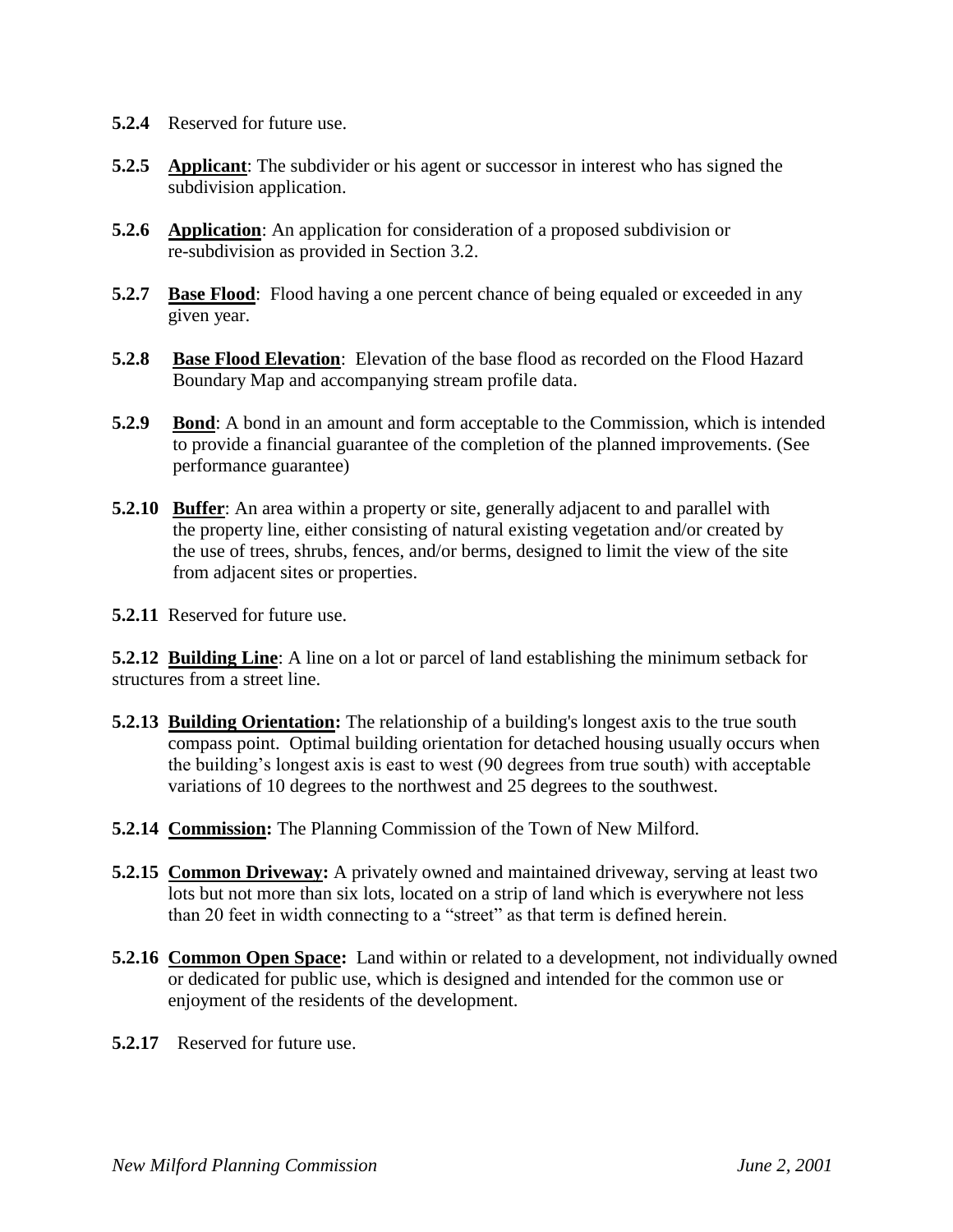- **5.2.18 Conditional Approval:** An approval of a proposed subdivision by the Commission which authorizes filing of a plan and which permits construction of site improvements, but not the sale or offering for sale of lots. Conditional approval is specifically conditioned on the actual completion of the required infrastructure or the provision of a performance guarantee.
- **5.2.19 ConnDOT:** The Department of Transportation of the State of Connecticut.
- **5.2.20 Conservation Commission:** The New Milford Conservation Commission.
- **5.2.21 Construction:** Includes site clearing, grubbing, excavation and grading, installation of utilities, drainage and roadways and individual site improvements such as driveways, wells, septic systems and structures.
- **5.2.22 Cul-de-sac:** A proposed street, or any extension of an existing street, or any combination or pattern of streets or extensions thereof, having only one outlet to a through State or Town road, and ending in a circle as defined by the Road Ordinance of the Town of New Milford.
- **5.2.23 Date of Receipt:** The day of the first regularly scheduled meeting of the Commission immediately following the day of submission of the Application to the Commission, or its agent, or 35 days after such submission, whichever is sooner.
- **5.2.24 Dead-End Street:** A proposed street, or any extension of an existing street, or any combination or pattern of streets or extensions thereof, having only one outlet to a through State or Town road.
- **5.2.25 Detention Basin:** An impoundment made by constructing a dam or embankment or by excavating a pit or dugout designed to hold water for a limited time.
- **5.2.26 Development:** Any construction or grading activities pertaining to a subdivision or re-subdivision.
- **5.2.27 Development for Agricultural Purposes:** Development exclusively for use as agricultural land.
- **5.2.28 Disturbed Area:** An area where the natural vegetative ground cover is destroyed, moved or removed, leaving the land subject to accelerated erosion.
- **5.2.29 Drainage Easement:** The right, at any time, to direct the flow of water, whether derived from surface or subsurface sources, across any property owned or proposed to be owned by another. Said right is defined to include direction of the flow of water by any method or means, including but not limited to, unrestricted sheet flows, direction by open ditch or trench, or direction by enclosed conduits. Said right also includes the right to enter upon the property and to maintain said direction of the flow of water.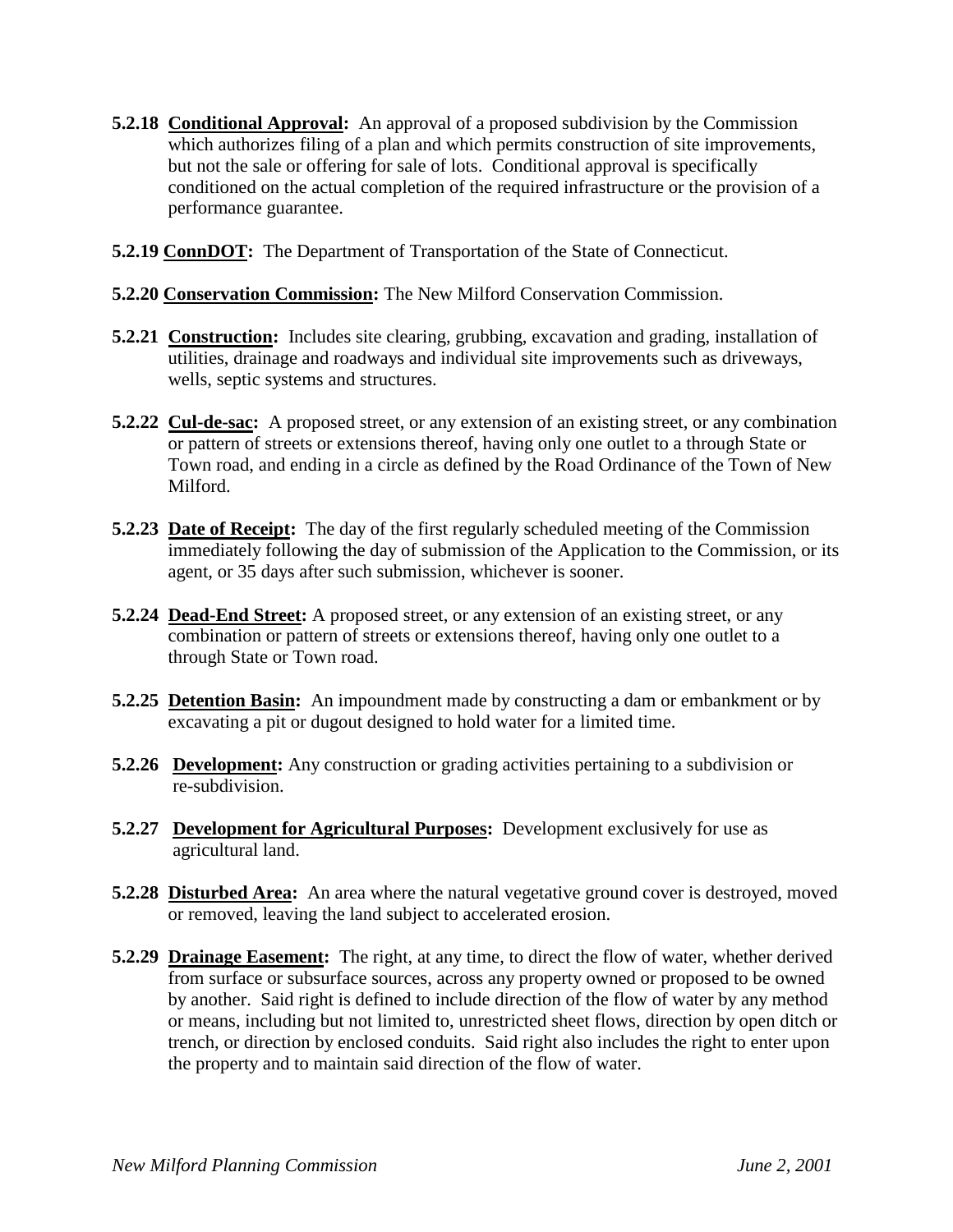- **5.2.30 Easement:** A right, established in deed or other legal means, of one party to use a designated portion of a second party's land for a specific, limited purpose.
- **5.2.31 Erosion:** The detachment and movement of soil or rock fragments by water, wind, ice or gravity.
- **5.2.32 Final or Record Subdivision Plan:** The final map, which would be submitted to the Town Clerk for recording; also put under Record Map.
- **5.2.33 FIRM:** A Federal Flood Insurance Rate Map.
- **5.2.34 Flood Plain, 100 Year:** The channel of a river or other watercourse and the adjacent land areas that must be reserved in order to discharge the base flood without cumulatively increasing the water surface elevation more than a designated height, as depicted on the official Flood Hazard Boundary Map issued by the Federal Emergency Management Agency.
- **5.2.35 Flood Prone Area:** The land in the flood plain subject to a one percent or greater chance of flooding in any given year. The area is designated as either zone A or AE on the Flood Insurance Rate Map (FIRM).
- **5.2.36 Floodway:** The channel of a river or other watercourse and the adjacent land areas that must be reserved to discharge the base flood without cumulatively increasing the water surface elevation more than one foot.
- **5.2.37 Free Split:** First division of property into two building lots on or after September 30, 1958.
- **5.2.38 General Statutes:** The Connecticut General Statutes, as amended.
- **5.2.39 Grading:** Any excavating, grubbing, filling or any combination thereof, including the land in its excavated or filled condition.
- **5.2.40 Health Officer:** The Health Officer of the Town of New Milford or his designated agent.
- **5.2.41 Homeowner's Association:** See "Owners Association."
- **5.2.42 Improvement:** Any change or alteration to the existing conditions of the subdivision site for the purpose of complying with these regulations, or any approval granted hereunder, or rendering the site more suitable for development and/or habitation. As used in these regulations, improvements include but are not limited to: construction and installation of roadways, paved streets, curbs, gutters, utilities, street signs, monuments, trees, drainage facilities, erosion and sedimentation control measures, buildings, earth filling or removal, seeding and grading.
- **5.2.43 Inland Wetlands Commission:** The New Milford Inland Wetlands and Watercourses Commission, being the agency designated pursuant to the Connecticut General Statutes.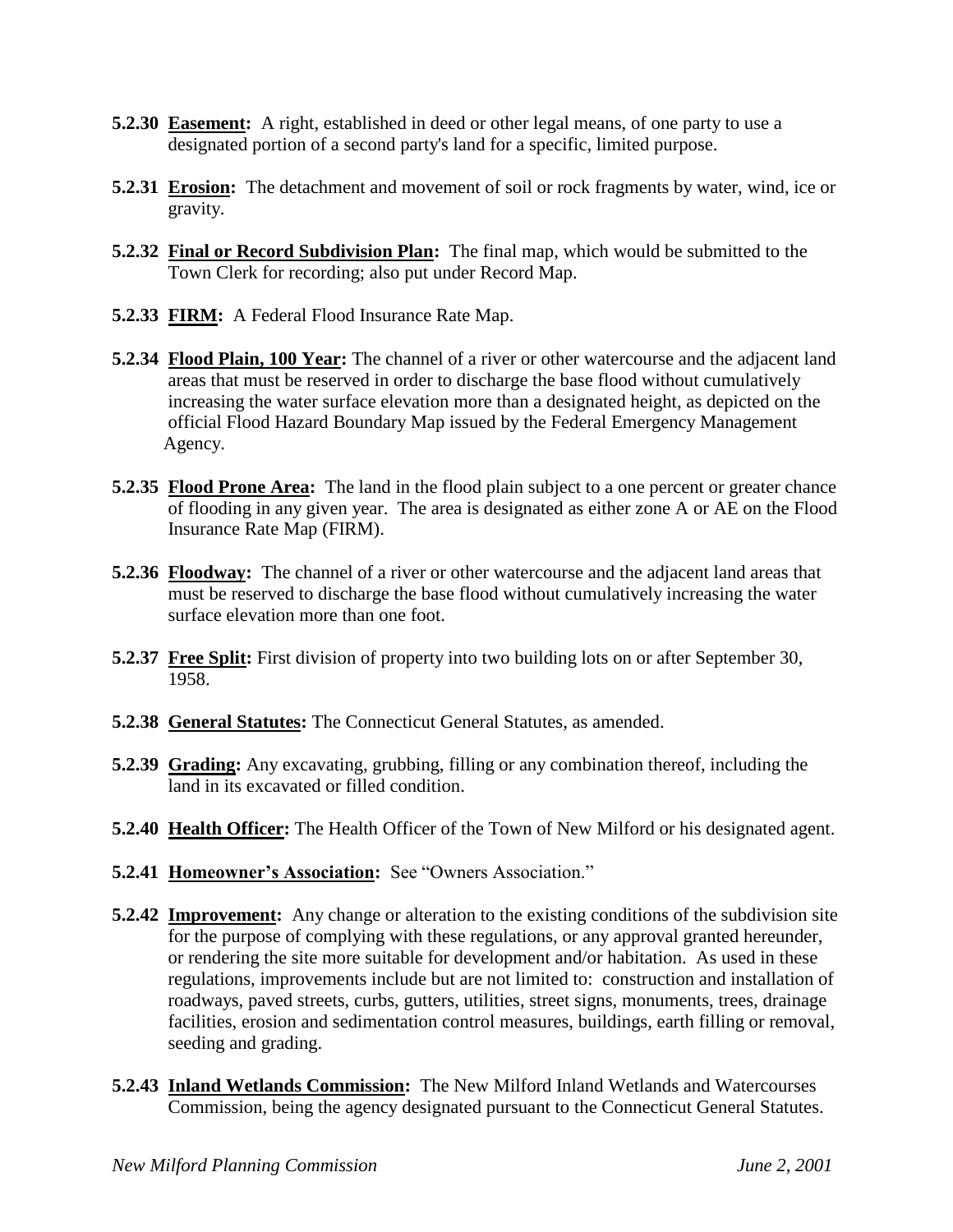- **5.2.44 Inspection:** The review of construction activities, location, procedures and measures as shown on maps and plans approved under these regulations.
- **5.2.45 Loop Street:** A proposed cul-de-sac, or any extension of an existing cul-de-sac, that curves back to intersect with itself.
- **5.2.46 Lot:** A parcel of land which is either owned separately from any contiguous parcel as evidenced by fee conveyance recorded in the land records of the Town of New Milford, or is a building lot shown on a subdivision map approved by the Planning Commission and filed in the office of the New Milford Town Clerk. A lot may not necessarily be suitable for construction.
- **5.2.47 Lot and Area:** The total horizontal area within the lot lines. In determining compliance with the minimum lot area requirements of these regulations, areas consisting of wetlands, watercourses, natural slopes in excess of 25%, portions of the lot less than 25 feet wide, or the private right-of-way leading to the rear lot shall not be included.
- **5.2.48 Lot, Interior:** See Lot, rear.
- **5.2.49 Lot Line:** The property lines bounding a lot as defined herein.
	- **A. Lot Line, Front:** In the case of a lot abutting upon only one (1) street, the line separating the lot from the street; the case of a corner lot, the Zoning Commission shall, for the purpose of these regulations, have the privilege of electing any street lot line as the "front lot line".
	- **B. Lot Line, Rear:** The lot line which is generally opposite the front lot line; if the rear lot line is less than ten (10) feet in length, or if the lot comes to a point at the rear, the rear lot line shall be deemed to be a line parallel to the front line not less than ten (10) feet long, lying wholly within the lot and farthest from the front lot line.
	- **C. Lot Line, Side:** Any lot line which is not a front lot line or a rear lot line, as defined herein.
- **5.2.50 Lot, Rear:** A lot of which the buildable area is located generally to the rear of other lots having frontage on the same street as said lot and having access to the street via a permanent access way no less than twenty (20) feet wide and owned in fee by the same ownership as the interior portion.
- **5.2.51 Maintenance Agreement:** An agreement between property owners sharing a common driveway which stipulates the respective rights and responsibilities of each owner for maintenance and repair of the common driveway and the remedies available to the parties when one or another fails to meet his responsibility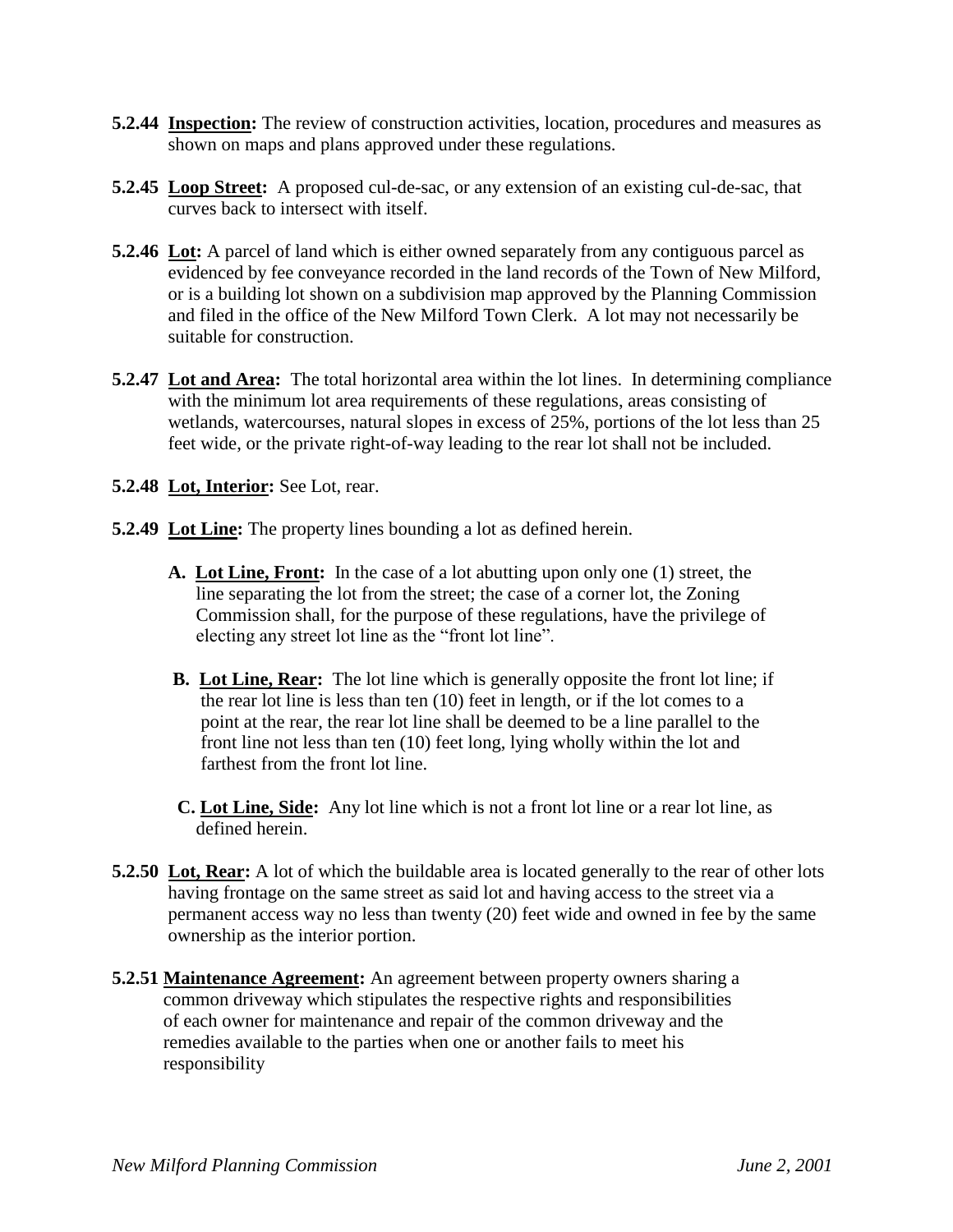- **5.2.52 MLSS:** Minimum Leaching System Spread, as defined by Connecticut Public Health Code.
- **5.2.53 Open Space:** Land or water that is set aside relatively free of buildings or other physical structures, except for outdoor recreation facilities and which is set aside, dedicated, designated, or reserved for the public, or common use of the subdivision residents. In practice this means that open space does not have streets, drives, parking lots, pipelines or power easements on it. Private spaces such as rear yards and patios, not available for general use are not included.
- **5.2.54 Owner's Association:** A community association that is organized in which individual owners share common interests and responsibilities for costs and upkeep of open space or other facilities such as but not limited to common driveways, parking areas, or drainage.
- **5.2.55 Passive Solar Energy Techniques:** Passive solar energy techniques shall mean the use of (1) house orientation, (2) street and lot layout, (3) vegetation, (4) natural and man made topographical features and (5) the protection of solar access within the subdivision as tools for maximizing solar heat gain, minimizing heat loss and providing thermal storage within a building during the heating season and for minimizing heat gain and providing for natural ventilation during the cooling season.
- **5.2.56 Performance Guarantee:** Any security that may be accepted by the Commission as a guarantee that the improvements required as part of an application for development will be completed satisfactorily. A performance guarantee must be in a form acceptable to the Commission. A letter of credit is not an acceptable form. See "Bond".
- **5.2.57 Plan and Profile:** The drawing(s) depicting respectively the horizontal and vertical design for street construction and drainage, and containing all information required by both these Regulations and the town road ordinance.
- **5.2.58** Reserved for future use.
- **5.2.59 Premises:** Includes land and buildings on a parcel.
- **5.2.60 Print:** A blueprint, photostat, lithoprint; or other copy which reproduces exactly the data on the original drawing(s) from which it is made.
- **5.2.61 Public Water System:** Includes a corporation, company, association, joint stock association, partnership or person, or lessee thereof, owning, maintaining, operating, managing, or controlling any pond, lake reservoir, or distributing plant employed for the purpose of supplying water for general domestic use in any town, city or borough, or portion thereof, within this State.
- **5.2.62 Public Open Space:** An open space area conveyed or otherwise dedicated to a municipality, municipal agency, board of education, state or county agency, or other public body for recreational or conservational uses.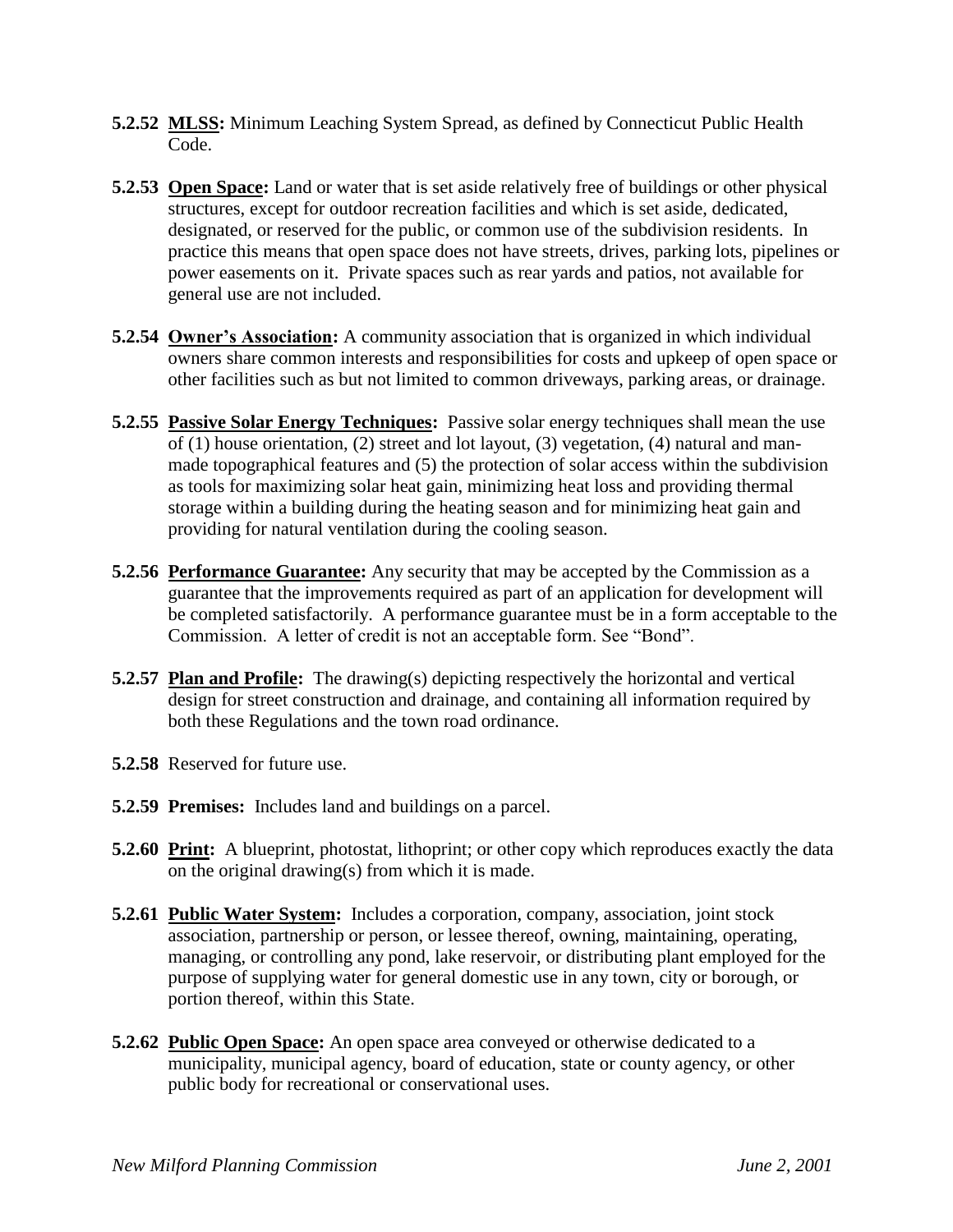- **5.2.63 Public Sewerage System:** A sewerage system owned by the Town of New Milford and operated by the New Milford Water Pollution Control Authority.
- **5.2.64** Reserved for future use.
- **5.2.65 Re-subdivision:** A change in a map of an approved or recorded subdivision or re subdivision if such change (a) affects any street layout shown on such map, or (b) affects any area reserved thereon for public use, or (c) diminishes the size of any lot shown thereon and creates an additional building lot; if any of the lots shown thereon have been conveyed after the approval or recording of such map.
- **5.2.66 Retention Basin:** A detention basin which prevents the continued flow of water.
- **5.2.67 Revision of Subdivision:** A minor change inside the subdivided area insofar as no street entrance or future public property is changed and no affected part of the land is already sold.
- **5.2.68** Reserved for future use.
- **5.2.69** Reserved for future use.
- **5.2.70 Rural Country Road:** A road identified as such in the New Milford Plan of Conservation and Development, as amended.
- **5.2.71 Sale:** A transfer of the absolute title of land for a price.
- **5.2.72 Scenic Road:** A road designated as such by the Town Council of the Town of New Milford.
- **5.2.73 Section:** Reference to a Section means a Section of these Regulations, unless otherwise specified.

**5.2.74 Sediment:** Solid material, either mineral or organic, that was in suspension and has been moved, from its site of origin by erosion.

- **5.2.75 Should:** Should implies expectation but not obligation.
- **5.2.76 Septic Tank:** A substantially watertight receptacle which is used for the treatment of sewage and is designed and constructed so as to permit the settling of solids, the digestion of organic matter by detention and the discharge of the liquid portion to a leaching system.
- **5.2.77 Siltation Basin:** An excavation or structure to collect mud, silt, and debris with a controlled outlet; size, shape and location of basin to be determined by the Commission.
- **5.2.78 Soil:** Any unconsolidated mineral or organic material of any origin.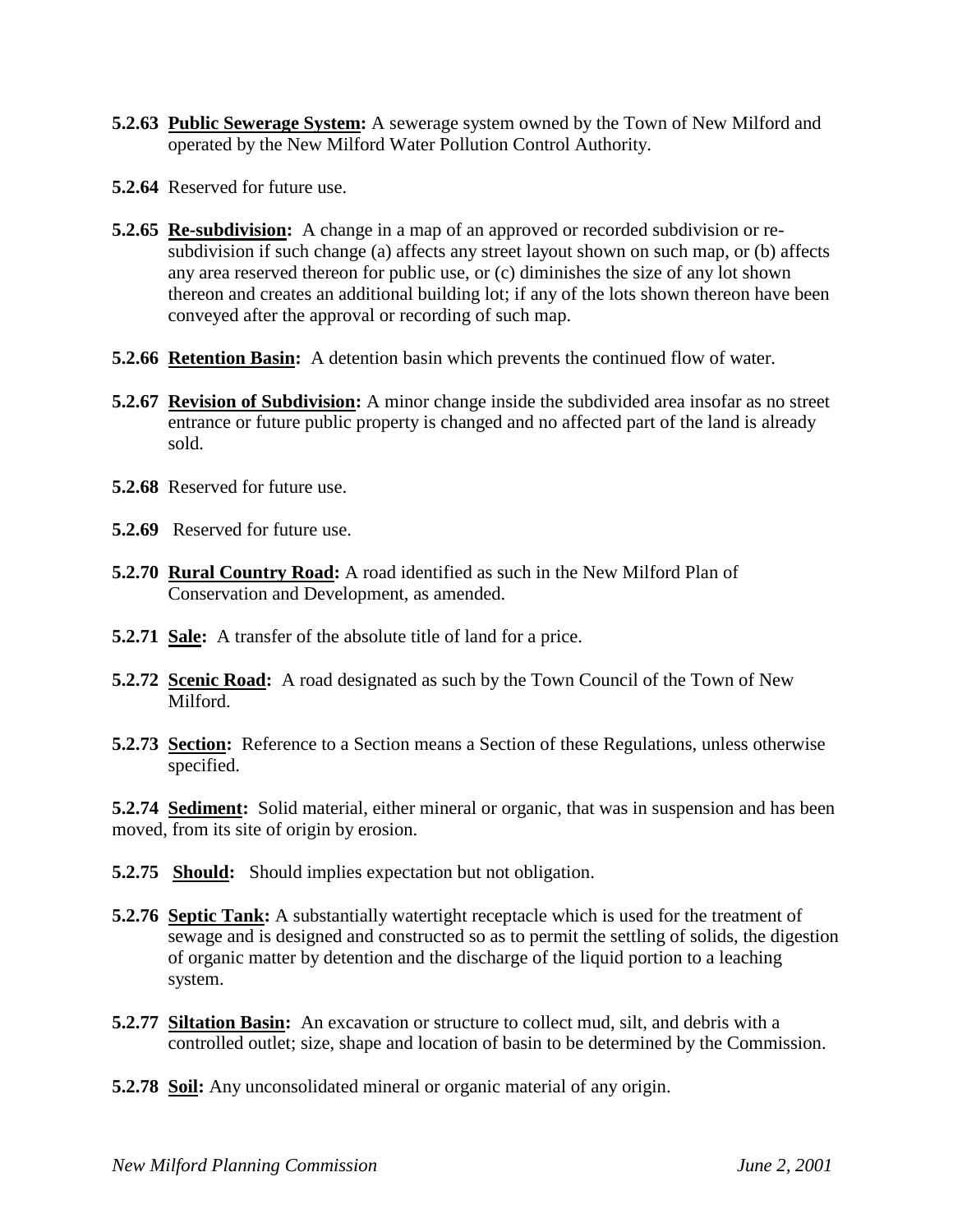- **5.2.79 Soil Erosion and Sediment Control Plan:** A method that minimizes soil erosion and sedimentation resulting from development and includes, but is not limited to, a map and narrative, also called a Control Plan.
- **5.2.80 Special Erosion Control Area:** That portion of a lot as defined by the Inland Wetlands Regulations of the Town or, as more specifically determined to exist by in-field inspection by a soil scientist, including but not limited to: rivers, streams, brooks, lakes, ponds, freshwater marshes, swamps and bogs.
- **5.2.81 Specimen Tree:** A particularly impressive or unusual example of a species due to its size, shape, or any other trait that epitomizes the character of the species.
- **5.2.82 Standard Specifications and Details:** The Standard Specifications and Details for construction and materials as set forth in the Town of New Milford Road Ordinance, as amended.
- **5.2.83 State:** The State of Connecticut.
- **5.2.84 Steep Slopes:** Slopes in excess of 25%.
- **5.2.85 Street:** Any private road, existing town or state highway, or any proposed town or state highway shown on a recorded subdivision map duly approved by the Town Planning Commission.
- **5.2.86 Street Frontage:** The linear distance between the side lot lines of a lot measured at the street line.
- **5.2.87 Street Line:** That line separating the public right-of-way of a street from adjoining properties.
- **5.2.88 Street Pavement:** The wearing or exposed surface of the roadway used by vehicular traffic.
- **5.2.89 Street Right-of-Way:** The distance between street lines.
- **5.2.90 Subdivider:** The owner of record at the time of filing a subdivision application with the Commission.
- **5.2.91 Subdivision:** The division of a tract or parcel of land into three or more parts or lots for the purpose, whether immediate or future, of sale or building development, expressly excluding the development for municipal, conservation, or agricultural purposes, and includes re-subdivisions, pursuant to Chapter 126, Section 8-18 of the General Statutes.
- **5.2.92 Swale:** An open ditch, depression or low area of land, either natural or man-made, normally used for drainage purposes.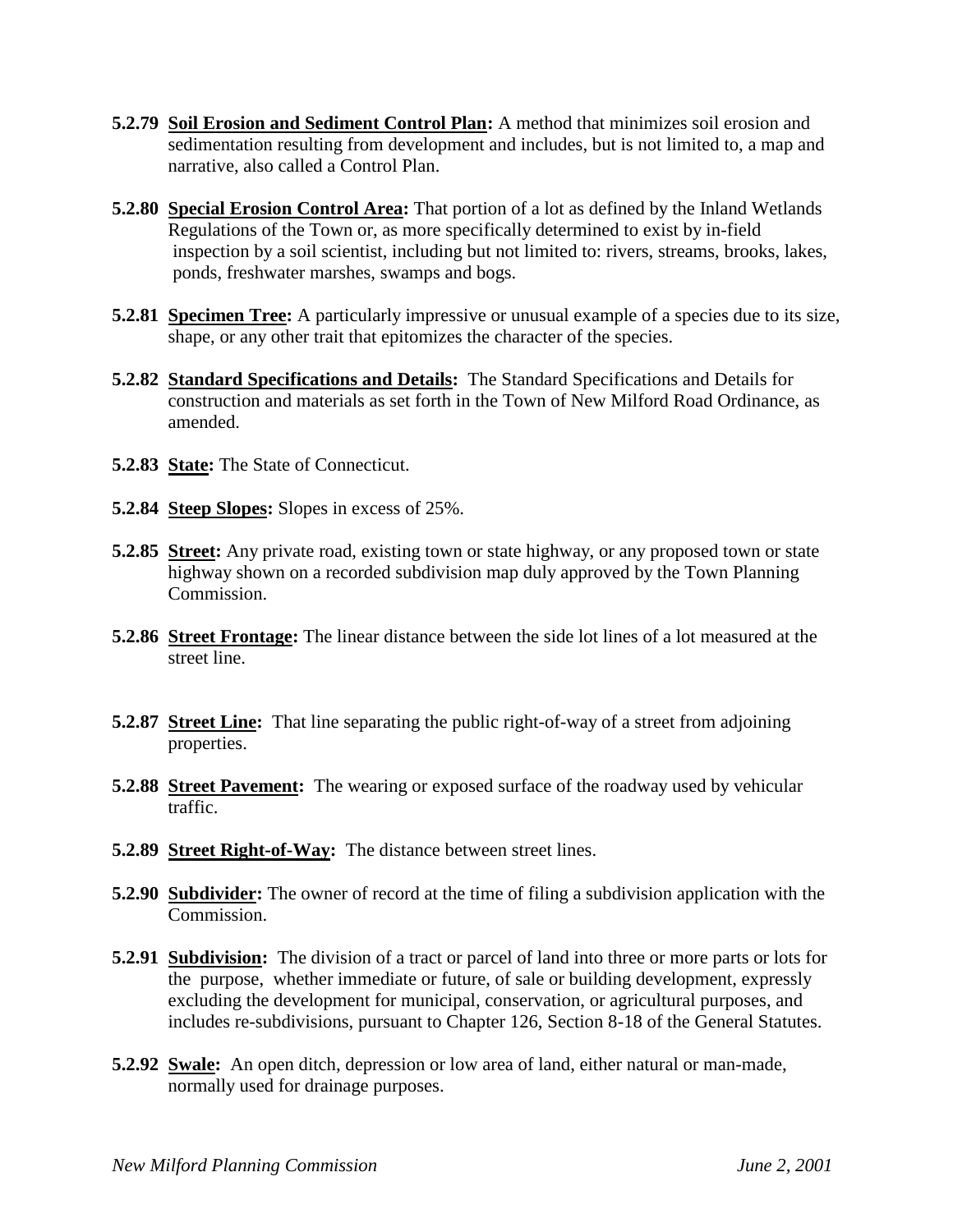- **5.2.93** Reserved for future use.
- **5.2.94 Town:** The Town of New Milford, County of Litchfield, Connecticut.
- **5.2.95 Plan of Conservation and Development:** A plan for guiding the development of the Town and which has been adopted by the Planning Commission, in accordance with the General Statutes.
- **5.2.96 Traveled Width:** The width of the street pavement or graveled surface.
- **5.2.97 U.S.G.S.:** The United States Geological Survey.
- **5.2.98 Watercourses:** As defined by State Statutes and/or Inland Wetlands and Watercourses Commission.
- **5.2.99 Wetlands:** As defined by State Statutes and/or Inland Wetlands and Watercourses Commission.
- **5.2.100 Wetlands Commission:** The New Milford Inland Wetlands Commission.
- **5.2.101 Work:** Physical improvements required by the approved plan, other than the staking out of lots, and includes but is not limited to the construction of streets, storm drainage facilities and water and sewer lines, the setting aside of open space and recreation areas, installation of telephone and electric services, planting of trees or other landscaping, and installation of retaining walls or other structures.
- **5.2.102 Yard:** An open space on the same lot with a structure which lies between said structure and the nearest lot line, and which is unoccupied except as may be specifically authorized. In measuring a "yard", as hereinafter provided, the line of structure shall be deemed to mean a line parallel to the nearest lot line, drawn from a point of a structure nearest to such lot line. Such measurements shall be taken at a right angle from the line of the structure, as defined herein, to the nearest lot line.
- **5.2.103 Yard, Front:** The open unoccupied space required across the full width of a lot from the front line to the nearest edge of the principal building or any covered porch, garage or addition which extends from the principal building.
- **5.2.104 Yard, Rear:** A yard extending across the full width of the lot and lying between the rear lot line and the nearest line of the buildings.
- **5.2.105** Reserved for future use.
- **5.2.106 Zoning Commission:** The Zoning Commission of the Town of New Milford.